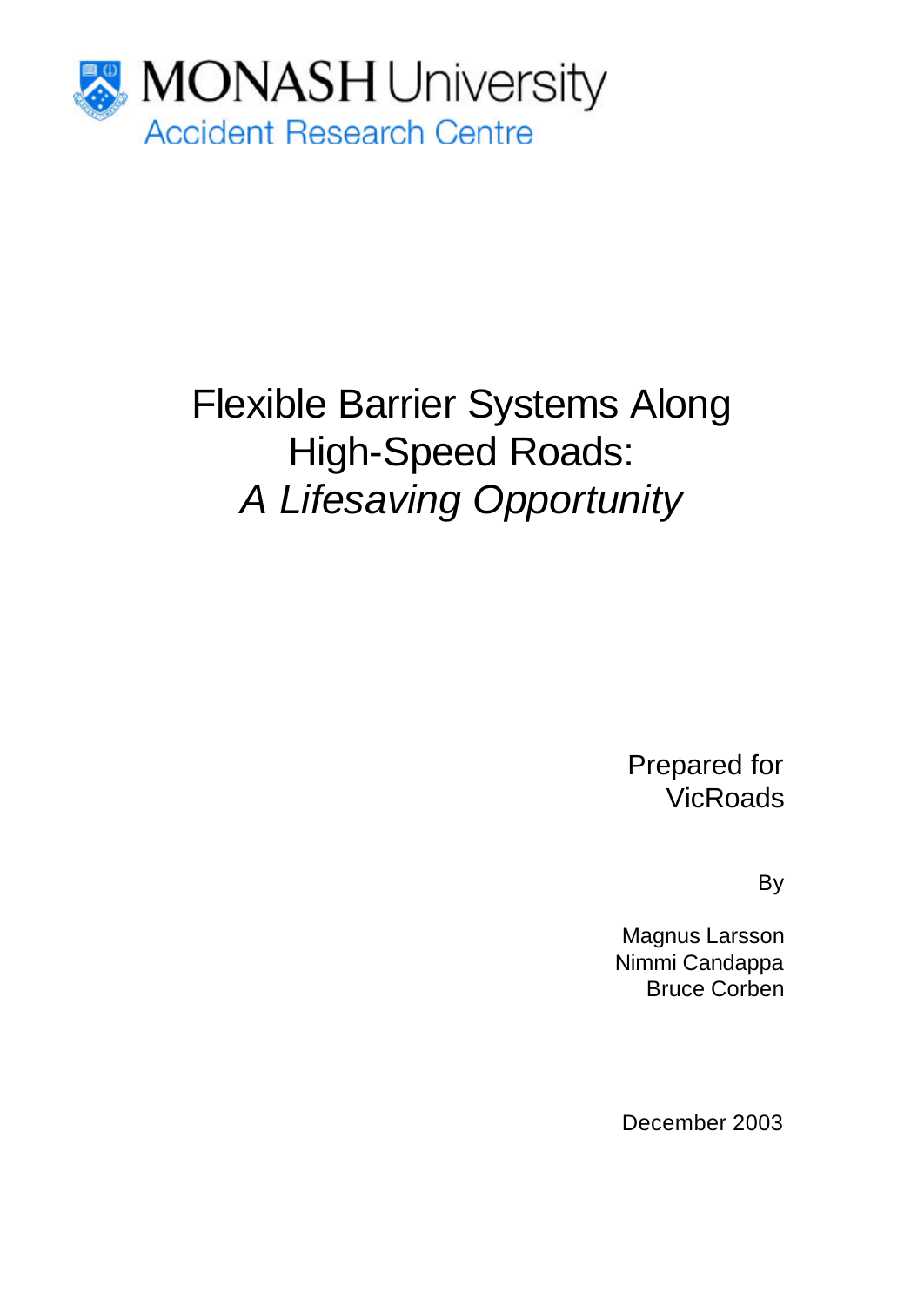#### MONASH UNIVERSITY ACCIDENT RESEARCH CENTRE REPORT DOCUMENTATION PAGE

| Report No. | Date | <b>ISBN</b>                                                                         | Pages |  |
|------------|------|-------------------------------------------------------------------------------------|-------|--|
| 210        | 2003 | 0 7326 1720 0                                                                       | 57    |  |
|            |      | Title and sub-title: Flexible Barrier Systems Along High-Speed Roads - a Lifesaving |       |  |

**Opportunity** 

**Author(s):** Larsson, M., Candappa, N.L., and Corben, B.F.

#### **Sponsoring Organisation(s):**

This project was funded through the Centre's Baseline Research Program for which grants have been received from: Department of Justice **Roads Corporation (VicRoads)** 

Transport Accident Commission

#### **Abstract:**

This report addresses the issue of run-off-road crashes in Victoria, through the large-scale use of flexible barriers along high-speed roads. Run-off-road crashes contribute up to four in ten fatalities in Victoria and over half of all fatalities on rural roads. Although other countermeasures such as clear zones and shoulder sealing have had some effect in addressing this major road safety issue, flexible barriers are proving to be the most effective countermeasure, eradicating, almost completely, the risk of fatal injury resulting from vehicles running off the road.

The report describes Swedish experience with flexible barriers, detailing the road safety concerns pertinent to Sweden, the different design configurations used to adapt the barriers to various road cross-sections, and its great success in reducing single-vehicle crashes as a result of large-scale use of flexible barriers.

The report then addresses how Sweden's experience can be applied on to Victorian roads to target single-vehicle crashes on high-speed roads while adapting barrier layouts to Victorian road types.

This initial assessment of flexible barrier use predicts that major savings of up to 90% in death and serious injury can be achieved, with no evidence of increased road trauma for motorcyclists. An estimate of the economic value of these savings is several times larger than the investment costs. Further study is required to define, in greater detail, the design concepts and implementation issues for providing flexible barriers along major high-speed routes in Victoria. Barrier performance in impacts with heavy vehicles and motorcyclists should also form part of any further studies.

#### **Key Words:**

Flexible barriers, run-off-road crashes, 2+1 barrier layout, Swedish practice, motorcyclists Reproduction of this page is authorised Monash University Accident Research Centre,

Building 70, Clayton Campus, Victoria, 3800, Australia. Telephone: +61 3 9905 4371, Fax: +61 3 9905 4363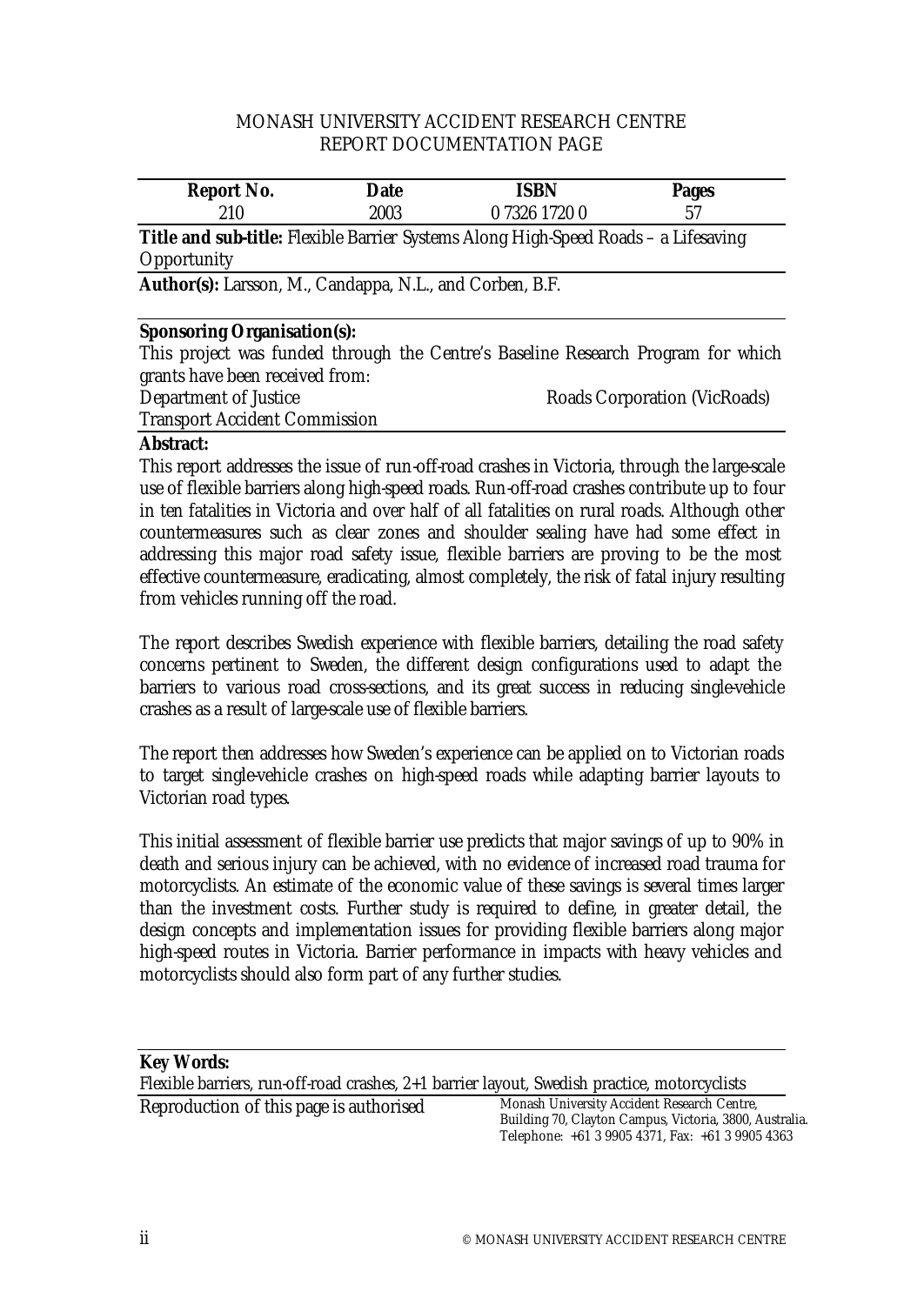# **ACKNOWLEDGEMENTS**

The authors wish to thank and acknowledge the very valuable contributions to this project by the following people:

- The Project Advisory Committee for its review of the study report and quidance in project direction
- **EXECT** Ian Johnston, Director of MUARC, for review and advice on the report
- Nisha Jacques of MUARC for assistance with the presentation of the report
- **John Bryden, Sam Pirotta and Peter Newitt for their advice and review of the report**
- **EXECT Bruce Thompson, Nick Szwed, Peter Newitt, Sam Pirotta, and Mike Jones for** attending the session provided for obtaining feedback from VicRoads staff
- Wayne Harvey and the VicRoads Road Information Services for their assistance in providing crash data
- **Harry Hastas and Athula Fernando of VicRoads for provision of road cross-section** data and photos
- VicRoads staff for providing feedback/information re use of flexible barriers in their regions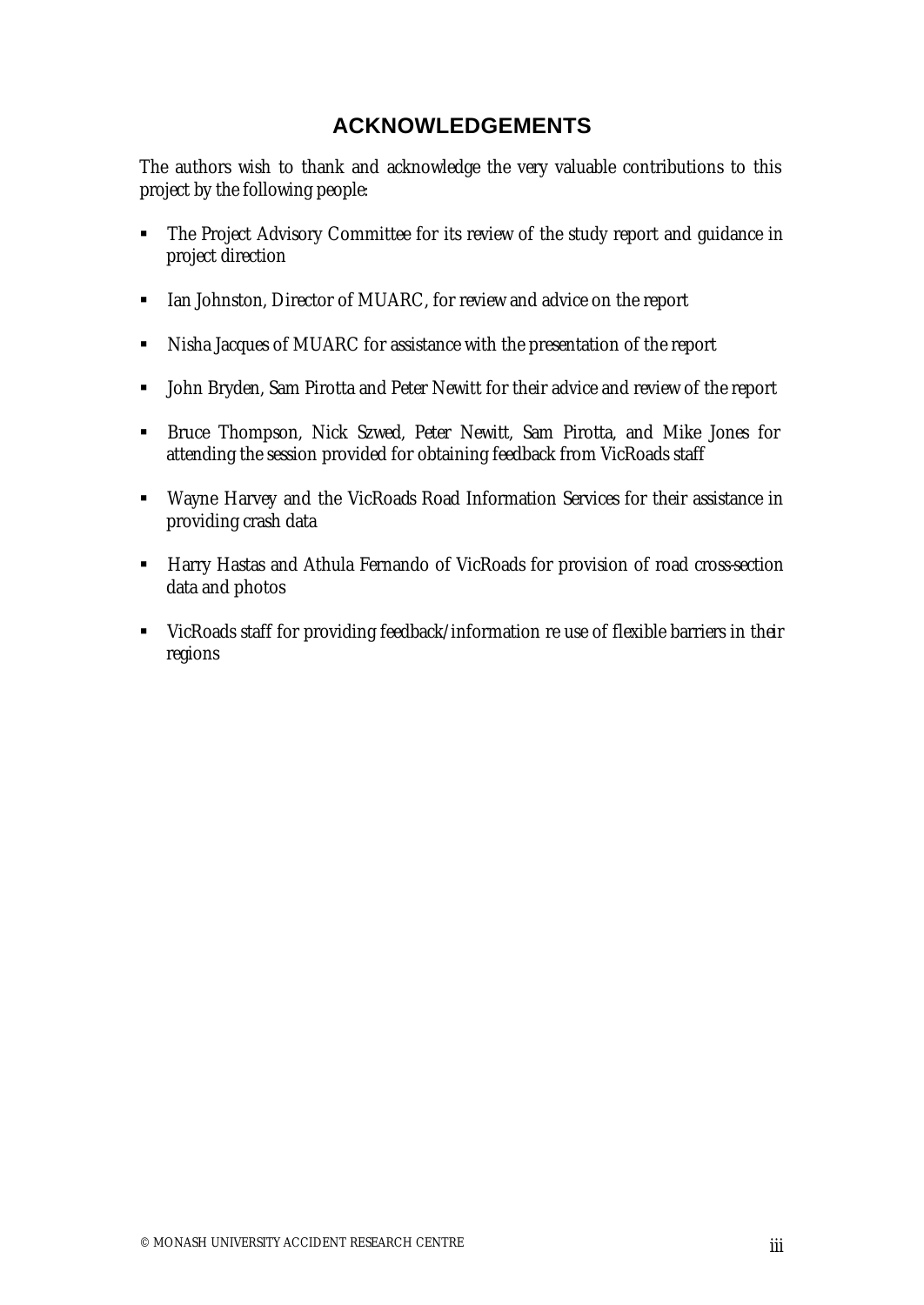# **TABLE OF CONTENTS**

| $\mathbf 1$             |                                                                   |  |
|-------------------------|-------------------------------------------------------------------|--|
| 1.1                     |                                                                   |  |
| 1.2                     |                                                                   |  |
| 1.3                     |                                                                   |  |
| $\boldsymbol{2}$        |                                                                   |  |
| 2.1                     |                                                                   |  |
| 3                       |                                                                   |  |
| 3.1                     |                                                                   |  |
| 3.2                     |                                                                   |  |
| 3.3                     |                                                                   |  |
| 3.1.1                   |                                                                   |  |
| 3.3.1                   |                                                                   |  |
| 3.4                     |                                                                   |  |
| $\overline{\mathbf{4}}$ |                                                                   |  |
| 4.1                     |                                                                   |  |
| 4.1.1                   |                                                                   |  |
| 4.1.2                   |                                                                   |  |
| 4.1.3                   |                                                                   |  |
| 4.2                     |                                                                   |  |
| 4.2.1                   |                                                                   |  |
| 4.2.2                   |                                                                   |  |
| 4.2.3                   |                                                                   |  |
| 4.2.4                   |                                                                   |  |
| 4.3                     |                                                                   |  |
| 431                     | Crash Reduction.                                                  |  |
| 4.3.2                   |                                                                   |  |
| 4.3.3                   |                                                                   |  |
| 4.3.4                   |                                                                   |  |
| 4.3.5                   |                                                                   |  |
| 4.4                     |                                                                   |  |
| 4.5                     |                                                                   |  |
| 4.5.1                   |                                                                   |  |
| 4.5.2                   |                                                                   |  |
| 4.6                     | SWEDEN'S STRATEGY FOR SECURING THE INFRASTRUCTURE, TRAFFIC SAFETY |  |
|                         |                                                                   |  |
| 4.7                     |                                                                   |  |
| 4.8                     | FEASIBILITY OF ADOPTING SWEDEN'S TREATMENT MEASURES ONTO          |  |
|                         |                                                                   |  |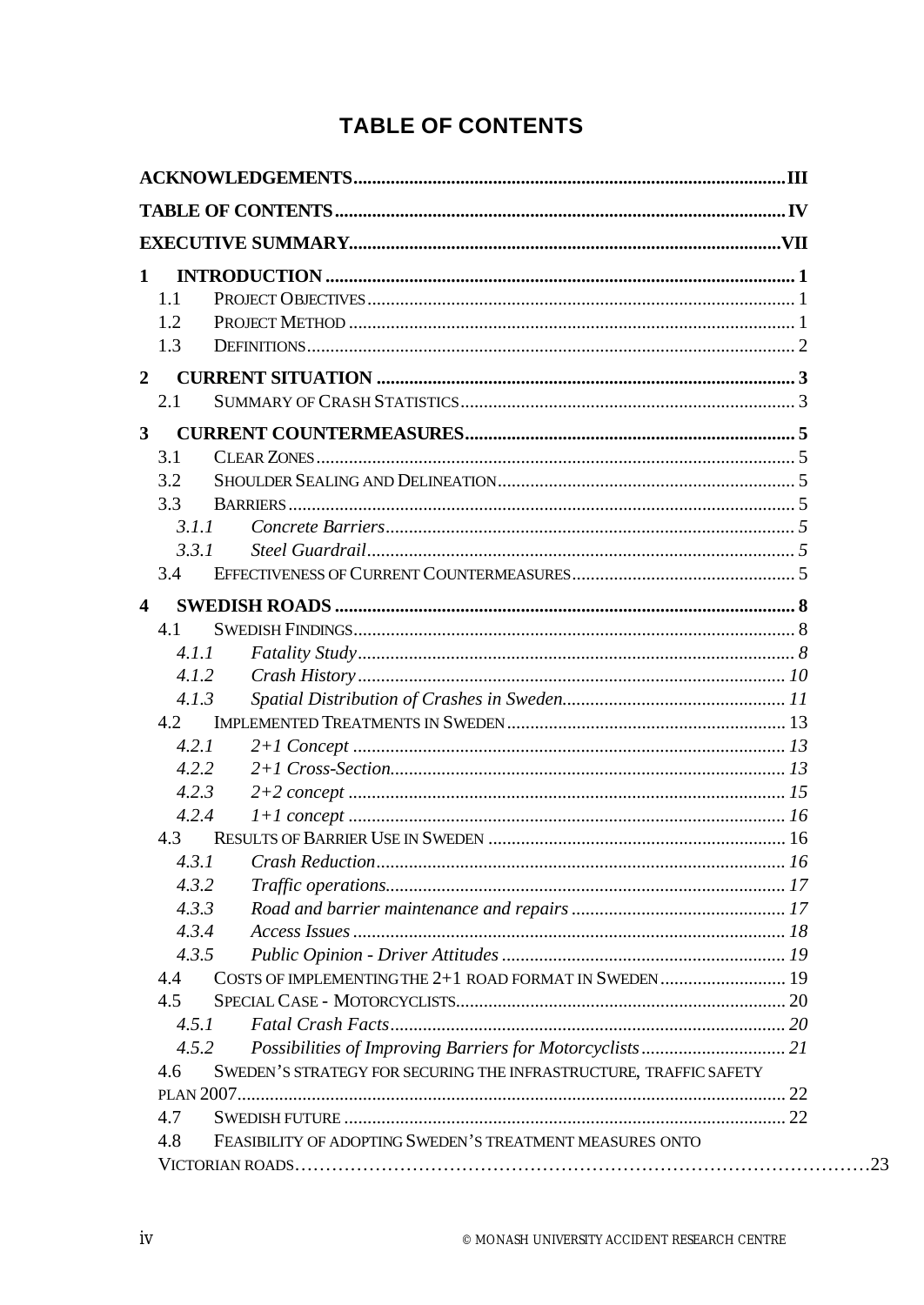| 5          |                                                                |                                                                              |
|------------|----------------------------------------------------------------|------------------------------------------------------------------------------|
| 5.1        |                                                                |                                                                              |
|            |                                                                |                                                                              |
|            |                                                                |                                                                              |
|            |                                                                |                                                                              |
| 5.2        |                                                                |                                                                              |
| 5.3        |                                                                |                                                                              |
| 5.4        |                                                                |                                                                              |
| 5.5        | LARGE-SCALE IMPLEMENTATION OF BARRIERS AND CONSTRUCTION VERSUS |                                                                              |
|            |                                                                |                                                                              |
| 5.6        |                                                                |                                                                              |
| 5.7        |                                                                |                                                                              |
|            |                                                                |                                                                              |
|            |                                                                |                                                                              |
|            |                                                                |                                                                              |
|            |                                                                |                                                                              |
| B.1        |                                                                |                                                                              |
| B.2        |                                                                |                                                                              |
| B.3        |                                                                |                                                                              |
| <b>B.4</b> |                                                                |                                                                              |
| B.5        |                                                                |                                                                              |
| B.6        |                                                                |                                                                              |
| B.6.1      |                                                                |                                                                              |
|            | APPENDIX C- DETAILED FINDINGS FROM ROAD SAFETY STUDY IN        |                                                                              |
|            |                                                                |                                                                              |
|            |                                                                |                                                                              |
|            |                                                                | 5.1.1<br>5.1.2<br>APPENDIX A - DCA CODES INCLUDED IN THE VARIOUS STUDIES  38 |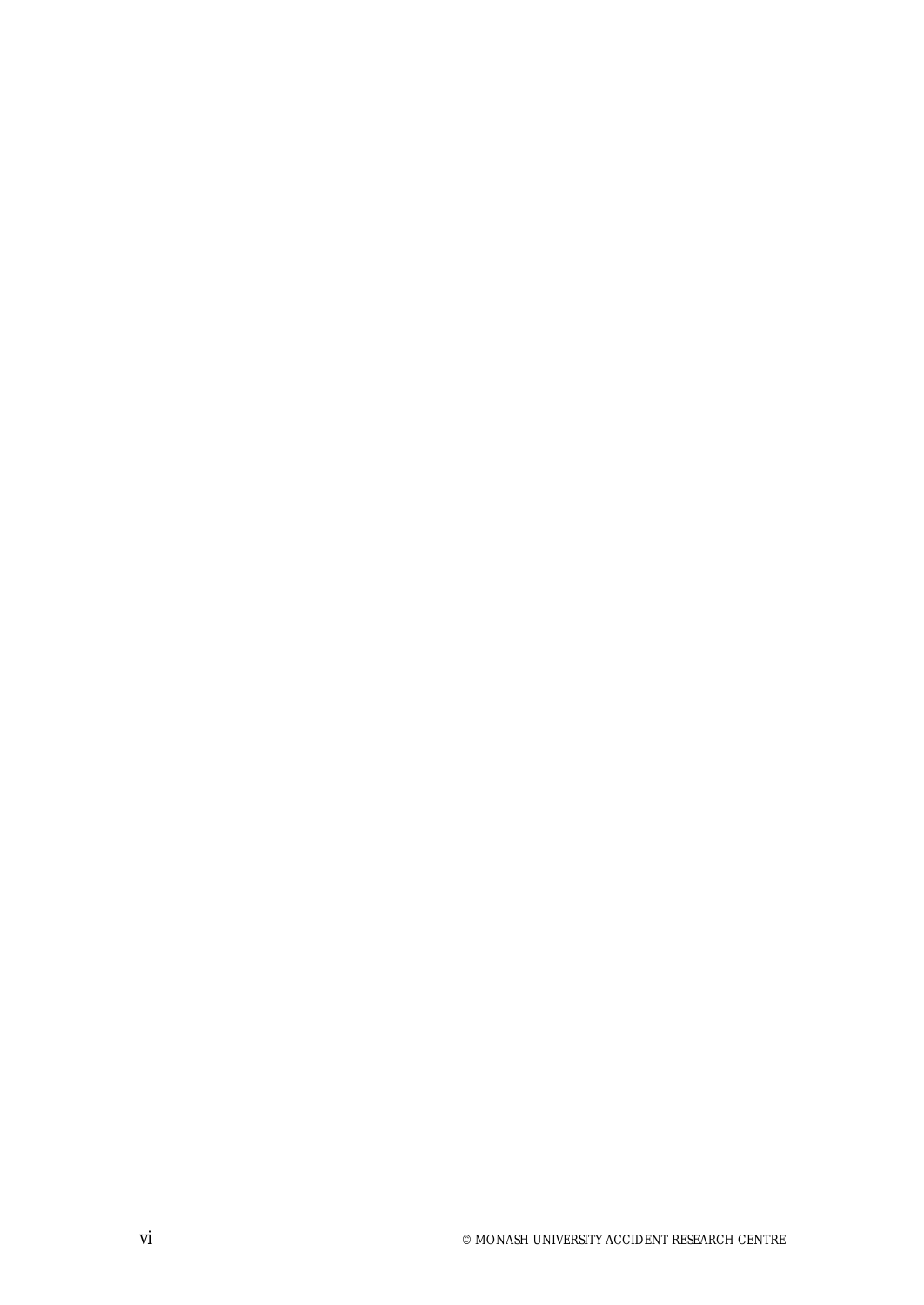# **EXECUTIVE SUMMARY**

Run-off-road crashes are the largest single source of serious road trauma in Victoria - three to four of every ten fatalities and, on average, injuries of very high severity.

Conventional treatments such as shoulder sealing, delineation and clear zones have had only limited success as they make only incremental improvements in roadside safety. A more fundamental approach is needed.

Flexible barriers constitute such an approach as they gradually absorb the impact energy avoiding the severe outcomes associated with head-on collisions, crashes into rigid objects or rollovers. While not a new technology, it is only in recent times that flexible barriers have been applied over long lengths of roadway, with demonstrable success.

Sweden has used flexible barriers to reduce the incidence of fatalities on treated routes by up to 90%. This has been achieved through extensive, conventional use of flexible barriers as well as by the introduction of the innovative 2+1 road configuration. Under this layout, flexible barriers are used to separate opposing traffic by providing alternate sections of two lanes in one direction, separated from the one lane in the opposing direction.

Swedish research indicates that a large number of crashes occur on a small percentage of the road network, implying that flexible barriers need only be installed on a similarly small proportion of the road network in order to effect a large reduction in the road toll.

Although there was public opposition and wariness initially, public support for the barriers rose dramatically in Sweden within the first year of implementation.

Due to the existing road cross-sections and similarities in crash and injury occurrence in Victoria, these treatments can be applied new along Victorian roads. Indicative costs for implementing this treatment in Victoria have been established, though further work is required.

While there is concern as to the crashworthiness of flexible barriers when struck by motorcyclists (as is the case for all types of roadside barrier), the overall benefits to all road users are extraordinarily high. No evidence of increased road trauma as a result of motorcyclists crashing in to flexible barriers has been noted in Swedish monitoring and evaluations since the introduction of extensive barrier use.

This initial assessment of flexible barrier use predicts that major savings in death and serious injury can be achieved. An estimate of the economic value of these savings is several times larger than the investment costs. Further study is required to define, in greater detail, the design concepts and implementation issues for providing flexible barriers along major high-speed routes in Victoria.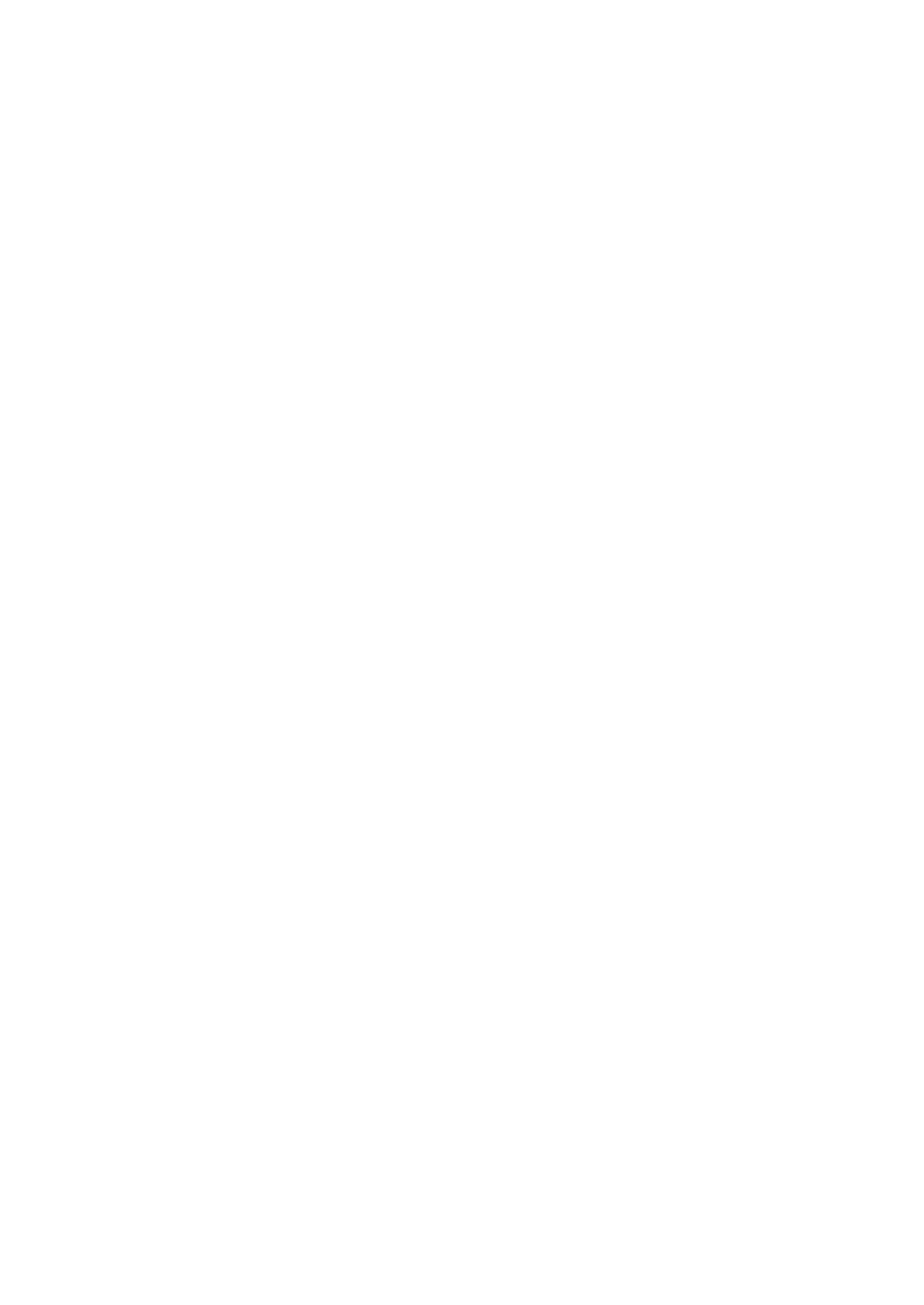# **1 INTRODUCTION**

Run-off-road crashes represent, arguably, the largest single source of serious road trauma. In recent years, run-off-road crashes accounted for three to four of every ten fatalities on Victorian roads. By 2002, 43% of deaths on Victorian roads involved single-vehicle crashes. A less frequent, yet very severe crash type, especially in high-speed settings, is the head-on crash. In rural areas, head-on crashes on undivided roads are a serious concern.

A number of MUARC studies conducted in recent years have analysed these crash problems and investigated possible countermeasures. Among the most promising solutions is the use of flexible barrier systems erected over extended lengths of roadway. The main barrier implementation scenarios are:

- ß In medians to separate opposing directions of high-speed traffic, and to prevent vehicle rollover and crashes into rigid objects within medians;
- Along the left hand side of the carriageway, for each direction of travel, to prevent collisions with roadside trees, poles, embankments, culverts and other hazards;
- ß As mid-barriers along single-carriageway roads mainly to separate opposing directions of high-speed traffic, but to also prevent vehicle departures into the far roadside.

Outstanding early success has been experienced in Swedish use of flexible barriers on undivided roads.

# **1.1 PROJECT OBJECTIVES**

The purpose of this project is to investigate and assess opportunities to address a major source of traffic-related fatalities and serious injuries caused by run-off-road and head-on crashes in high-speed settings, through conventional and/or innovative forms of flexible barrier use.

#### **1.2 PROJECT METHOD**

Given that Sweden is regarded as a world leader in terms of road safety practice, the latest experiences in Sweden as well as findings of a number of studies by MUARC in this field will be drawn upon to define possible scenarios for barrier use in Victoria. Where available, the results of actual evaluations or the findings of studies of projected effectiveness of flexible barrier systems will be documented for key implementation scenarios.

While the primary focus will be on the use of barrier systems and their effectiveness in reducing the incidence of serious road trauma, including a focus on motorcyclists, other aspects will also be considered. The implications of barrier use in high-speed settings will be examined with respect to:

- **Fig.** Traffic operations
- Vehicle speeds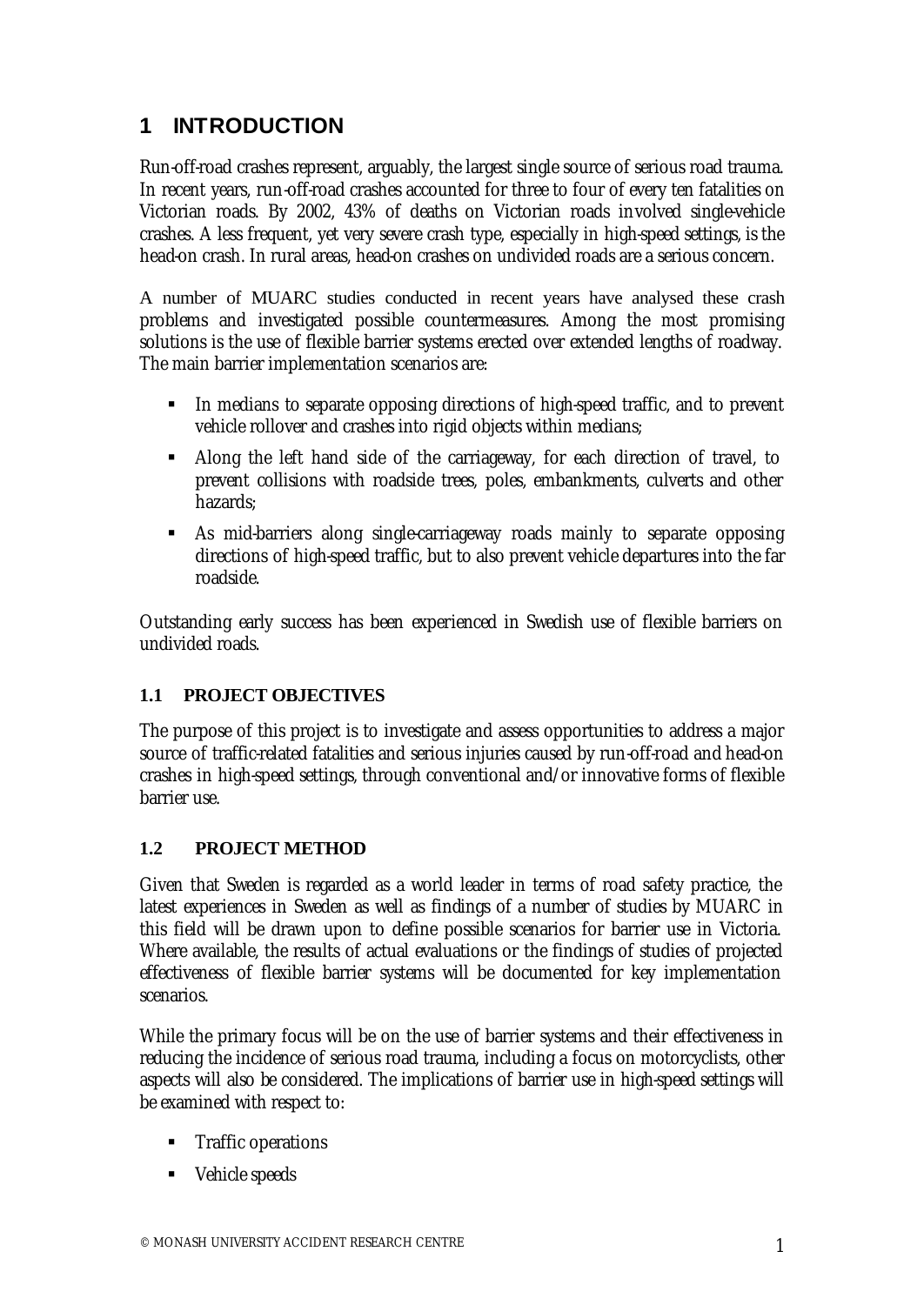- Road cross-sections of the future;
- Road and barrier maintenance and repairs
- Vehicle breakdowns
- **Emergency services access**
- **EXEC** Access to and from properties and intersections.
- $\blacksquare$  Environmental sustainability;

# **1.3 DEFINITIONS**

"Run off road" and "single-vehicle" crashes generally refer to vehicles unintentionally leaving the road pavement to the left or right, including onto the median. Other crash types may have been included in the definition of run-off-road crashes in previous studies, without affecting overall conclusions, (see Appendix A for the DCA codes included in each individual study). Although it is only one form of flexible barrier, Wire Rope Safety Barriers (WRSB) have been referred to as flexible barriers in this report.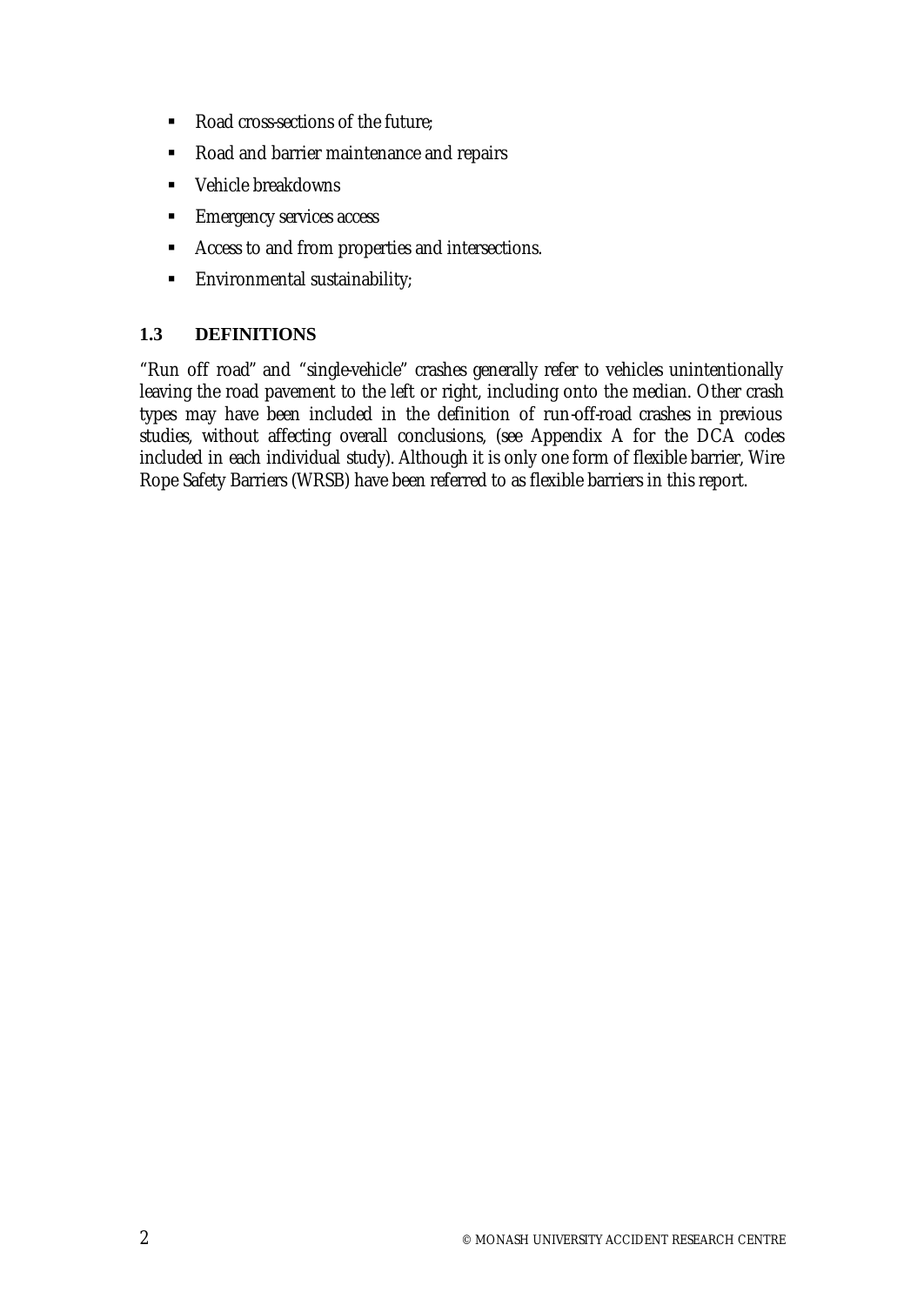# **2 CURRENT SITUATION**

There are a number of reasons why vehicles run off the road – fatigue, lack of concentration, human error and slippery roads are only some of the reasons. In order to address some 30-40% of the road toll and create a safer road environment that will address these types of crashes, barriers are placed along medians and roadsides, particularly on highways. The aim of these barriers is not necessarily to prevent run-offroad (ROR) crashes. In some cases, the presence of barriers may actually increase the incidence of reported crashes, as some drivers who leave the roadway may be able to recover control before entering the roadside but, with a barrier installed, strike it. The aim of roadside barriers is, in fact, to dramatically limit the severe consequences of crashes that would otherwise involve vehicles striking a fixed object, driving down an embankment, or colliding with opposing traffic.

In order to better understand the nature of the problem, characteristics of ROR crashes have been summarised below, based mainly on findings from recent studies. Although the issue of vehicles that run off the road or into oncoming traffic is one that confronts both metropolitan and rural roads, there will a somewhat greater focus in this study on ROR crashes on high-speed in rural areas as the proportion of ROR to total crashes is greater in rural areas.

# **2.1 SUMMARY OF CRASH STATISTICS**

As analyses of crashes and countermeasure-effectiveness have been based on previous studies by MUARC, the findings cited are often on a specific category of ROR crashes and do not necessarily address ROR crashes collectively. A general summary on ROR crashes, not distinguishing between the various types, has therefore been included below; detailed analysis can be found in Appendix B:

- ß ROR crashes are a significant problem in both metropolitan Melbourne and rural Victoria although in rural areas, there is a greater proportion of these crashes. Victoria-wide, between 1996 and 2000, 16 to 19% of all casualty crashes involved fixed roadside objects (Delaney, Langford, Corben, Newstead, & Jacques, 2002) and 60% of all run-off-road crashes involved a roadside hazard (Szwed, 2002). The trend of run-off-road crashes appears to be rising despite recent and current efforts to address it
- The most common types of ROR crashes involve vehicles leaving the straight section of the carriageway to the left or to the right, into objects. Head-on collisions are also quite common, as are vehicles running off curves
- ROR crashes typically result in injuries of above-average severity, with "arrive alive!" Strategy 2002 noting that 91% of fatal ROR crashes in 2000 involved fixed roadside objects
- ROR crashes generally occur on roads with speed limits of either 100+ km/h or 60 km/h. In regional Victoria, 73% of run-off-road-left crashes occurred in 100 km/h zones, while 57% of metropolitan run-off-road-left crashes occurred in 60 km/h zones. Of collisions involving fixed roadside objects in regional Victoria, 67% occurred on roads with speed limits of 100 km/h, followed by approximately 20% of collisions on roads with 60 km/h speed limits (Delaney et al., 2002)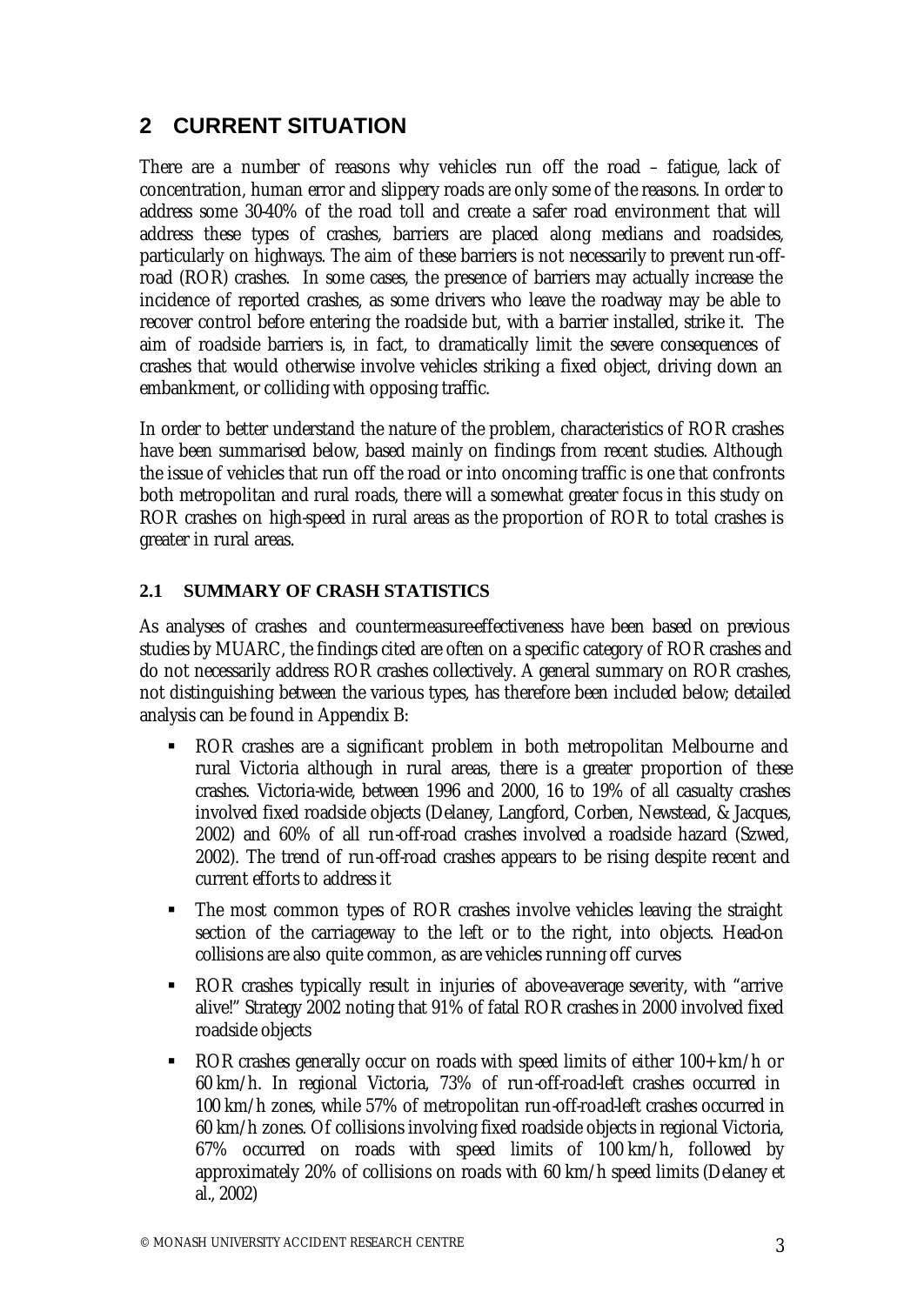- Cars (and car derivatives) are generally the most frequently involved vehicle type in ROR crashes, with heavy vehicles involved in up to 10% and motorcyclists representing up to 11% of reported ROR casualty crashes. In 2001, motorcyclists contributed to 14% of overall fatalities, although they represent less than 1% of travel on Victorian roads (Transport Accident Commission, TAC). The ATSB (Australian Transport Safety Bureau) found that there is an approximate 30-fold higher risk of a motorcycle rider being killed than of other vehicle operators (per 100 million kilometres travelled, 1998 - 2000)
- **In regional Victoria, costs associated with collisions with fixed roadside objects** account for over one-third of total average costs of all casualty crashes (Delaney et al., 2002).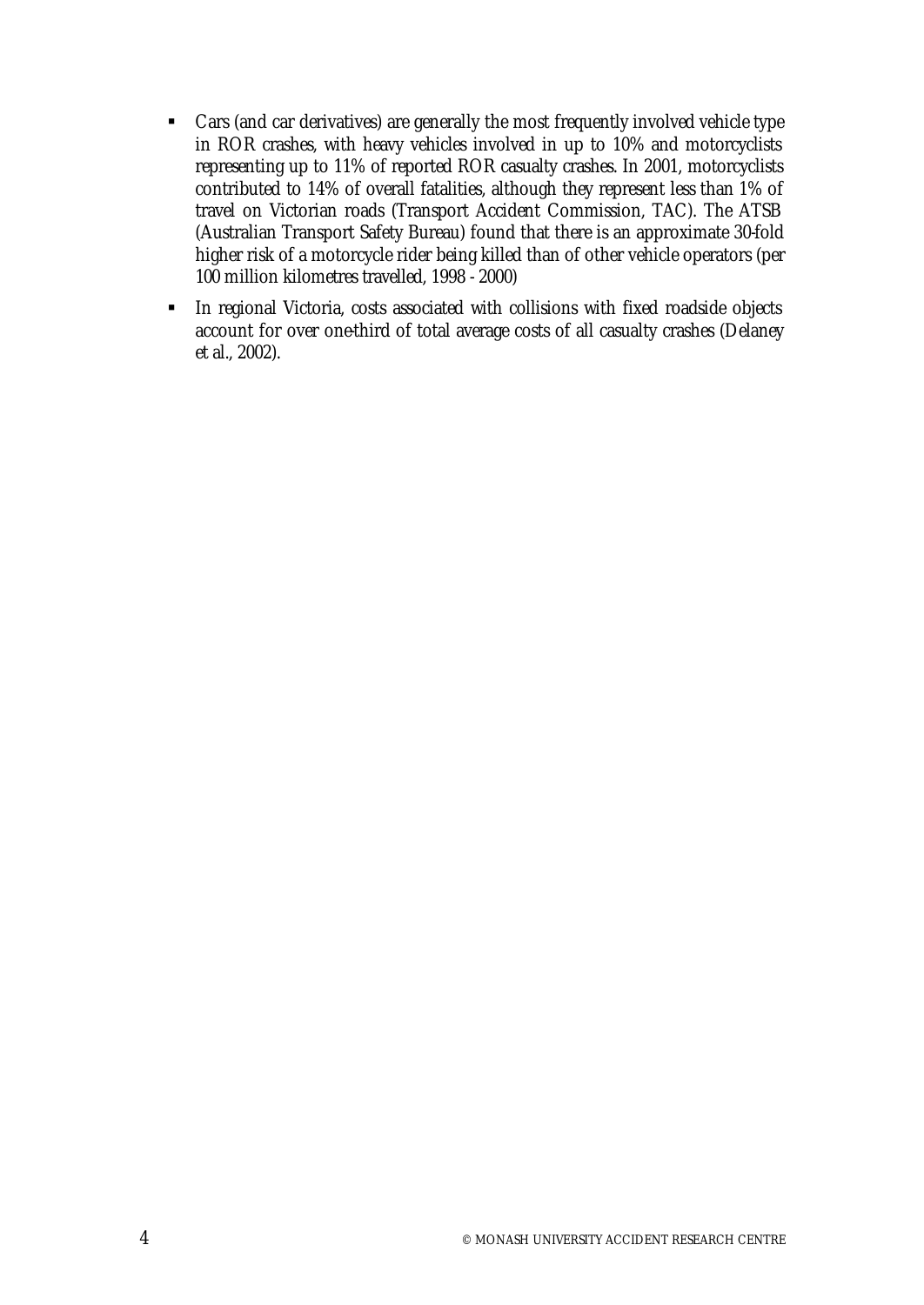# **3 CURRENT COUNTERMEASURES**

There are three main forms of countermeasures in use in Victoria that aim to address the issue of ROR crashes:

# **3.1 CLEAR ZONES**

The principle of clear zones is based on US research from the 1960s that indicated over 85% of vehicles that run off the road on highways can recover within nine metres of the edge of the roadway. Guidelines therefore were introduced requiring all roadside hazards to be a certain distance, ranging from three up to nine metres from the edge of the road, the required distance being a function of the daily volume of traffic in that section and the 85<sup>th</sup> percentile speed of vehicles on that section of road.

# **3.2 SHOULDER SEALING AND DELINEATION**

Gravel shoulders have been sealed to allow errant vehicles to have a firmer surface on which to correct unintentional vehicle departures and steer back on to the roadway. Delineation such as guideposts with corner cube delineators, raised reflective pavement markings (RRPMs), audio tactile edge line marking, clear edge line marking and warning signs of changing road alignment ahead are also commonly used in combination with shoulder sealing.

# **3.3 BARRIERS**

# **3.1.1 Concrete Barriers**

Rigid barriers such as New Jersey barrier profiles are placed along roadsides, particularly along the centre of a highway, to prevent errant vehicles from leaving the road or colliding with opposing traffic. Due to their rigidity, concrete barriers can increase severe injury consequences to vehicle occupants and the likelihood of vehicles rebounding off the barrier.

# **3.3.1 Steel Guardrail**

Semi-rigid barriers, such as W-Beam or Thriebeam quardrails, are widely used to prevent errant vehicles colliding with other traffic, or fixed roadside objects. Guardrails absorb more of the kinetic energy in a vehicle impact than do concrete barriers, thereby reducing the incidence of rebound and serious injury, and allowing vehicles to be more successfully guided back in the direction of the general flow of traffic.

# **3.4 EFFECTIVENESS OF CURRENT COUNTERMEASURES**

Although in theory clear zones can be effective, it is not often affordable and/or feasible to require nine metres of roadside be cleared of all fixed objects, particularly if these objects involve endangered species or otherwise highly valued trees. Moreover, though clear zones can aid the drivers and riders of 85% of errant vehicles, 15% of vehicles that run off the road are not addressed by clear zones and, in terms of numbers of vehicles on high-volume highways, a significant number of crashes remain untreated.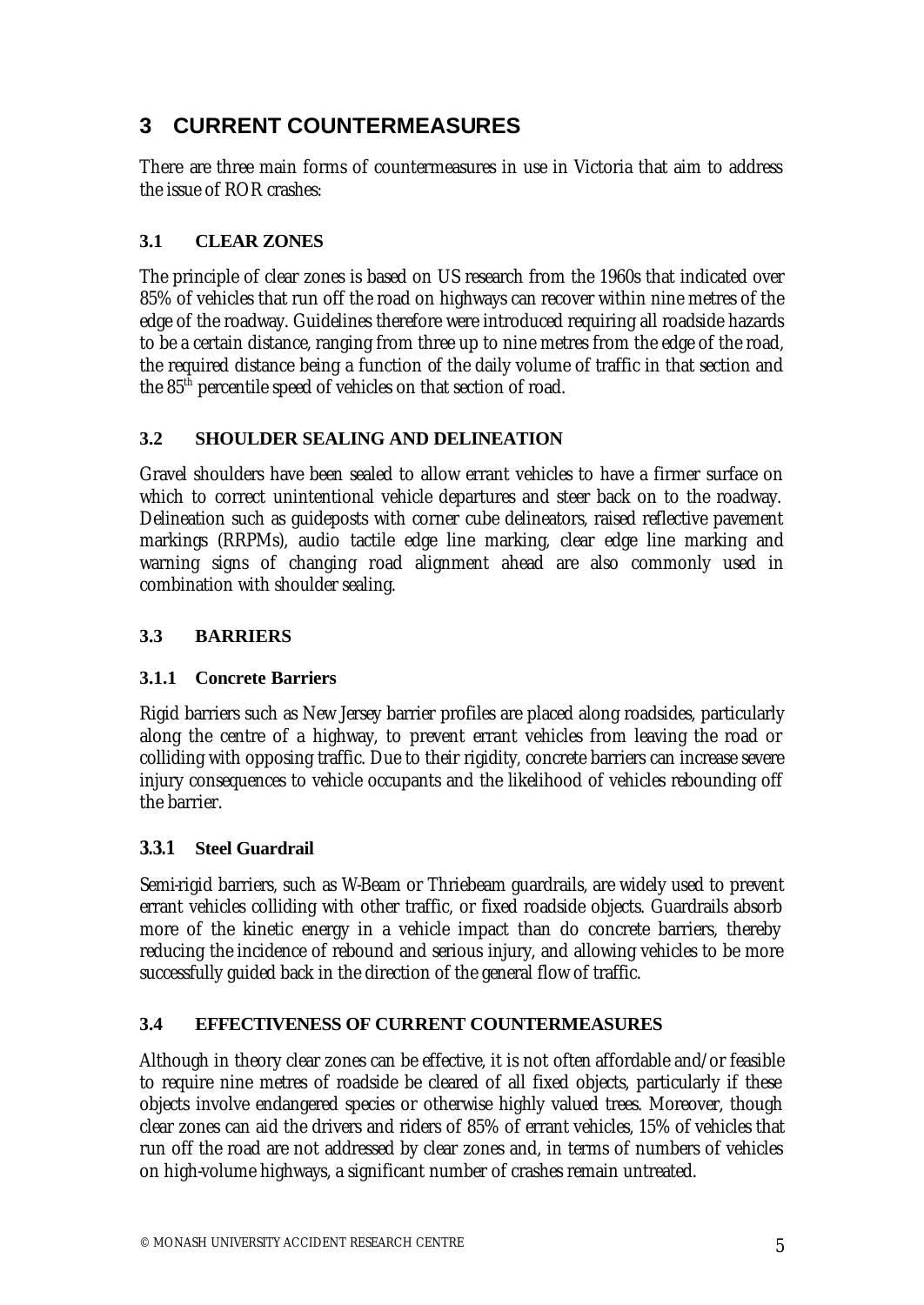In addition, increasingly, the adequacy and validity of the clear zone concept is being questioned. Corben et al. (2001), in a median encroachment study, noted that road engineering guidelines require a median barrier on high-speed roads only when the median width is less than 15 m. This guideline aims to prevent head-on collisions. Analyses of theoretical vehicle braking profiles for a range of realistic crash scenarios cast considerable doubt on the adequacy of the nine metres criterion forming a central part of the clear zone principle. So too do the crash histories of many of the roads investigated.

Shoulder sealing, with appropriate signage and line marking, can be quite effective, based on a 1988 study by the Transport and Communications Department: although considered by some to be a high-cost treatment, two metre wide paved shoulders were estimated to deliver a BCR of 12:1. Further work is required to estimate the effect of wider shoulders. Delaney et al., (October, 2002) refer to an evaluation of road safety treatments implemented in Victoria between 1989 and 1994, which found a reduction of approximately 32% in total crashes following large-scale shoulder sealing. A study of Victoria's Accident Black Spot Program found that shoulder sealing with line marking and removal of hazards was most noteworthy, resulting in reductions in both crash frequency and casualty costs of around 50%. However, as with the clear zone concept, a substantial proportion of ROR crashes are left "untreated". That is, sealed shoulders cannot protect errant vehicles from fixed roadside objects as effectively as can crashworthy barrier systems.

Current barriers, although generally effective, have a number of disadvantages: concrete barriers expose vehicle occupants to high levels of deceleration as a result of their inability to deflect during an impact, thereby causing high severity injuries to vehicle occupants and extensive damage to impacting vehicles. Tests undertaken by MUARC showed that the performance of concrete barriers was inferior in measures such as energy dissipation, deflection levels and peak forces experienced by vehicle occupants when compared with semi-rigid and flexible barriers. (Duncan, Corben, Truedsson and Fitzharris, 2001). The significant risk of vehicle roll-overs, and the inherent risk of poorly designed end-treatments for rigid barriers (Corben, Tingvall and Wilson, 1999) as well as rebounding are also problems associated with concrete barriers.

Although less severe in its means of restraining the errant vehicle, steel-beam guardrails can still cause severe injury, have the potential to spear a vehicle through poorly designed terminal treatments and are of limited effectiveness in impacts with heavy vehicles. A number of specific cases investigated by the Victoria Police have shown how a steel Wbeam barrier has failed to contain a heavy vehicle in 60-100 km/h zones at approach angles of 20-45° . In some of these cases, the heavy vehicle has rolled over on excessive slopes, resulting in fatal injuries to drivers of these vehicles (Corben et al., 2003). Pak Poy and Kneebone (1988) found that, according to Australian crash data, guardrail is rarely the most effective countermeasure against crashes with fixed roadside objects, indicating that it is often more practical to remove any fixed hazards or reduce the severity index of the hazard (for example, through the use of slip bases on utility poles).

Current countermeasures to date, have also made only incremental improvements to roadside safety, Corben, Deery, Mullan, & Dyte (1997), finding that a range of engineering treatments implemented in Victoria between 1989/1990 and 1993/1994, with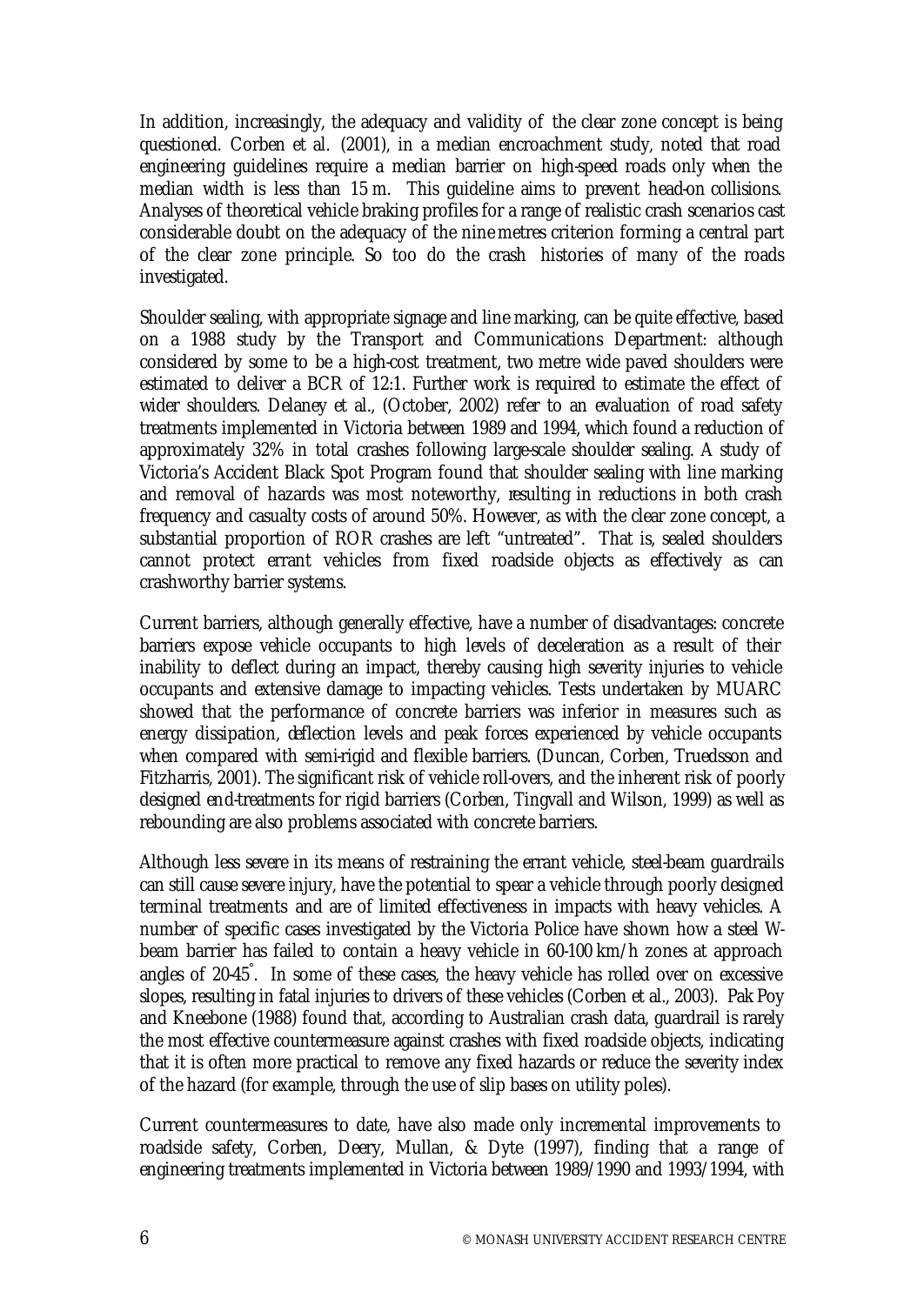the aim of reducing the incidence of collisions into fixed roadside objects effectively reduced all casualty crashes by only 8.6% on average and crash costs by 15.5%.

A relatively new countermeasure, involves placing extended lengths of flexible barrier along sections of roadway in Victoria. With respect to the majority of vehicles, these barrier systems conform particularly well to the performance criteria stated by Ogden (1996), that conflicting objectives of safety barriers are that they must be capable of redirecting and/or containing an errant vehicle but must not impose excessive deceleration forces on the vehicle occupants.

Sweden, a world leader in road safety, has utilised flexible barriers to reduce dramatically fatal and serious injury crashes for the target crash types on treated routes by as much as 90% (Corben et al., 2001). This has been achieved through extensive use of flexible barriers and resulting in part, in the introduction of the innovative "2+1" road configuration. Below is a detailed account of the current crash and injury situation in Sweden, the benefits of the applied treatments and ways in which this treatment strategy can be transferred to Victoria's and indeed, Australia's roads, to address the major trauma resulting from vehicles leaving the roadway.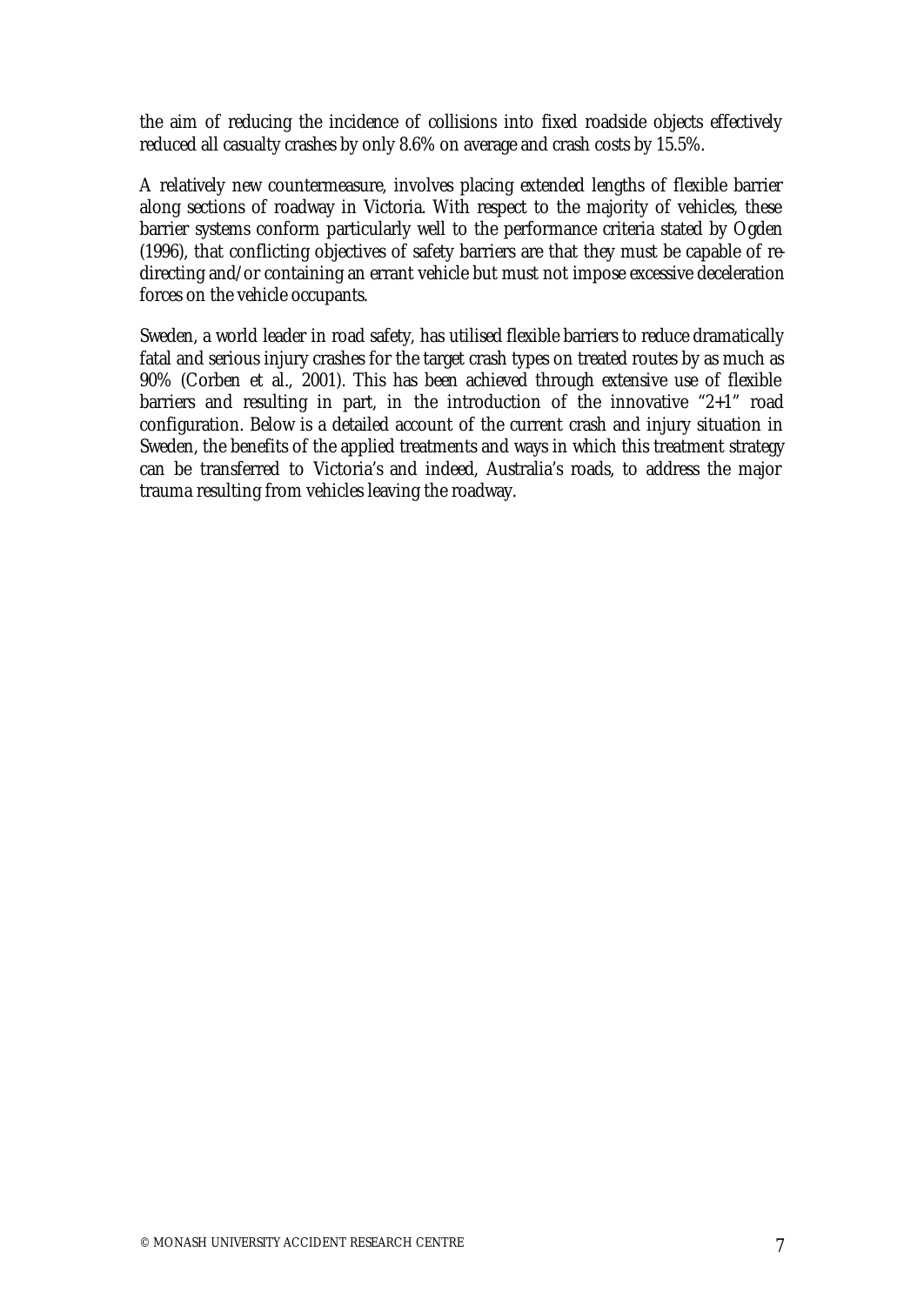# **4 SWEDISH ROADS**

## **4.1 SWEDISH FINDINGS**

In order to establish whether the treatments applied on Swedish roads are compatible with the Australian road conditions and to provide a greater insight in to the effects of flexible barrier treatment, relevant Swedish experiences have been summarised below.

## **4.1.1 Fatality Study**

The traditional crash data found in police statistics do not provide adequate detail of the crashes and sequence of events. Information on road design, presence of alcohol, seat belt usage and speed are often either missing or unreliable.

Therefore, the Swedish National Road Administration (SNRA) has been conducting indepth studies of every traffic fatality since 1997. The material collected provides a better opportunity to find answers to questions left unanswered by traditional statistics.

The study was conducted on single-vehicle crashes that occurred on the national road network between 1997 and 2000. Two hundred and ninety single-vehicle crashes that claimed the lives of 305 people were analysed in order to obtain information such as the collision force, the road environment and driver respect for traffic rules and regulations. Some findings from this study have been summarised below (see Appendix C for detailed findings):

#### *Road Alignment*

- ß *More than half of the 290 crashes occurred on the outer curves, a little more than a third on the straight stretches and only a few crashes occurred on the inner curves. On roads with an AADT of 4,000-5,999, 65% of the crashes occurred on straight stretches.* The percentage of vehicles that ran off the road on outer curves was greater on roads with low traffic volumes, which are often narrow and winding
- When examining a crash site, the side of the road on which a vehicle ran off is also studied*. Vehicles ran off the road almost as frequently to the left as to the right*: 41% running off to the left, while 49% ran off to the right. Only 10% of the crashes involved a vehicle that exited and re-entered the road more than once before coming to a final stop

# *Fixed Roadside Hazards*

ß *Seventy percent of the crashes involved collisions with various kinds of fixed objects, with trees accounting for more than half. Other fixed objects included light poles, signage posts, rock faces or boulders.* These fixed objects were located an average of 4.7 m away from the road, with half of them located either in or immediately after an outer curve. *This would indicate that countermeasures should primarily be targeting crashes on outer curves and the length of road immediately after the curve.* In 25 cases, collision with a post produced the greatest force. Eight of these posts were on roads where the AADT was 2,000-3,999. The study found that rigid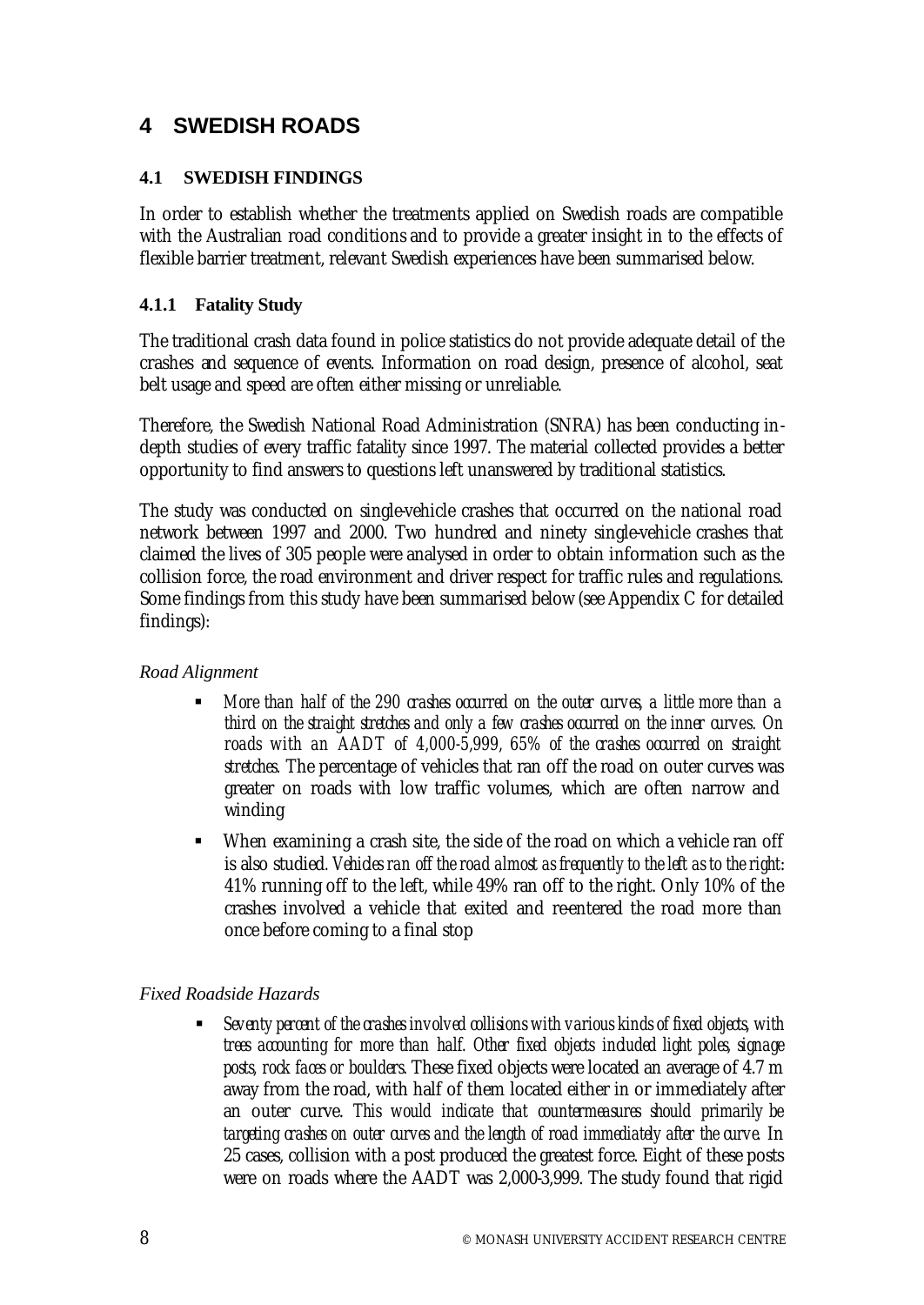columns could penetrate deeply into the occupant compartment, especially those of a lattice design. The more modern, "collapsible" or frangible posts would probably have saved lives in ten of the 25 crashes

#### *Clear Roadsides*

- ß Standards for verges in Sweden specify a slope of at least 1:4, and a width of eight-ten metres with all fixed objects cleared. *The study results indicate that verges were only found in four instances of the 290 crashes included in the study.* This is probably due more to the fact that there are not many kilometres of road with flat verges rather than that few fatal crashes occur where the verges are flat
- **ID 188 of the crashes, the vehicle came to a halt at the far edge of the verge or beyond. In** *a total of 70% of the crashes the verge was so narrow that the vehicle did not stop until it reached the far edge of it or beyond.* This clearly shows that the verges on today's roads are altogether too narrow in relation to the speeds driven

#### *Speed Limits*

- ß *Roads with speed limits of 90 and 110 km/h constitute 29% of the total road length but account for no less than 49% of the fatal crashes.* When undertaking remedial road works, priority should thus be given to stretches where the speed limit is either 90 km/h or 110 km/h
- ß *It was estimated that four out of ten crash-involved drivers had kept within the posted speed limit; two out of ten had driven fast enough to be fined; and almost four out of ten had driven at a speed that would have cost them their driver's licence*

#### *Seatbelt Usage*

- ß *Two hundred and seventy two people travelled under conditions in which a seat belt was available for use – of these only 83, or 31%, were using it. Sixty-eight of the 84 people who were killed when their vehicle rolled over in a ditch without hitting a fixed object, were not wearing their seat belt. It was estimated that a seat belt would have saved the lives of 66 of these 68 people.* This indicates that as long as the vehicle does not hit any fixed object and that a seatbelt is being used, there is a good chance of surviving a rollover crash with the ditch design in Sweden
- ß *The use of a seat belt would not have been able to save the lives of the vehicle occupants in 116 of the 171 crashes involving collisions with fixed objects (motorcycles excluded) as the occupant compartment had been crushed too badly by trees, columns, rock, etc.*

#### *Other Factors*

The study also shows how inadequate even the best-designed cars are in relation to existing travel speeds and the physical road environments. *In 104 of the 234 crashes involving a passenger vehicle, the vehicle was so badly crushed that a seat belt would not have saved the life of the occupant.* This applied to both new and old cars. Particularly serious were roof or side impacts with a narrow object. At speeds as low as 70 km/h the collision force is enough for a column to penetrate through the side of a car and reach the gear box. Hence,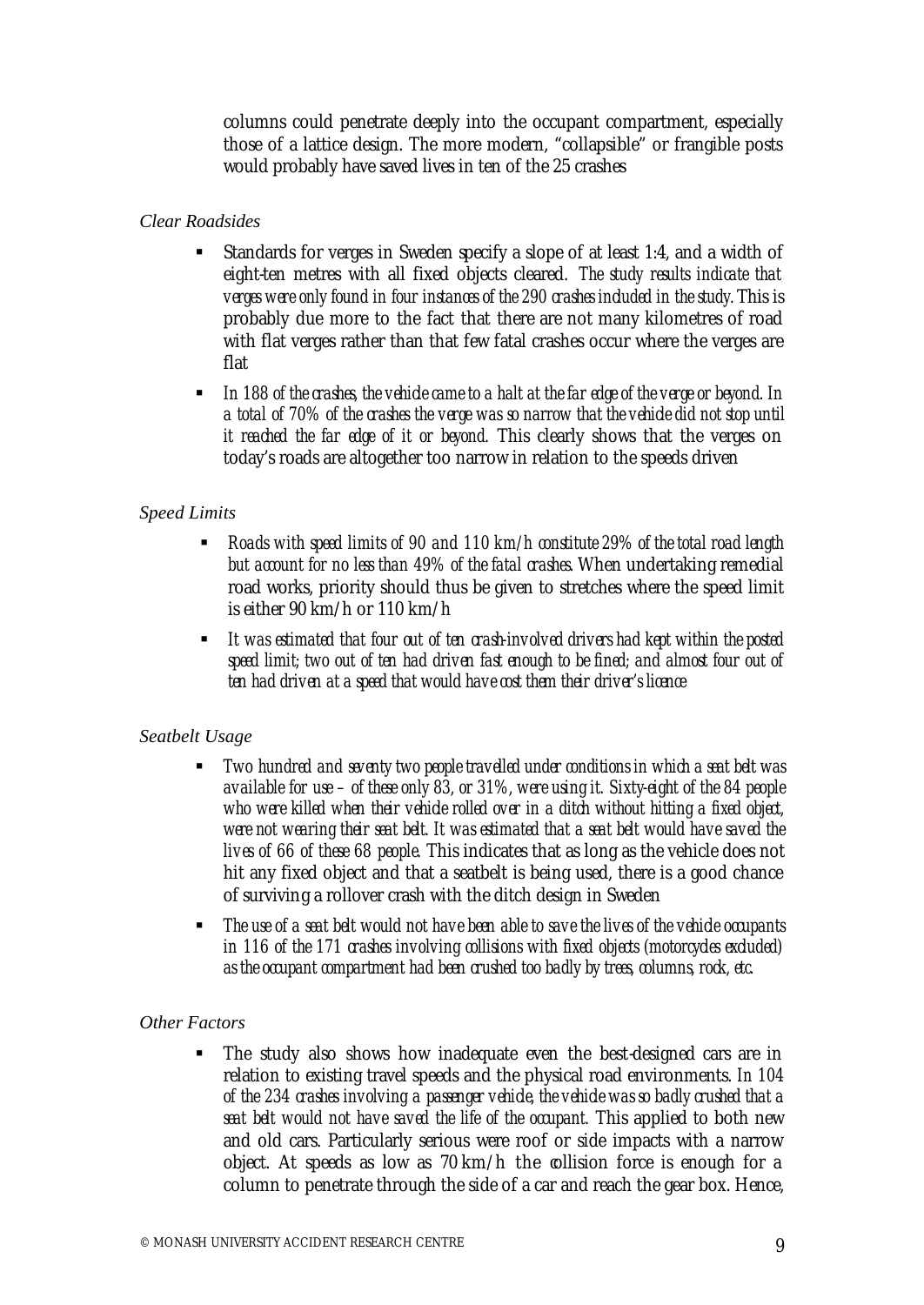it is important that there are no trees or light poles close to the edge of the carriageway even where the speed limit is as low as 50 km/h. Another alternative would be to replace traditional style posts with frangible ones

ß In 145 of the 290 cases studied, it was found that the driver was under the influence of alcohol or drugs (19 were on drugs). *This means that alcohol/drugs had been detected in 50% of single-vehicle crashes on the rural road network that ended in death.* The introduction of alcohol ignition interlocks would probably have a considerable effect on reducing the number of people killed in single-vehicle crashes

## *Flexible Barrier Performance*

ß Flexible barriers alone would probably have saved lives in no less than 72% of the crashes. Since more than half the crashes occurred on an outer curve, priority should be given to setting up barriers on outer curves and immediately after them. In practice, this means that the barriers should be extended on either side of the road since almost as many cars run off the road to the left as to the right on outer curves

On summing up, the conclusion appears to be that a combination of 100% seatbelt usage and the presence of flexible barriers or wide, cleared, flat verges would almost completely remove the risk of people being killed in single-vehicle crashes. There are, however, cases where the speed and angle of impact are such that a barrier or a wide verge would not help, indicating that the speed of impact plays a vital role in the consequence of a collision. That is, if everyone used seat belts, flexible barriers or wide, clear, flat verges existed and if the speed limits were respected, a fatal outcome could probably be avoided in almost all single-vehicle crashes.

# **4.1.2 Crash History**

ROR and head-on collisions are the main safety issues on all two-lane, undivided roads in Sweden, causing more than 66% of all fatalities, resulting in the deaths of 112 people per year through ROR crashes, and 140 people per year through head-on collisions. The sequence of events tends to be the same - the driver loses control for a particular reason and often crashes into an obstacle on the roadside or into a vehicle travelling in the opposite direction.

Single-vehicle crashes often have a serious outcome and account for more than a third of all road traffic fatalities in Sweden. Approximately 75% of all fatal single-vehicle crashes occur on the Swedish rural road network.

# *Head-on collisions*

Head-on collisions are in fact often run-off-road crashes that collide with a vehicle travelling in the opposite direction instead of a fixed roadside objects. The process and the causes leading up to these crashes again are very similar.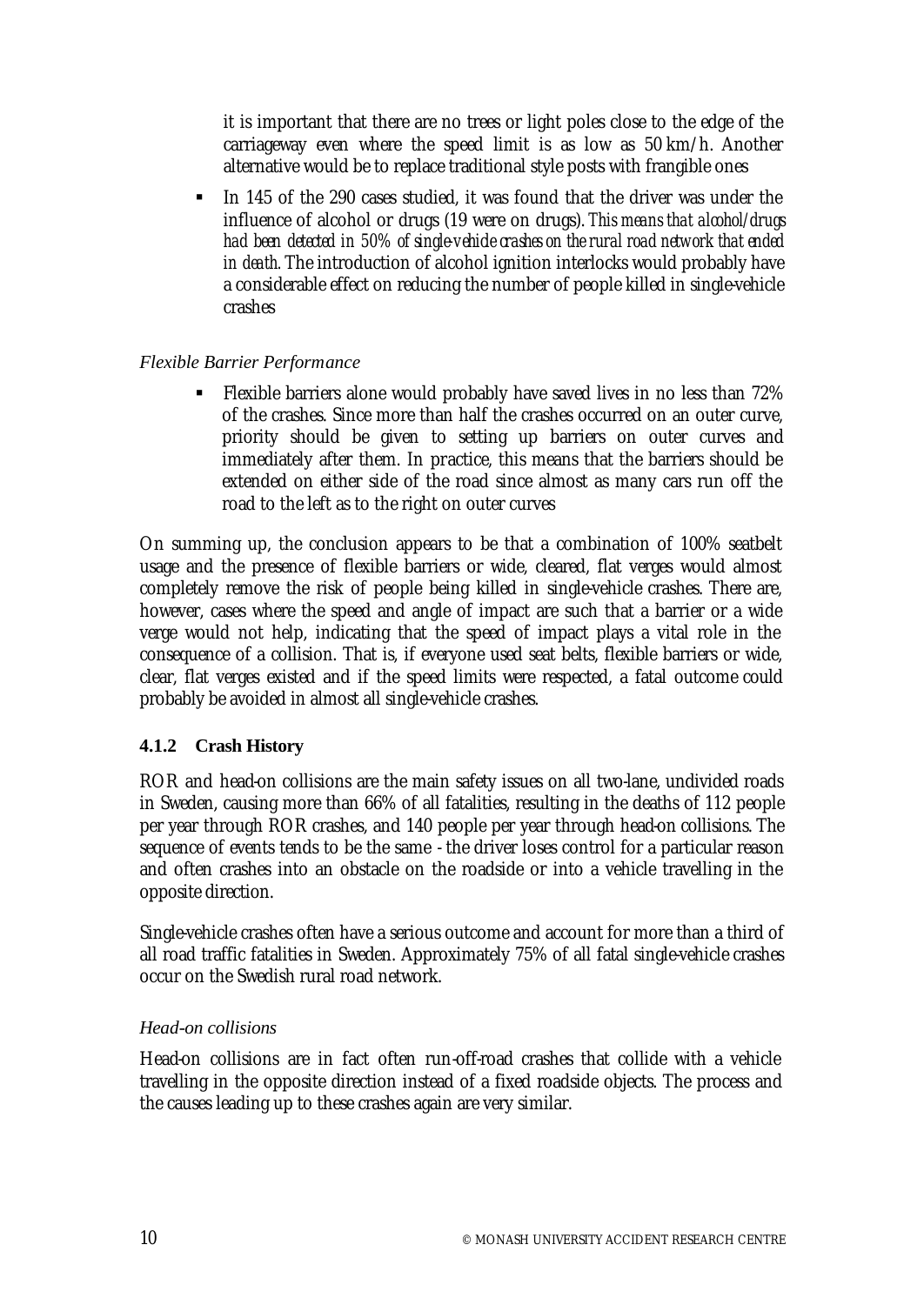## **4.1.3 Spatial Distribution of Crashes in Sweden**

In Sweden, head-on collisions and ROR crashes are correlated with the traffic volumes on the road. That is, a high concentration of these types of crashes occurs on a small percentage of government roads. This allows large numbers of severe head-on and singlevehicle crashes to be addressed along a short length of road.

#### *Head on collisions in Sweden*

Head-on crashes are heavily correlated with the traffic volume of the road network. The majority of head-on crashes occur on a very small percentage of road. Figure 1 draws a relationship between the number of fatalities and the percentage of the road network where these fatalities occurred, based on the traffic volume. The x-axis in Figure 1 shows the road length by traffic volume and the y-axis shows the number of people killed.

According to Figure 1, 80% of head-on crashes can be addressed by focussing on 15% of the road network.



*Figure 1 - Killed in head-on collisions 1993-2000 on Swedish national roads (Motorways excluded)*

Even when the number of severely injured is added to those killed in head-on collisions (crashes on motorways excluded) and the traffic volume is taken in to account, there is still a high concentration of crashes occurring on very small percentage of the road network as seen below:

- ß 2% of the roads were involved in 22% of fatalities and severe injuries
- ß 5% of the roads were involved in 37% of fatalities and severe injuries
- 7% of the roads were involved in 53% of fatalities and severe injuries
- ß 15% of the roads were involved in 74% of fatalities and severe injuries

In other words, a large part of the road network (85%) accounts for only a small percentage of the fatalities and serious injuries resulting from head-on collisions (26%),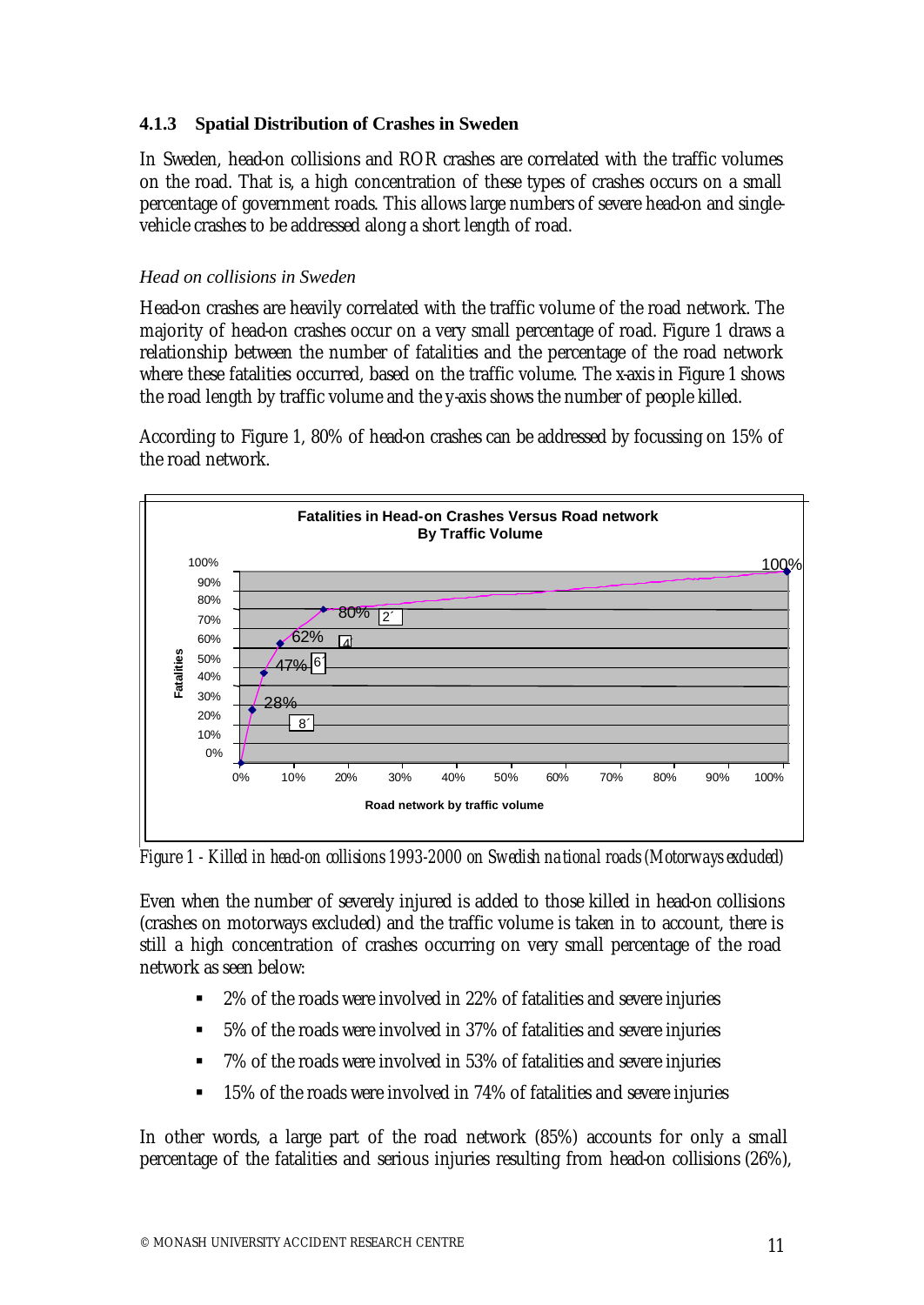suggesting that only a small portion of the road network needs to be addressed in order to have a great impact on the number of head-on collisions.

#### *Single-vehicle crashes in Sweden*

As with head-on collisions, a large percentage of single-vehicle crashes are concentrated on a very small percentage of the road network (Figure 2). Single-vehicle crashes are strongly correlated with the traffic volume on the road.

About 80% of the road toll due to single-vehicle crashes can be addressed by focussing on about 40% of the road length.



*Figure 2 - Killed in single-vehicle crashes 1993-2000 on national roads (Motorways excluded)*

In this category of crashes, when the number of severely injured is added to those killed in single-vehicle crashes (excluding motorways) and the traffic flow is considered, the concentration of crashes is even greater, as can be seen below:

- ß 2% of the roads were involved in 11% of fatalities and severe injuries
- 4% of the roads were involved in 20% of fatalities and severe injuries
- ß 7% of the roads were involved in 31% of fatalities and severe injuries
- **The 15% of the roads were involved in 53% of fatalities and severe injuries**
- 25% of the roads were involved in 71% of fatalities and severe injuries
- 39% of the roads were involved in 84% of fatalities and severe injuries

In other words, a large part of the road network (61%) accounts for only a small percentage of the fatalities and serious injuries resulting from single-vehicle crashes (16%), suggesting that only a small portion of the road network needs to be addressed in order to have a great impact on the number of single-vehicle collisions.

Other information of interest on barrier crashes is as follows:

Sixty-five percent of crashes occurred along one-lane segments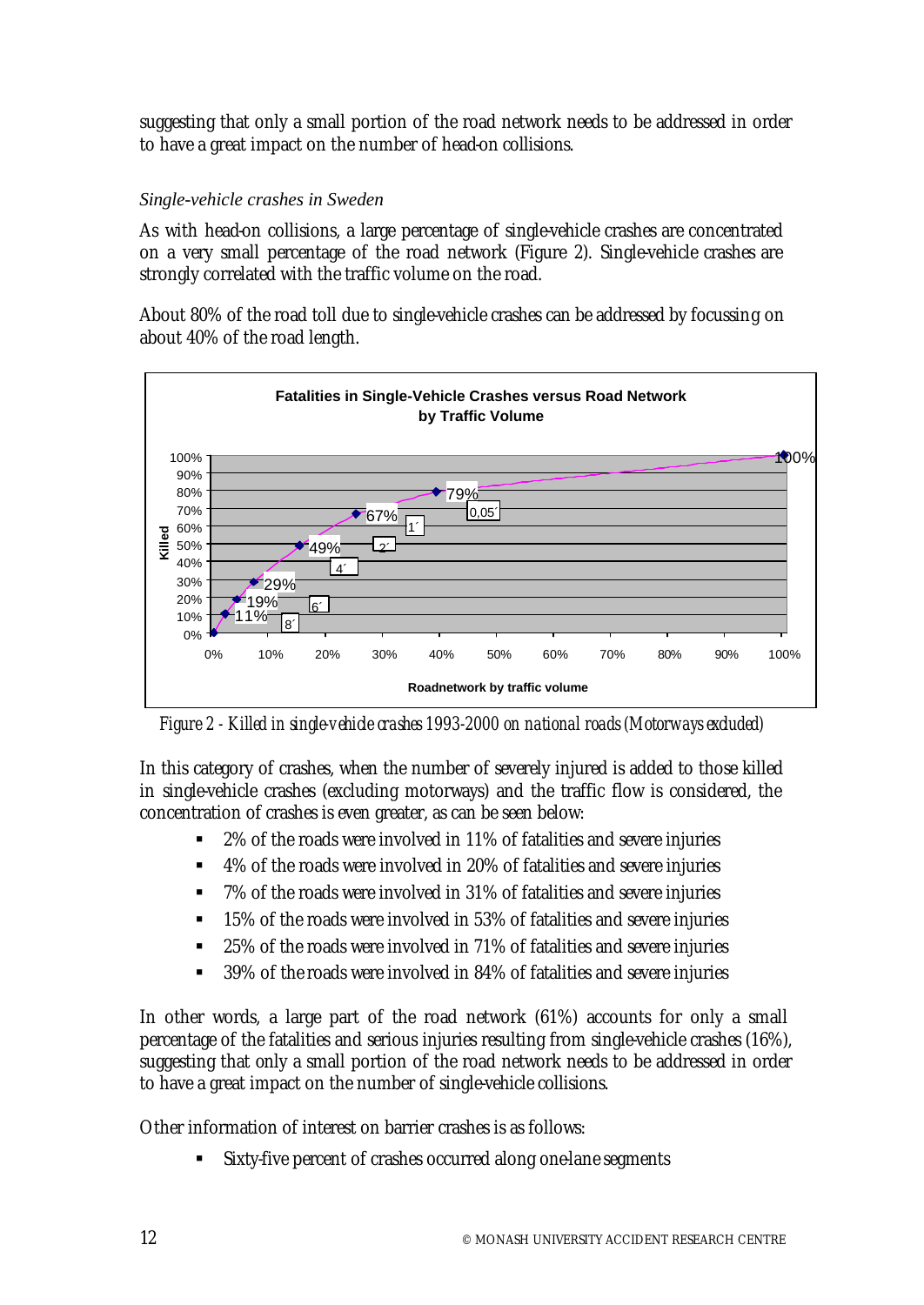- Only 8% occurred in the transition zone from two lanes to one lane. This is a slightly lesser proportion than the length of road with two to one transitions (about 10%)
- **B** About 50% of crashes have occurred in the winter period, between December-March. The proportion of the yearly distance travelled during these months is just 25%. In many cases skidding is the primary cause for a barrier crash
- ß Barrier crashes tend to be a winter problem

Some data have also been reported from other projects. The variation in findings tends to be significant between individual projects. Significant efforts have been made to investigate possible methods of reducing the number of crashes into barriers including analysing the effects of embedded and noise producing road markings and visual devices placed on barriers

# **4.2 IMPLEMENTED TREATMENTS IN SWEDEN**

There are two alternative treatments employed in Sweden to address the problem of head-on and ROR crashes. The main possibility is using the 2+1 barrier concept and the second, more costly alternative, is to widen the road to a narrow 4lane road with dimensions of 15.75 m, with two lanes in each direction, separated by a cable barrier (denoted by 15.75:2+2cb), primarily in order to improve speed performance and decrease safety risks at vehicle breakdowns and to ease maintenance tasks.

Although some pipe fencing is used as barrier in Sweden, it is more costly and therefore not as cost efficient.

# **4.2.1 2+1 Concept**

The 2+1 concept has flexible barriers (Figure 3) placed along a road layout of one continuous lane in each direction and one middle lane alternating the permitted direction of travel at intervals of 1.5-2.5 km. The layout allows central barriers to be placed while still allowing opportunities for two-lane travel for both directions. The length of the interval depends on factors such as road alignment and locations of intersections. On-coming traffic is separated by a flexible mid-barrier, preferably within the existing width of 13 m (denoted as 13: 2+1cb). The roadsides ideally would be cleared or side barriers erected.



*Figure 3 - two typical designs of flexible barrier*

# **4.2.2 2+1 Cross-Section**

The cross-section for the existing 13 m roads (see Figures 4 and 5*)*, generally comprises of: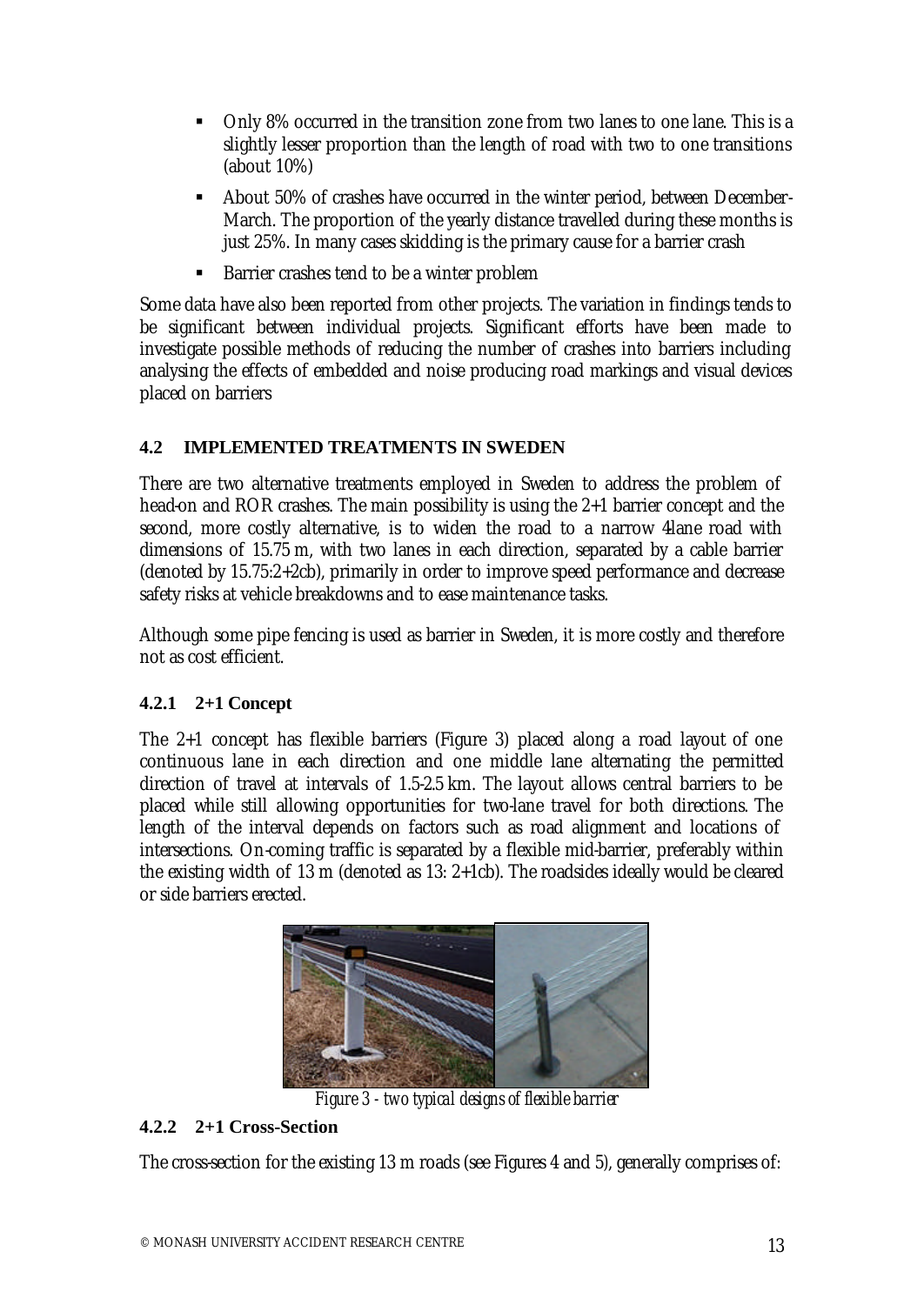- ß A 1.25 m flush median with a continuous flexible barrier (based on the Committee for European Normalisation (CEN) standard, containment class N2 and working width W5, see Appendix D for details)
- ß 3.25 m wide traffic lanes in the two-lane direction and 3.75 m wide lane in the onelane direction
- 0.75 m outer hard shoulders to accommodate any low volumes of pedestrians and cyclists
- A 1.0 m strip of road with full bearing capacity but without an overlay can be added on the side of the one-lane sections for emergencies if necessary.



*Figure - 4 Road cross section for a 2+1 concept treatment*



*Figure 5 - Proposed standard for 2+1 cable barrier cross-section within existing 13 m road*

"Transition zones" where the lanes merge from two lanes to one or vice versa have a length of 150 m, 300 m in total for both directions. Cable posts erected 10 m apart along the transition zone are fitted with delineators. For transitions from two lanes to one lane, double-sided signs inform the commuter of approaching lane-closure 400 m ahead of the actual merge, and at the commencement of the transition zone, see Figure 6. Transition zones from one to two lanes are 100 m long. Quick-locks create openings in the flexible barriers situated in transition zones.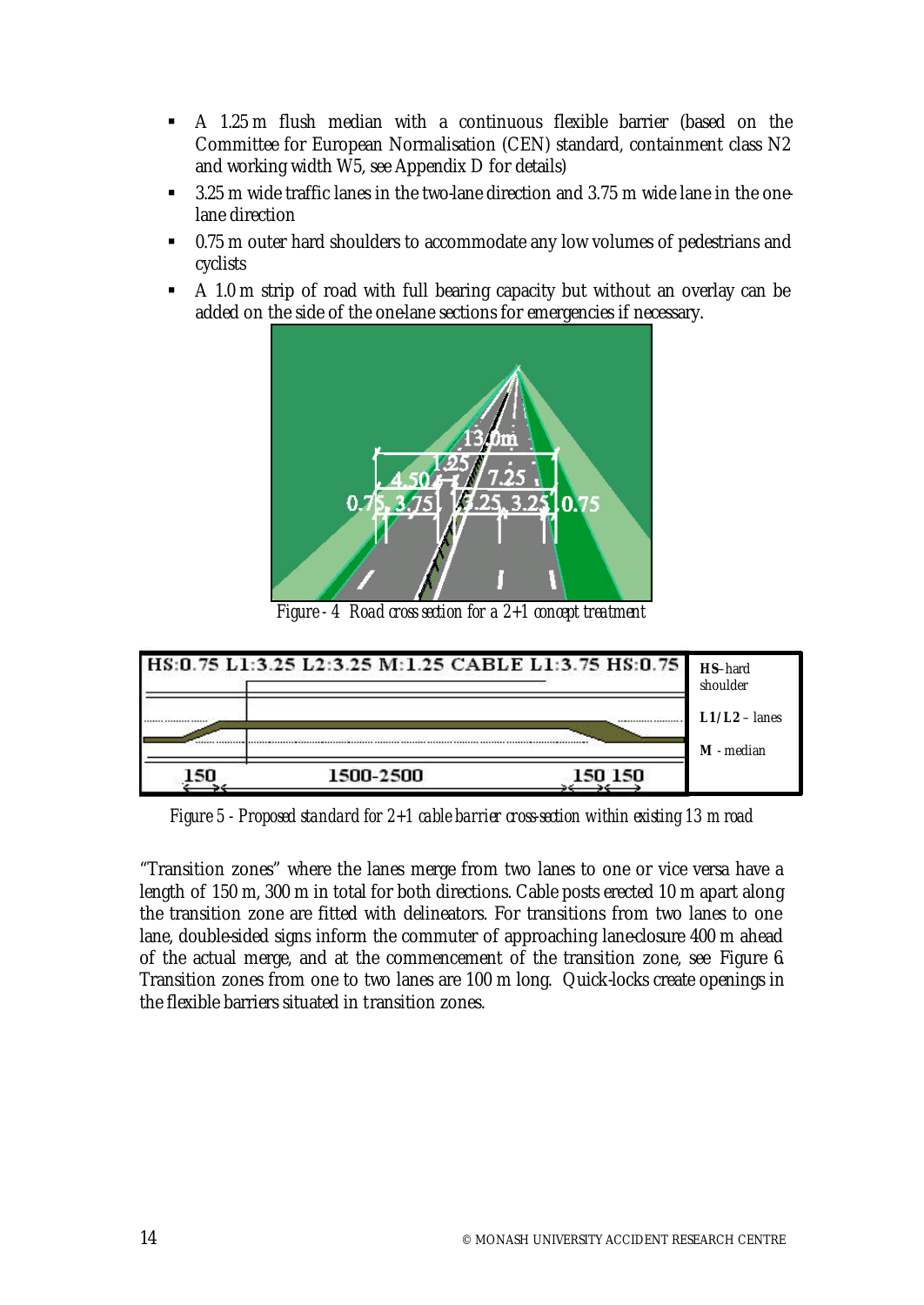

*Figure 6 - Design principles for 2+ 1 lane transition zones*

Existing roadside areas would be cleared within the right-of-way. This means that solid objects and trees should be removed and culvert ends protected. Side cable barriers should be used at dangerous locations such as right bends at rock faces and on all embankments within forest regions (see Figure 7*)*.



*Figure 7 - Example of side and median cable barrier fence in a forest*

# **4.2.3 2+2 concept**

A subset of the 2+1 concept is the 2+2 design where two or more lanes operate in each direction separated by flexible barrier placed either along the road centre or directly on the pavement. This design would be used along multi-lane divided and undivided roads as well as to avoid creating 1-lane sections on road inclines, or to improve traffic performance on sections of road where widening is feasible.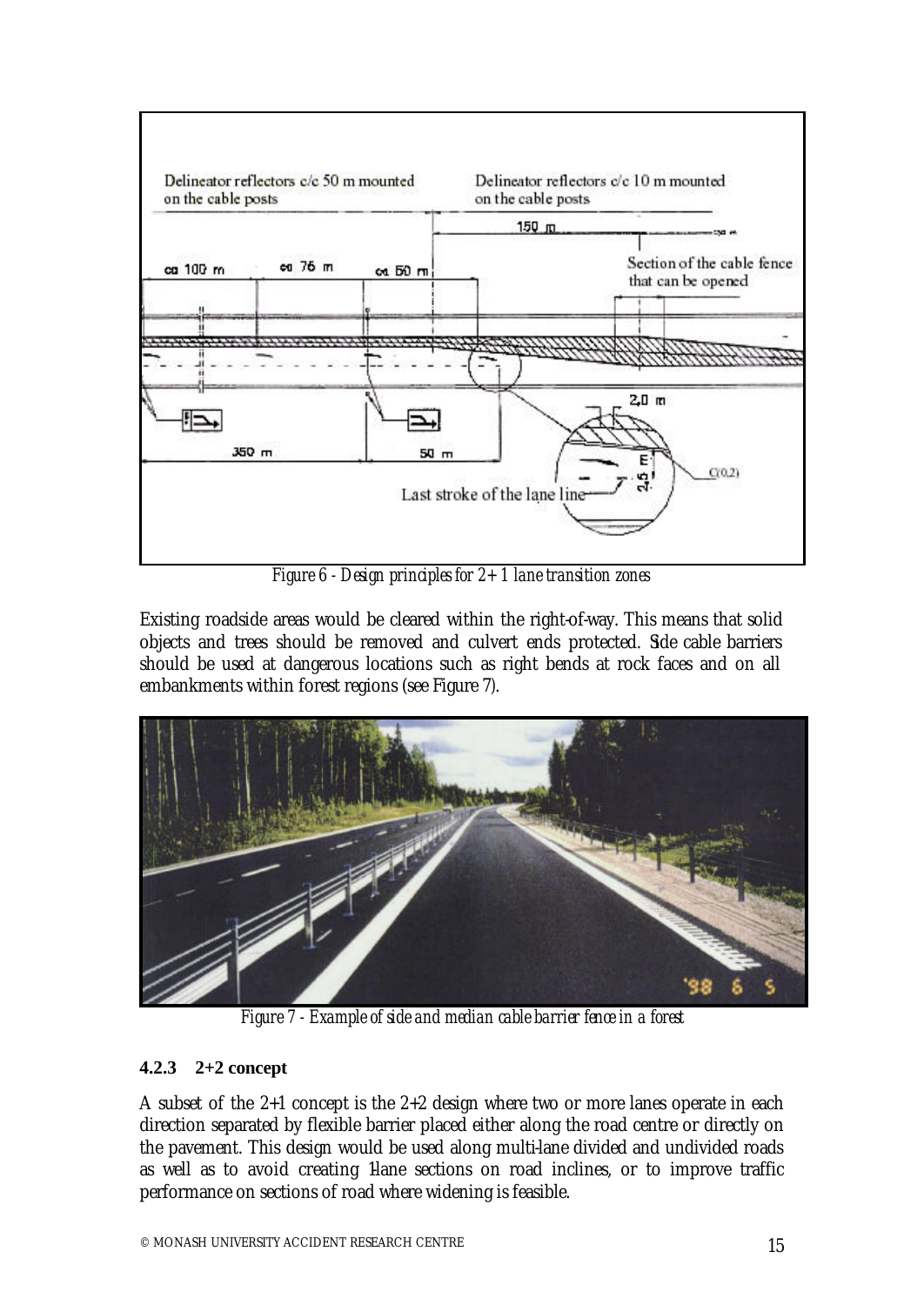# **4.2.4 1+1 concept**

Another subset is the 1+1 design where only a single lane exists in each direction separated by flexible barrier. This design could be used on long bridges that can be quite expensive to widen, and on sections of road with numerous access points. This design is also suitable for areas that have a heavy flow of pedestrians and cyclists, and where creating a separate path would be too costly or impossible – flexible barriers would separate one of the existing lanes for exclusive use by these road users.

## **4.3 RESULTS OF BARRIER USE IN SWEDEN**

In total, approximately 670 km of roadway were opened for traffic in 2002 and of these, 630 km have been converted to 2+1 roads with flexible barriers along the median.

## **4.3.1 Crash Reduction**

*Two-lane roads (13 m) with Restricted Access (semi-motorways) converted to a 2+1 cross section.*

The results so far correspond approximately to a reduction of 45 - 50% in the number killed and seriously injured in all crash types. Currently, the reduction in fatalities only, is up to 90%.

#### *13 m-roads, undivided converted to a 2+1 cross section.*

The results so far correspond approximately to a reduction of 35 - 50% in the number of killed and seriously injured in all crash types. Currently, the reduction in fatalities only, is up to 76%.

The reduction of crash energy by crashing into flexible barriers instead of into oncoming vehicles or fixed roadside object is an improvement in safety. To be able to go further though with the development of this idea of road design, the severe injuries that have occurred on 2+1 roads would need to be thoroughly examined to determine whether they really are severe. The use of biomechanical facts can be used to improve the cars and the road design. It is also important to determine the percentage of usage of personal protection systems such as seatbelts.

Details pertaining to serious injury crashes are not collected as meticulously as for fatal crashes, therefore reduction rates that include serious injuries are not as accurate.

The main conclusion however, is that a great number of crashes have been prevented as a result of median barriers although crashes against the barriers resulting in slight or no injuries have increased.

On all the lengths of semi-motorways with central barriers, a total of 121 crashes have occurred, with no one being killed or seriously injured as a direct result of impacting the barrier.

The three deaths that have occurred on the 2+1 roads were not as a result of the installation of flexible barriers: one cyclist was going the wrong way on a semi-motorway and was killed by oncoming traffic; one car driver died while pushing his car along the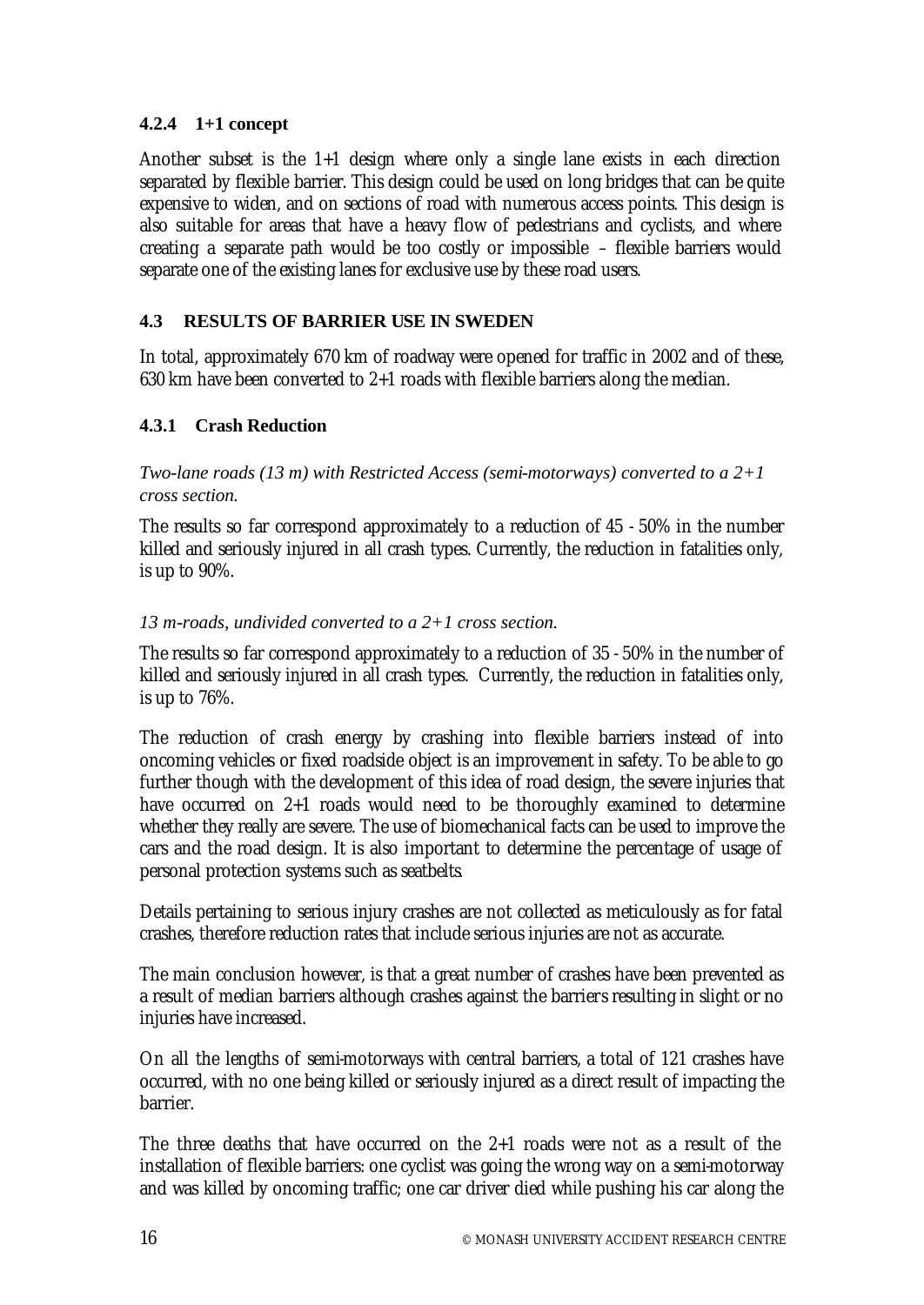road - he had run out of fuel on a semi-motorway; and the third fatality was of a car driver who died in a ROR rollover on a previously undivided 13 m road. The usage of the seatbelt is unknown but the passenger survived with only minor injuries. There have been six serious injuries between 1998 and 2001 but the injuries are not directly attributed to crashing into the barriers. No motorcyclists have been involved in these crashes.

Collisions with flexible barriers along the road centre are very frequent, around 1 crash per week (National Cooperative Highway Research Program, NCHRP, 2003), but normally without injury to occupants. Factors such as skidding, flat tyres and loss of control often cause these crashes. A number of potentially severe crashes were constrained to only minor, or no-injury crashes as a result of flexible barriers along the road centre.

The flexible barrier end terminals used have been tested and approved. It has been concluded that they do not cause any "ramping" effects often associated with the terminals of guardrails.

# **4.3.2 Traffic operations**

#### *Capacity*

The capacity in one direction is estimated to be about 1550 veh/h (on 90 km/h speed zones) and 1500 veh/h (on 110 km/h speed zones), some 400-450 veh/h less than for an ordinary 13 m road.

The transition zones have performed well in terms of traffic operations. The proportion of vehicles in the beginning of the zone, at any one time, is small. Drivers tend to handle the design of the transition zone in a cautious and responsible manner.

#### *Vehicle speeds and travel times*

Level-of-service for normal traffic is better than expected. Floating car studies confirm a good level of service at traffic flows up to 1,300-1,400 veh/h in one direction, (NCHRP, 2003). Speed performance on 2+1 roads with flexible barriers is the same or even better (a slight increase of 1.5 km/h on 90 km/h zones has been recorded) than on ordinary semi-motorways at one-directional flows of up to 1400 veh/h.

#### **4.3.3 Road and barrier maintenance and repairs**

To date, there have been 159 crashes on the E4 Gävle-Axmartave roadway, about one crash per week along this road. About 30% of the crashes were reported to the police and could be investigated. Only 30% of these reported crashes were direct collisions with the barriers, probably caused by lack of concentration. All other cases were preceded by skidding, flat tyres or uncontrolled manoeuvres.

**Work zone area safety is a major concern. Repair work (Figure 8) has so far** been conducted under a Truck Mounted Attenuator (TMA) - having the overtaking lane closed and providing only one lane for each direction of traffic. One serious incident occurred where a passenger car crashed into a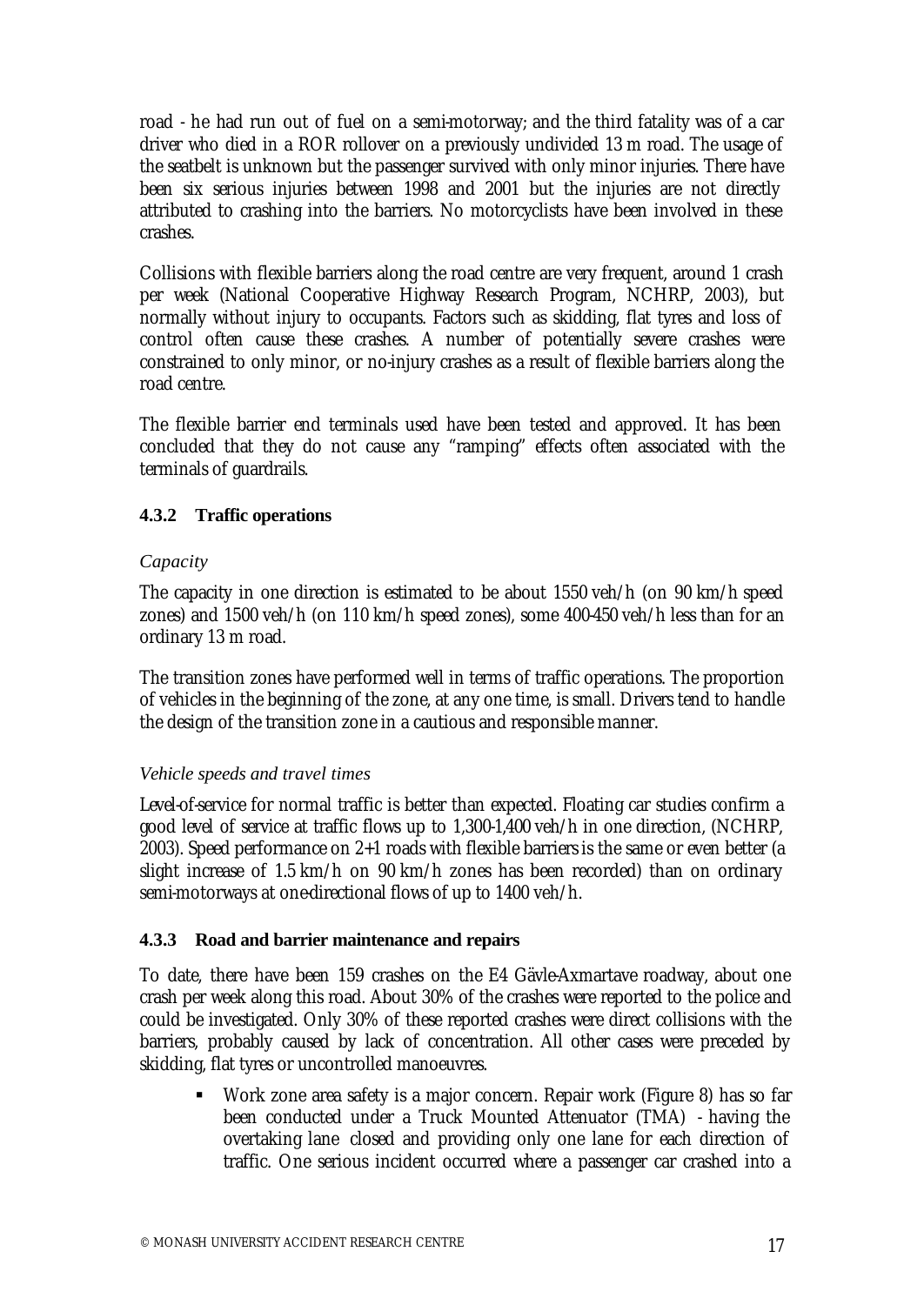road lane closure device at high speed. Other concerns are emergency blockages and emergency vehicle operations



*Figure 8 - Maintenance of barriers*

The maintenance standard includes the following requirements:

- 1. Bridge inspections, overlay repairs, etc. should be co-ordinated to minimise the number of traffic diversions. Delineator post washing, etc. should be performed during low traffic volume conditions.
- 2. Snow should be removed in the first 0.4 m of the median. Edge lines should be visible.

## **4.3.4 Access Issues**

#### *Emergency Service Access*

Permanent emergency openings are established every 35 km along the flexible barriers to allow emergency vehicles to U-turn.

#### *Access to and from properties and intersections*

Ideally, access roads should be minimised (perhaps through the use of frontage roads), and pedestrians and cyclists should be separated from other traffic where it is possible to do so at reasonable costs.

In general, major issues relating to 2+1 roads involve creating appropriate conditions for access traffic, vulnerable road users and addressing narrow one-lane sections. Narrow one-lane sections in particular, sometimes only 5m wide if the road has not been widened, can create road blockages at emergency truck stops and lower standards of emergency services and conditions for maintenance.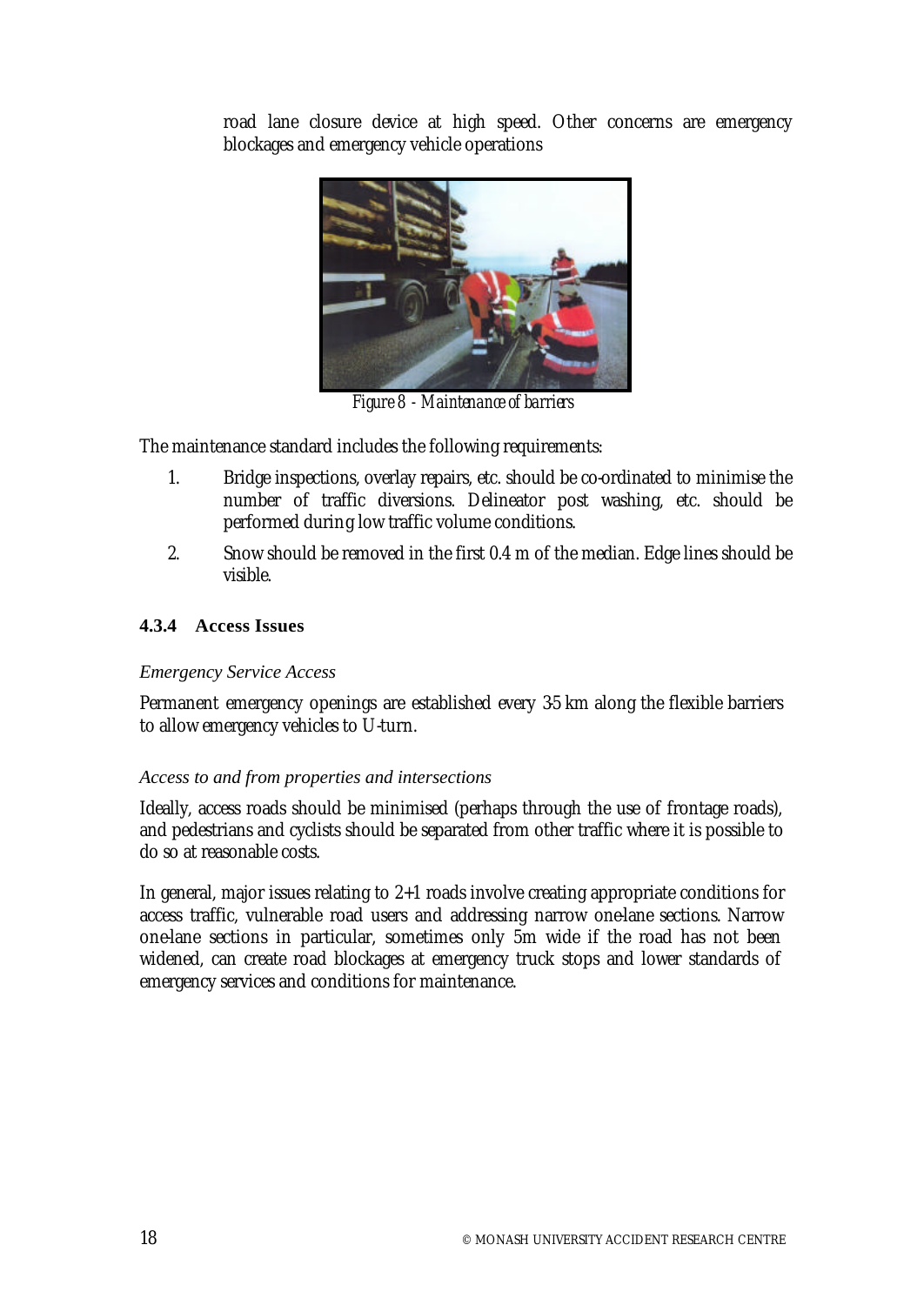

*Figure 9 - Flexible barriers on site*

# **4.3.5 Public Opinion - Driver Attitudes**

General survey results indicate that about 80% of those surveyed say that they want all major roads to have median barriers.

On the first length of E4 Gävle-Axmartavlan, driver attitude surveys were conducted on two occasions - autumn 1998 and autumn 1999. Some of the results have been summarised below (Carlsson et al., 2000 and 2001):

- The survey from autumn 1998 showed that most drivers preferred the 2+1 design, with only road markings, to an ordinary two-lane road. Only a marginal number, less than 1%, had the 2+1 with flexible barriers as the best alternative.
- ß In a new survey in autumn 1999, about 40% of the drivers considered 2+1 with flexible barriers to be the best design as opposed to 30%, who still preferred the 2+1 format with only road markings. The change in attitudes is large and significant. The changes were greatest amongst personal car drivers who were interviewed at the roadside, and included a large proportion of non-local traffic.
- $\blacksquare$  It is clear that the people surveyed, both the roadside drivers and local people, have changed their attitudes toward the 2+1 road format with flexible barriers from a generally very negative attitude to a general acceptance of the design, based on their personal experiences during one year of driving.

A major public attitude survey has also been conducted on the E18 roadway with even better results.

#### **4.4 COSTS OF IMPLEMENTING THE 2+1 ROAD FORMAT IN SWEDEN**

The average total investment cost so far, to convert semi-motorways and 13 m roads to 2+1 roads with flexible barriers, is listed in Table 1 below: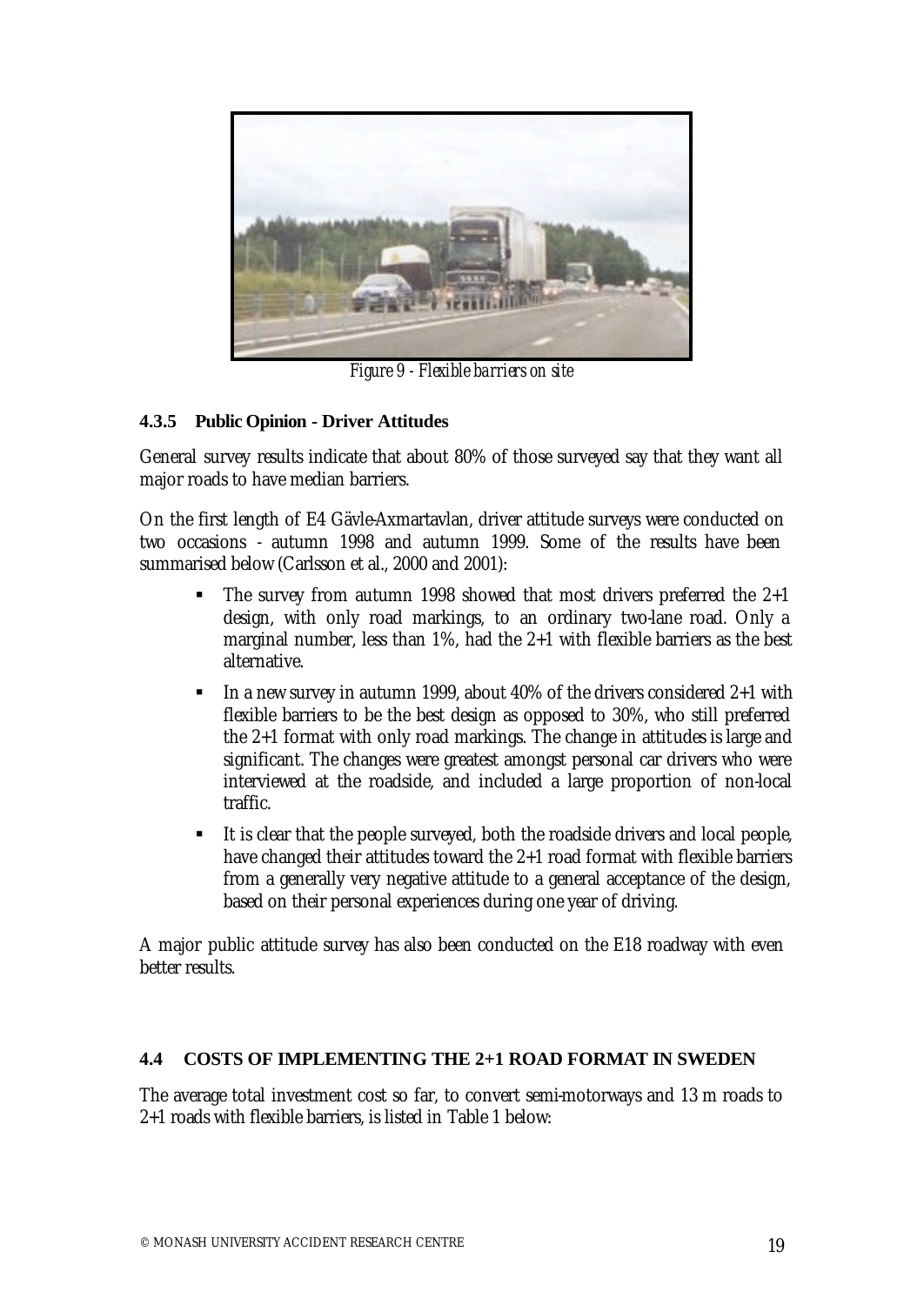|                                                             | <b>SEMI-MOTORWAYS</b> | 13 m UNDIVIDED |
|-------------------------------------------------------------|-----------------------|----------------|
| <b>Swedish Currency (SvKr)</b><br>per metre                 | 1,300                 | 2,000          |
| <b>Australian Currency</b><br>(SAUD)<br>per metre           | 250                   | 380            |
| % of total cost for FB<br>installation (\$AUD)<br>per metre | 21(\$55)              | 16(\$60)       |

*Table 1:Costs for the conversion of current road formats to include flexible barriers systems*

As at May 2001, maintenance costs were about AUD\$23,000 per km per year with around AUD\$15,000 of this for cable repairs.

## **4.5 SPECIAL CASE - MOTORCYCLISTS**

To address the concerns of various groups on the effect of flexible barriers on motorcyclists, motorcycle crash analysis has been presented below.

#### **4.5.1 Fatal Crash Facts**

In a Swedish study of all motorcyclists killed between 1997-1998 in Sweden, approximately 69 cases show the following results:

| <b>Speed limit:</b> |     | Pre-crash factors:                         |     |
|---------------------|-----|--------------------------------------------|-----|
| $30 \text{ km/h}$   | 1%  | Serious speeding                           | 49% |
| 50 km/h             | 23% | Alcohol/drugs                              | 20% |
| 70 km/h             | 39% | Own mistake                                | 16% |
| 90 km/h             | 26% | Mistake by other                           | 12% |
| 110 km/h            | 11% | Vehicle failure                            | 3%  |
| <b>Crash Types:</b> |     | Roadside objects:                          |     |
| Side impact         | 46% | <b>Rock</b>                                | 23% |
| Intersection        | 19% | Road sign pole etc                         | 16% |
| Head-on             | 17% | Lightpole                                  | 6%  |
| Rear                | 7%  | <b>Tree</b>                                | 13% |
| Game                | 6%  | Urban fence                                | 13% |
| Median/guardrail    | 4%  | Guardrail/wirerope                         | 13% |
| etc                 |     |                                            |     |
| Other               | 1%  | Concrete                                   | 3%  |
|                     |     | Airborne                                   | 10% |
|                     |     | <b>Ditch</b>                               | 3%  |
| Cause of death:     |     |                                            |     |
| Head/brain          | 39% | That is, a large percentage of these       |     |
| Whole body          | 22% | motorcycle crashes occurred in 70 km/h     |     |
| Chest               | 10% | zones; speeding contributing to about half |     |
| <b>Neck</b>         | 6%  | of the crashes. Rock faces and road signs  |     |
| <b>Torso</b>        | 4%  | contributed to around 40% the crashes,     |     |
| Vein/bleeding       | 9%  | and around 40% involved head and brain     |     |
| Spine               | 1%  | injuries. Side-impact collisions were the  |     |
| Emboli              | 3%  | most common.                               |     |
| Missing             | 6%  |                                            |     |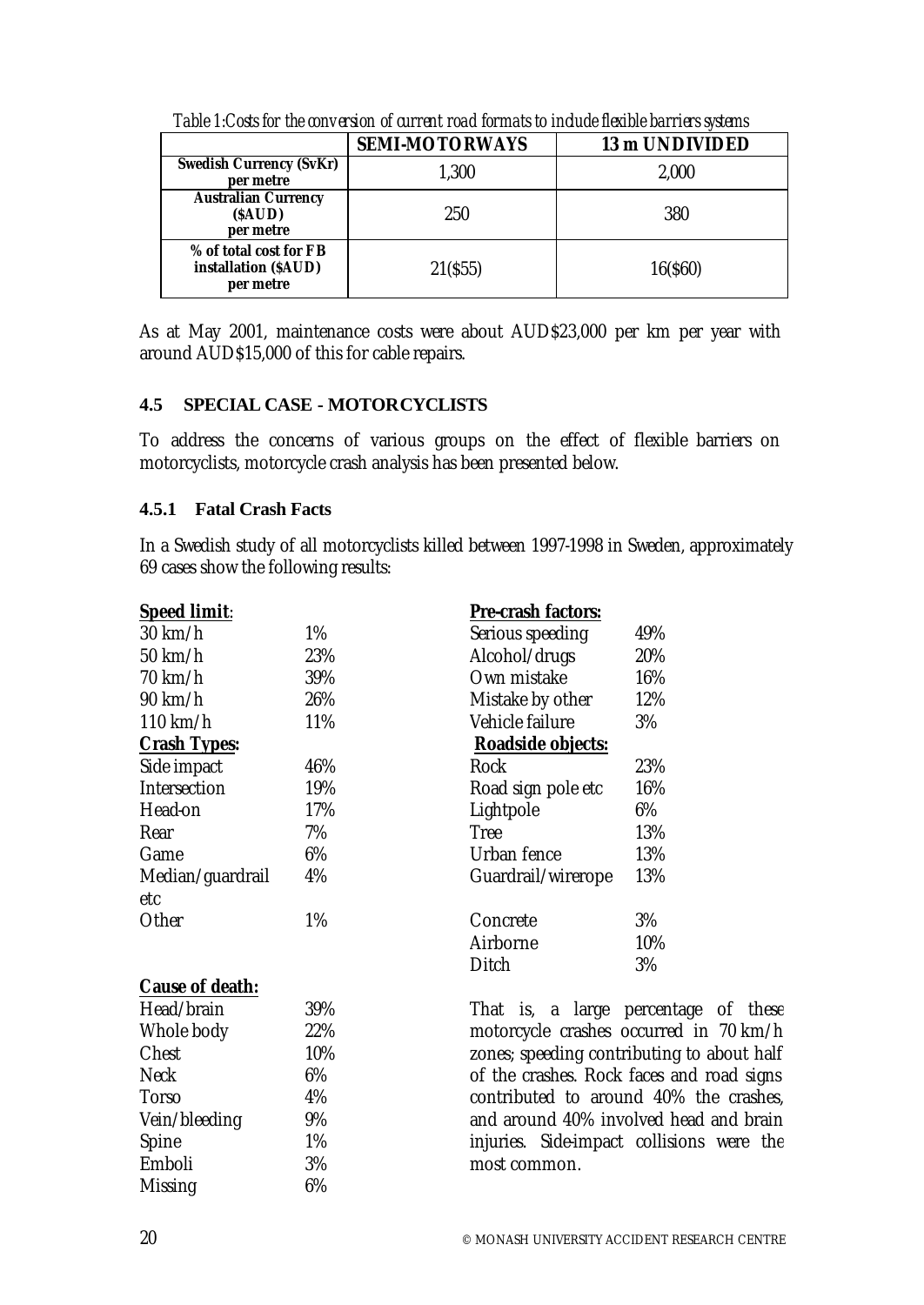#### *Notes*

- **IF 14% of the cases, the motorcyclist was without a helmet**
- **IF IN 9% of the cases where the motorcyclist had a helmet, the helmet dropped** off, leaving him/her without protection for the head in the subsequent crash
- In 32% of the cases the motorcyclist had borrowed the motorcycle for a test ride
- **IF 14% of the cases the rider was without rider's licence**
- 64% of the fatal crashes occurred on a motorcycle with an engine of greater than 600-cc
- **22%** of the fatal crashes occurred on a motorcycle with engine greater than 1000-cc

## *Additional Information*

- ß Motorcyclists have been involved in five fatal crashes that have lead to the deaths of three pedestrians, one cyclist and one passenger of a car
- In four cases the passenger on the motorcycle was also killed
- ß In one case, a mid-barrier would have saved the life of a motorcyclist by preventing oncoming traffic from entering his or her own lane

#### **4.5.2 Possibilities of Improving Barriers for Motorcyclists**

Some options that have been considered in order to improve the design of barriers for motorcyclists are:

- 1. A plastic fence (similar to the safety fences placed on downhill ski slopes) to avoid both impact and trajectory, effectively reducing impact energy to survivable levels with either no impact or before impact into roadside objects such as guardrail
- 2. Clearing the roadside and smoothening it with LECA marbles, (soft clay marbles), as on the tracks in the Grand Prix motor racing circuit. This solution handles trajectory quite well. The rider is decelerated gradually by a pile of clay marbles being ploughed in front of the vehicle/body. This requires a great distance to any roadside object to allow a significant decrease in speed with little or no impact
- 3. Adding padding to flexible barrier posts might improve the crashworthiness of the posts for motorcyclists in lower energy level crashes. There is an ongoing study for alternative guardrail for safer motorcycling through post-impact trajectory of motorcyclists in Malaysia, according to Ibitoye, A.B., Wong, S.V., Radin Umar, R.S., Hamouda, A.M.S. and Law, T.H., (2002)
- 4. Collaboration with the motorcycle manufacturers is crucial for achieving the best possible result in developing a more motorcyclist-friendly barrier. Already some manufacturers have created possible components that can be added on to the existing flexible barriers to address issues particular to the motorcycle rider. The interaction between the rider, the vehicle and the road has to be developed rapidly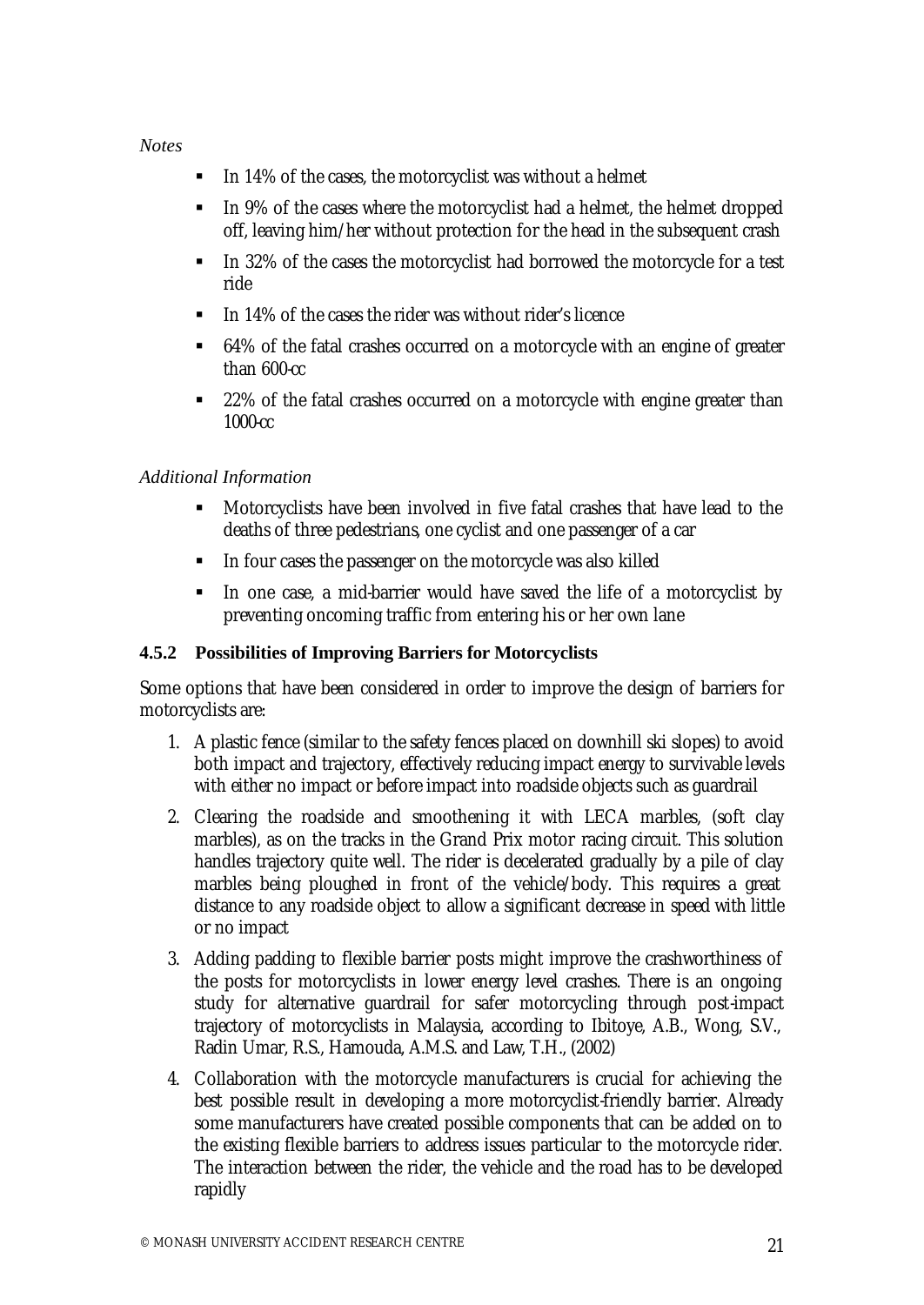## **4.6 SWEDEN'S STRATEGY FOR SECURING THE INFRASTRUCTURE, TRAFFIC SAFETY PLAN 2007**

The Infrastructure Traffic Safety Plan 2007 strategy is making the infrastructure safe on rural roads with their current large traffic volumes and high speed limits.

On 15% of the road length, preferably called "Black types" (as opposed to Blackspots), it is cost-effective to address the safety problems using measures to separate oncoming traffic. The solution is to use mid-barriers, preferably flexible barriers, converting the road to a 2+1 or 1+1 format.

Roads with speed limits of 90 km/h or more, a width of over 7.9 m and traffic volumes greater than 2,000 AADT, as well as roads with speed limits of 70 km/h, widths between 11.5 m – 15.9 m and traffic volumes of over 8,000 AADT, should be designed and operated to prevent severe head-on and ROR collisions. This means converting the roads in to 2+1 or 1+1 roads with a separating flexible barrier through the road centre and clearing the roadside of objects or preferably installing flexible side barriers.

On 40% of the road length (again, preferably called "black types"), it is cost-effective to address single-vehicle crashes into the roadside through the modification of the infrastructure. The solution is to place side barriers, preferably flexible, along the roadways or if suitable, roadsides could be cleared of all hazardous fixed objects.

Roads narrower than 7.9 m and AADTs of over 2,000; all roads wider than 7.9 m and with AADTs of over 2,000 and a speed limit of 50 or 70 km/h; and all roads with traffic volumes of between 500 and 1,999 AADT, should be designed and operated to prevent severe ROR collisions. As noted above, this means clearing the roadside of hazardous objects or preferably installing flexible side barriers.

On 60-85% of the roads (roads with low traffic volumes), it is not presently cost-effective to address the safety problem with infrastructure measures. In these cases, it is more costeffective to reduce travelling speed to a survivable crash speed, though this strategy will not be suitable for many of the strategically important roads.

This leads to the strategy that modifies travel speed to the current safety standard of the roads, i.e., a "safe crash" speed. On all roads that have not already been made safe in terms of severe head-on collisions, the travelling speed should be reduced by 6km/h, using all possible measures.

#### **4.7 SWEDISH FUTURE**

Sweden is now investigating and planning for roads with traffic volumes of less than 4,000 AADT and road widths of less than 13 m. The solution is called 1+1 with overtaking lanes and "passing pockets", and will have flexible barriers to separate oncoming traffic.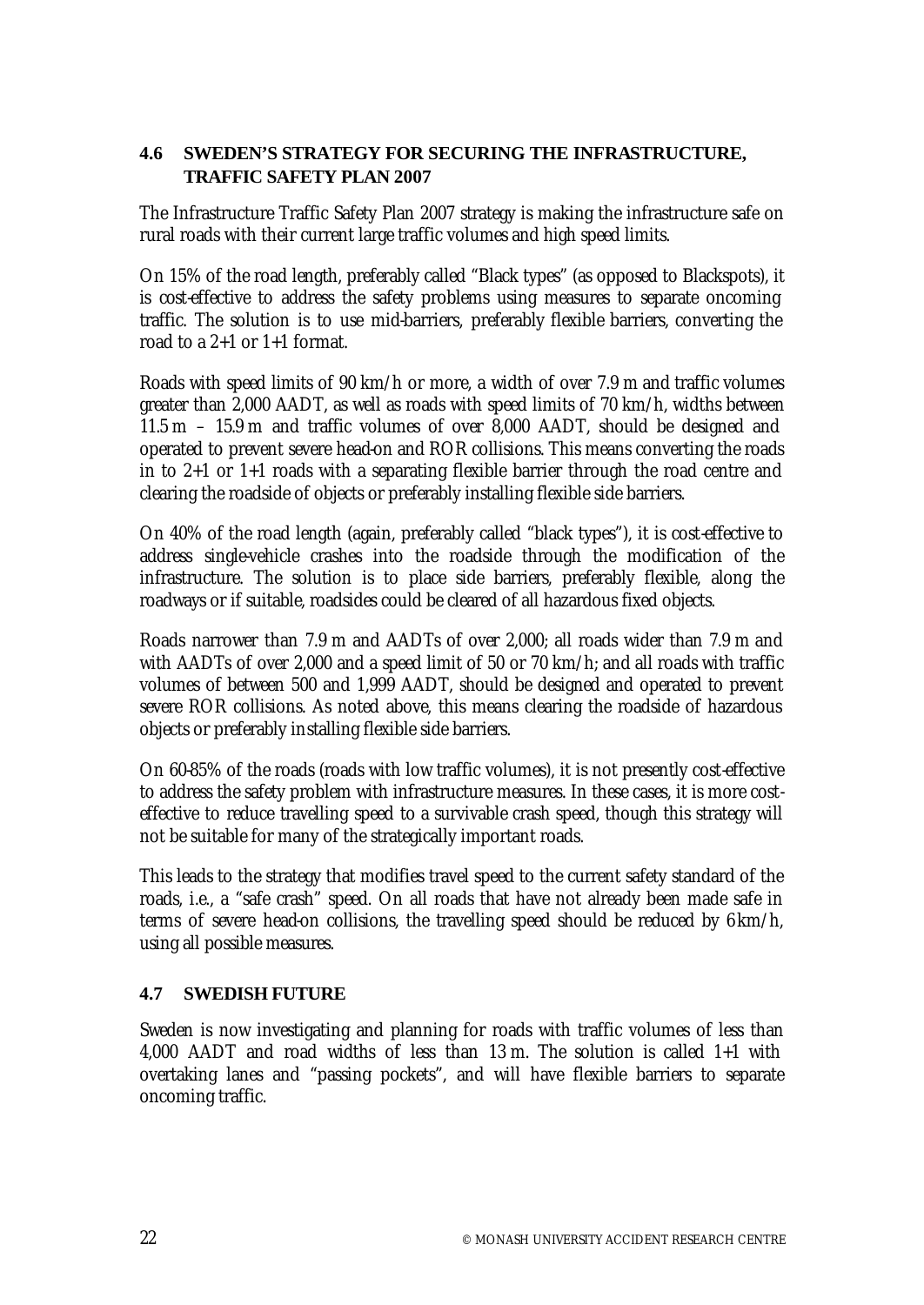## **4.8 FEASIBILITY OF ADOPTING SWEDEN'S TREATMENT MEASURES ONTO VICTORIAN ROADS**

The feasibility evaluation will be based on how well the above issues are addressed with respect to Victorian roads as well as noting some identified advantages:

- **EXECT:** Victoria and Sweden's similarities with respect to road standards
- **EXECUTE:** Victoria and Sweden's comparable crash rates

Table 2 presents a brief comparison of conditions in Victoria and Sweden.

|                                               | <b>SWEDEN</b>                   | <b>VICTORIA</b>                  |
|-----------------------------------------------|---------------------------------|----------------------------------|
| <b>Car Ownership Rate (per</b><br>100 people) | 49                              | 68                               |
| <b>Motorcyclists</b>                          | 120,000                         | 30,000                           |
| <b>Length of Road Network</b><br>(km)         | 420,000                         | 200,000                          |
| <b>Speed Limits</b>                           | 90 - Highways<br>110 - Freeways | 100 - Highways<br>110 - Freeways |
| Fatality Rate (per 100,000<br>population)     | 6.7                             | 8.5                              |
| <b>Motorcycle Helmet</b><br><b>Regulation</b> | Compulsory                      | Compulsory                       |
| <b>Seat Belt Regulation</b>                   | Compulsory                      | Compulsory                       |
| <b>BAC</b>                                    | .02                             | .05                              |
| <b>State of Headlights</b>                    | On 24 hours                     | On after dusk                    |

*Table 2: Comparison of Swedish and Victorian conditions*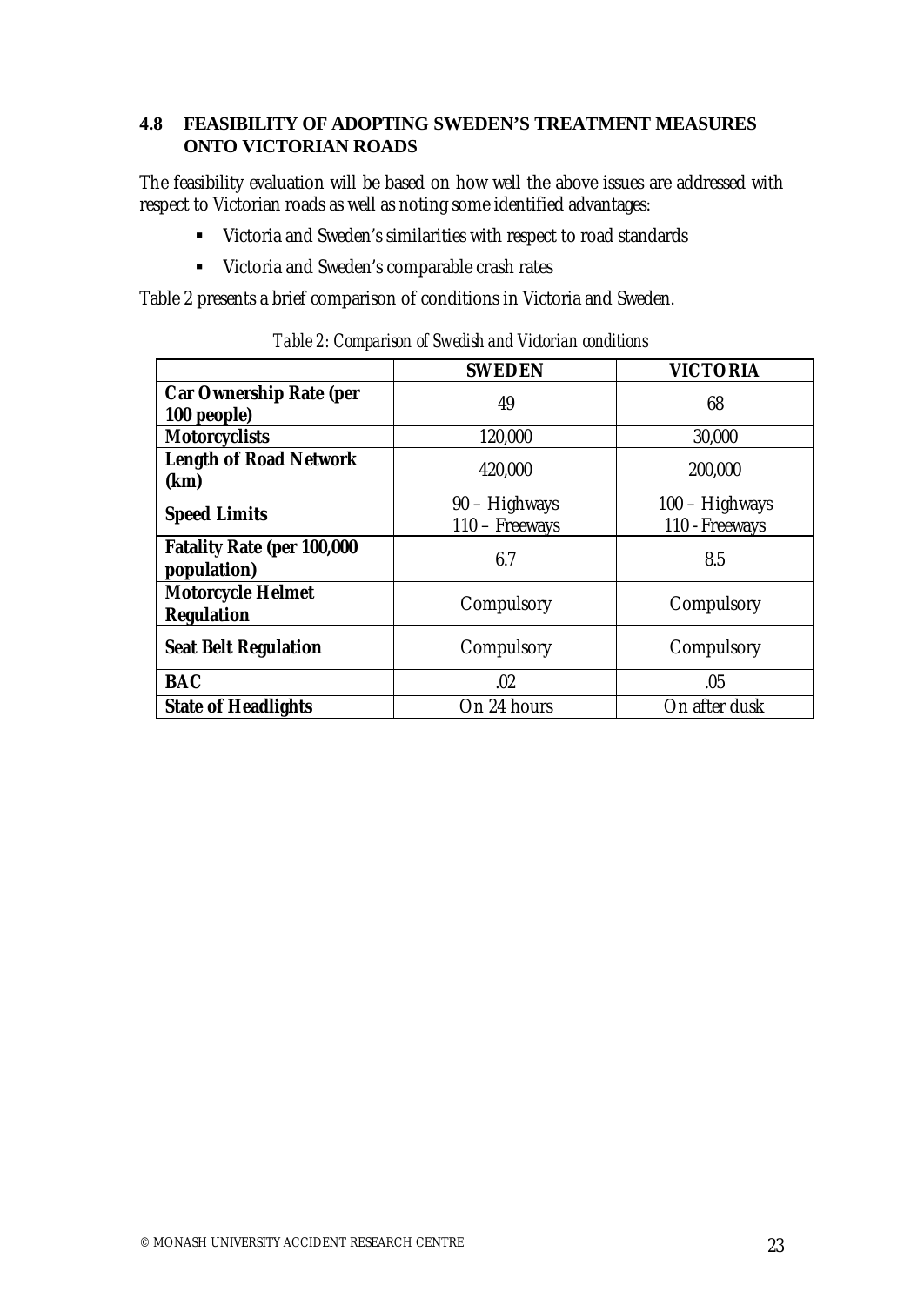# **5 VICTORIAN ROADS**

#### **5.1 APPLICATION ON VICTORIAN ROADS**

Having established the treatment applications and the effectiveness of flexible barriers in Sweden, it is imperative to determine how smoothly similar principles can be applied on to Victorian roads. The treatment is analysed below according to the three main categories of road in Victoria:

- 1. Four-lane, two-way, divided
- 2. Four-lane, two-way, undivided
- 3. Two-lane, two-way, undivided

Direct application of Sweden's 2+1 barrier system along Victorian roads is not necessary to change fundamentally injury risk for the occupants of vehicles that leave the roadway. The system in Sweden was created to combat both its single-vehicle crashes as well as its high number of head-on collisions along its undivided, rural roads – hence, the introduction of a central barrier specifically to separate on-coming vehicles. The 2+1 configuration was a necessary adaptation in Sweden to accommodate the concept of central barriers within restricted road reservations, while improving traffic operations.

It should be noted however, that the high level of success attained through the use of this barrier system (whose principal components are the flexible barriers and the 2+1 road layout) is mainly attributable to the effectiveness of flexible barriers rather than the 2+1 road layout per se. This suggests that the use of flexible barriers with or without the 2+1 lane configuration should still produce the predicted major reductions in road trauma.

This section therefore focuses on how to realise the benefits of flexible barriers in Victoria, while adapting its use to Victorian road safety needs. For example, a large proportion of single-vehicle crashes occur on Victoria's high-speed, "high-class" roads that have superior road standards in terms of driveability and traffic operations but can be often dangerous in terms of their standard of roadside environment. These roads have multi-lane, divided formats and therefore do not require the introduction of the 2+1 road layout for success, similar to multi-lane, undivided roads. Application of the barrier system along these roads is therefore relatively easy, as extensive road format modification is not required to accommodate barrier systems.

Incorporating the 2+1 format on to Victorian two-lane, undivided roads however, will be somewhat more challenging as the majority of these roads in Victoria are approximately ten metres in width, compared with 13 m widths in Sweden. Creating or using existing overtaking lanes (similar to the "passing pockets" being investigated in Sweden), is considered a more practical and cost-efficient alternative to widening Victorian roads to include continuous overtaking lanes as in the 2+1 format.

As the application of the barrier system along multi-lane, divided roads is generally considered the most straightforward however, and as studies tend to indicate that a major proportion of the run-off-road crashes occur along these roads, it is suggested that initial focus be given to the application of barriers along these sections of the road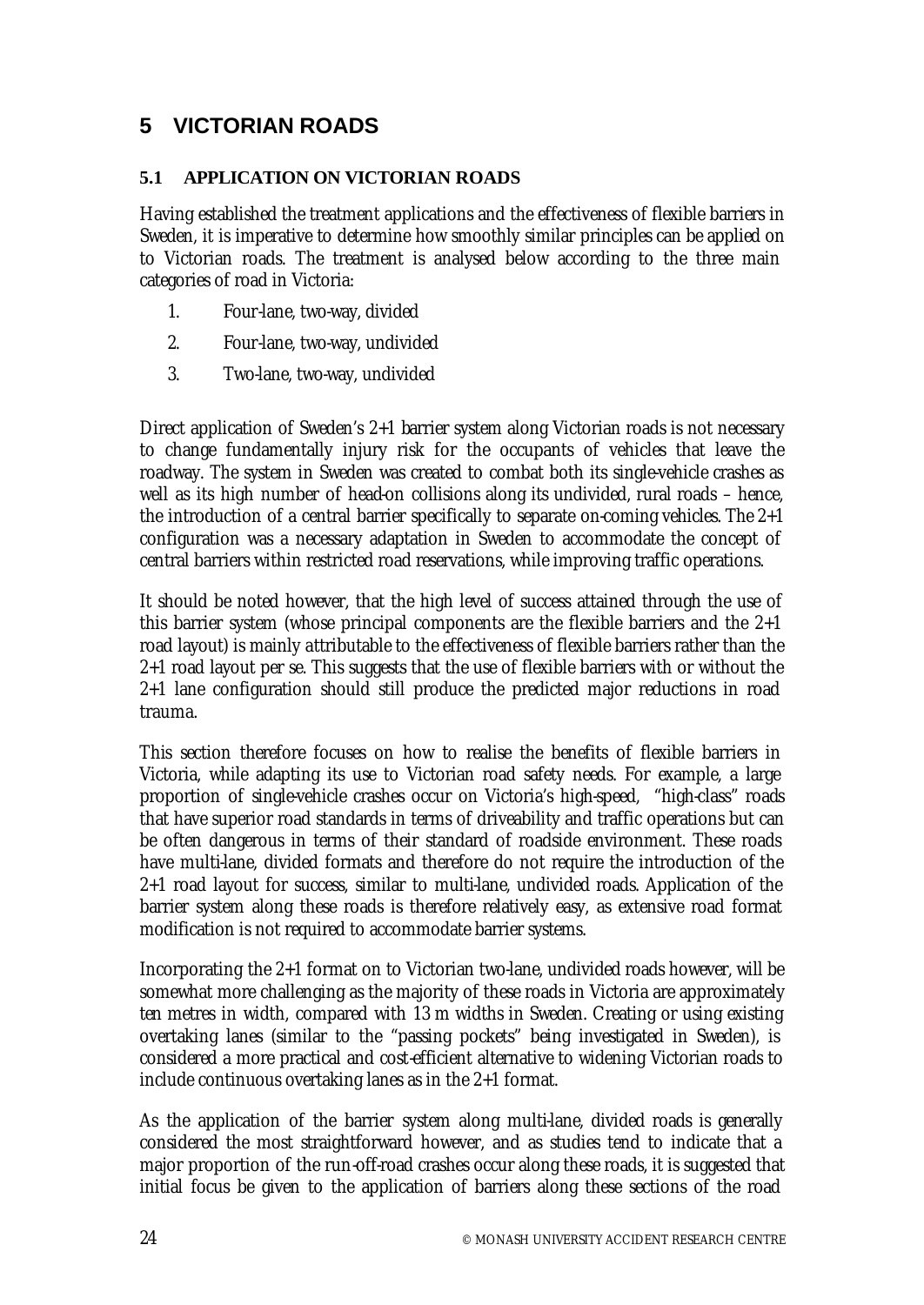network in Victoria, followed by multi-lane, undivided roads and then two-lane, undivided roads. This will allow a more gradual transition in the extensive use of flexible barriers in Victoria.

 The section below presents treatment options for single-vehicle and head-on crashes that occur on Victoria's typical road formats, adopting and modifying Sweden's innovative treatments such that the concept of flexible barriers can be used as successfully on Victorian roads, while still accommodating the differences in Victorian road networks.

## **5.1.1 2+2 divided roads in Victoria**

*Typical Cross-sections and Examples of Roads*



*Typical Examples of Roads: Hume Highway and Monash Freeway*

# *Suggested Treatment*

Placing barriers continuously along either side of the median and on both sides of the road will provide the highest level of road performance in terms of crashworthiness.

With this solution, trees and other hard objects can remain in the median and along the roadside, as long as they are not within the working width of the flexible barrier. This is a very positive aspect for the environment and landscape.

# *Expected Effect*

It is predicted that the road toll (for all single-vehicle crashes) would decrease by up to 90% once the road includes flexible barriers.

As a result, potentially severe head-on collisions and ROR crashes would be transformed into crashes against the barrier with, in many cases, slight or no injuries.

Flexible barriers will not address rear-end collisions; these will remain a significant problem. Treatment solutions for this crash type specifically are most likely to come from the car industry with developments such as the "Safe Car" project, rather than through modification of infrastructure. The vehicle manufacturing industry is developing greater crashworthiness and anti-collision warning systems to address the issue of rear-end collisions.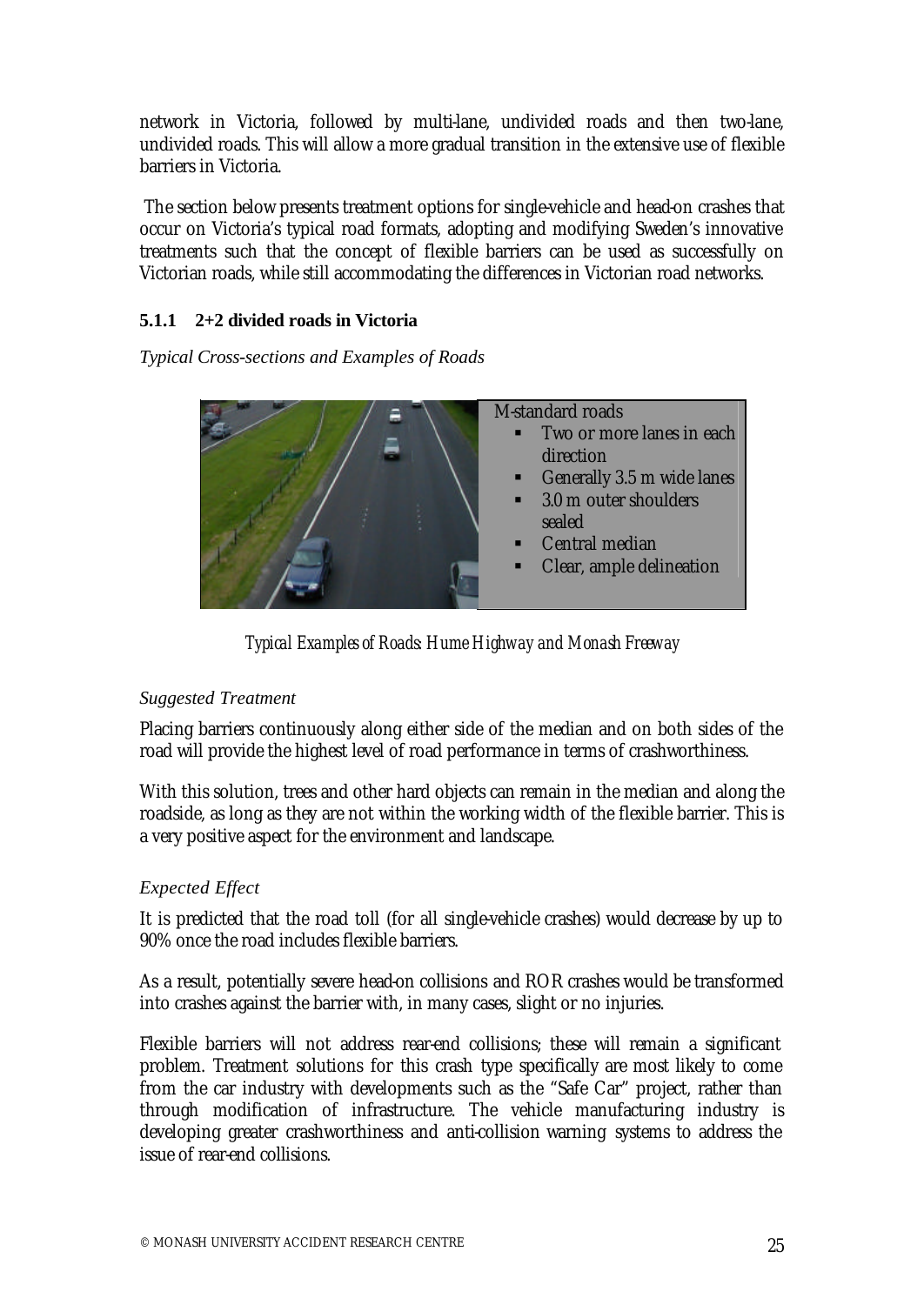## *Public Opinion - Drivers Attitudes*

As the 2+2 cross-section maintains the existing road design, barriers being placed on the median and along the roadside, this treatment option is unlikely to generate concern among car drivers. Motorcyclists, on the other hand, are likely to be concerned with the use of flexible barriers and therefore they should be invited to take part in the discussion and development of barrier-use on high-speed roads in Victoria.

#### *Traffic Operations*

It is anticipated that there will be no change in capacity of the road, as the road crosssection will remain the same. Road closure due to severe traffic crashes will decrease. An increase in minor disturbances due to crashes into barriers will occur, which will be similar to the current situation of incidents and crashes.

#### *Vehicle Speeds and Travel Times*

No significant change in travel speeds is expected.

## *Emergency Service Access*

Permanent emergency openings are to be established every 3-5 km in the flexible barrier to allow emergency vehicles to Uturn. Part of the barrier can be dismantled quickly should the need arise to get across to the other side of the road.

## *Road and Barrier Maintenance and Repairs*

Work zone area safety is a major concern. Repair work is to be conducted with a TMA, a closed lane and full traffic along other lanes.

#### *Access to and from Properties and Intersections*

Number of access roads should be minimised where it is possible to do so at reasonable costs.

# **5.1.2 2+2 undivided roads in Victoria**

*Typical Cross-sections and Examples of Roads*



*Typical Examples of Roads: South Gippsland Hwy, Koo Wee Rup*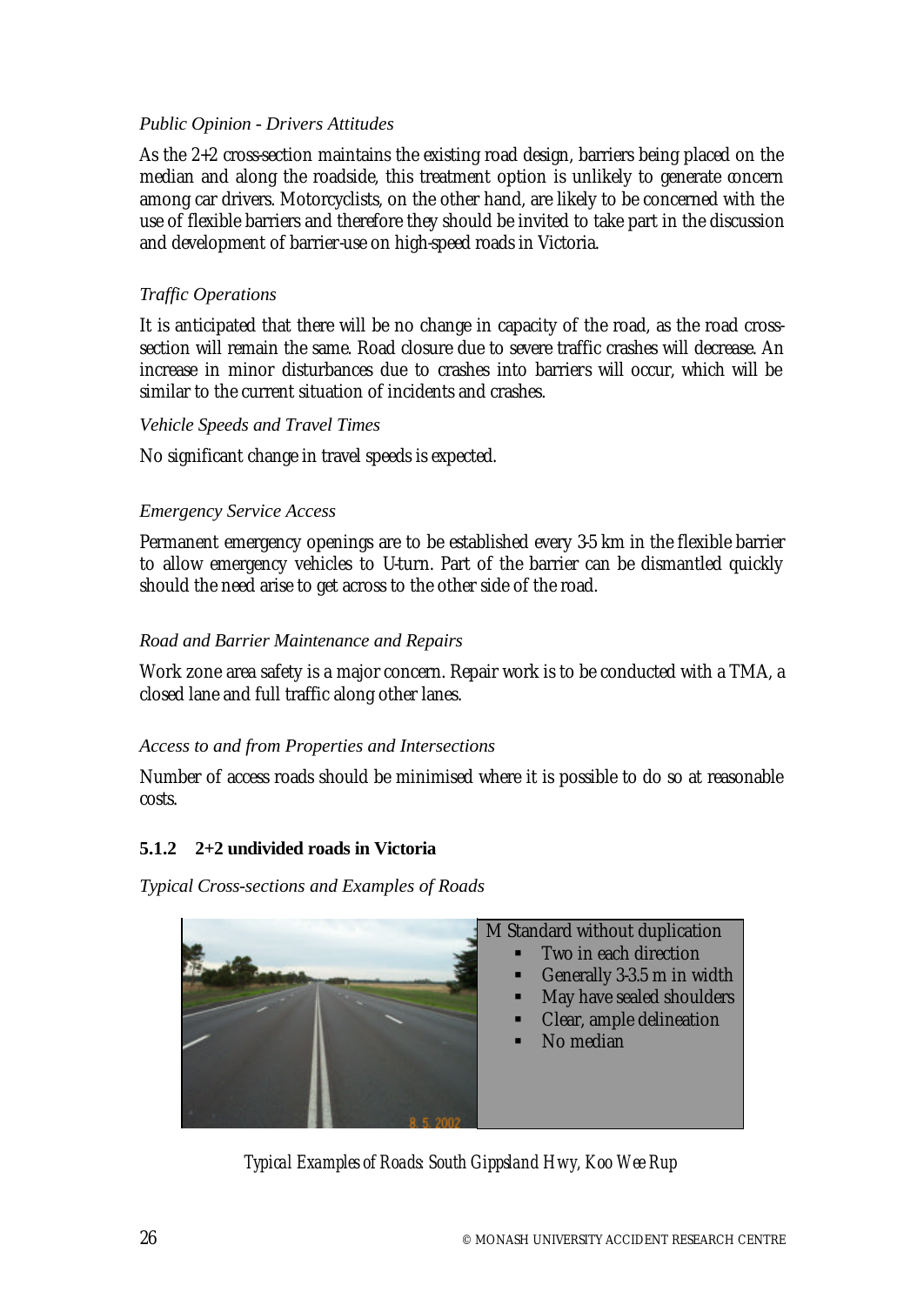#### *Treatment*

Placing continuous barriers along the centre and sides of the road will provide the highest level of road performance in terms of crashworthiness.

As with the two-lane, two-way, divided road this solution allows trees and other rigid objects to be left on the roadside, as long as they are not within the working width of the flexible barrier, making it more environmentally friendly.

#### *Effect*

It is anticipated that there will be up to a 90% reduction in the number of single-vehicle crashes when the road is converted into a "divided" 2+2 road format. Again it will turn potential head-on collisions and ROR crashes into crashes against the barrier with, in many cases, slight or no injuries.

Rear-end collisions will not addressed by flexible barriers and will need to be addressed through other measures including car manufacturer initiatives.

#### *Public Opinion - Drivers Attitudes*

Confirming the existing road design with barriers is unlikely to generate concern among the car drivers, although there might be some initial worry regarding the restricted opportunities to cross the centre of the road as a result of the treatment. With this format as well, motorcyclists are likely to be concerned and therefore they should be invited to take part in the development of barrier-use on high-speed roads in Victoria.

#### *Traffic Operations*

No change in capacity is expected. Road closures due to severe traffic crashes will decrease although there will be an increase of minor disturbances due to crashes into barriers. This would be expected to be similar in number to the current situation of incidents and crashes.

Introducing mid-barriers will require modification of the existing delineation to create narrower lanes, with usage of the shoulders to accommodate the 1.25 m working width of the barrier. The shoulders will need to be constructed to its full load-bearing capacity.

#### *Vehicle Speeds and Travel Times*

There is likely to be no significant change to the vehicle peeds and travel times. Reduction in travel times due to drivers being more cautious within the narrower lanes is likely to be minimal.

#### *Emergency Service Access*

Permanent emergency openings are to be established every 3-5 km in the flexible barriers to allow emergency vehicles to Uturn. Part of the barrier can be dismantled quickly should the need arise to get across to the other side of the road.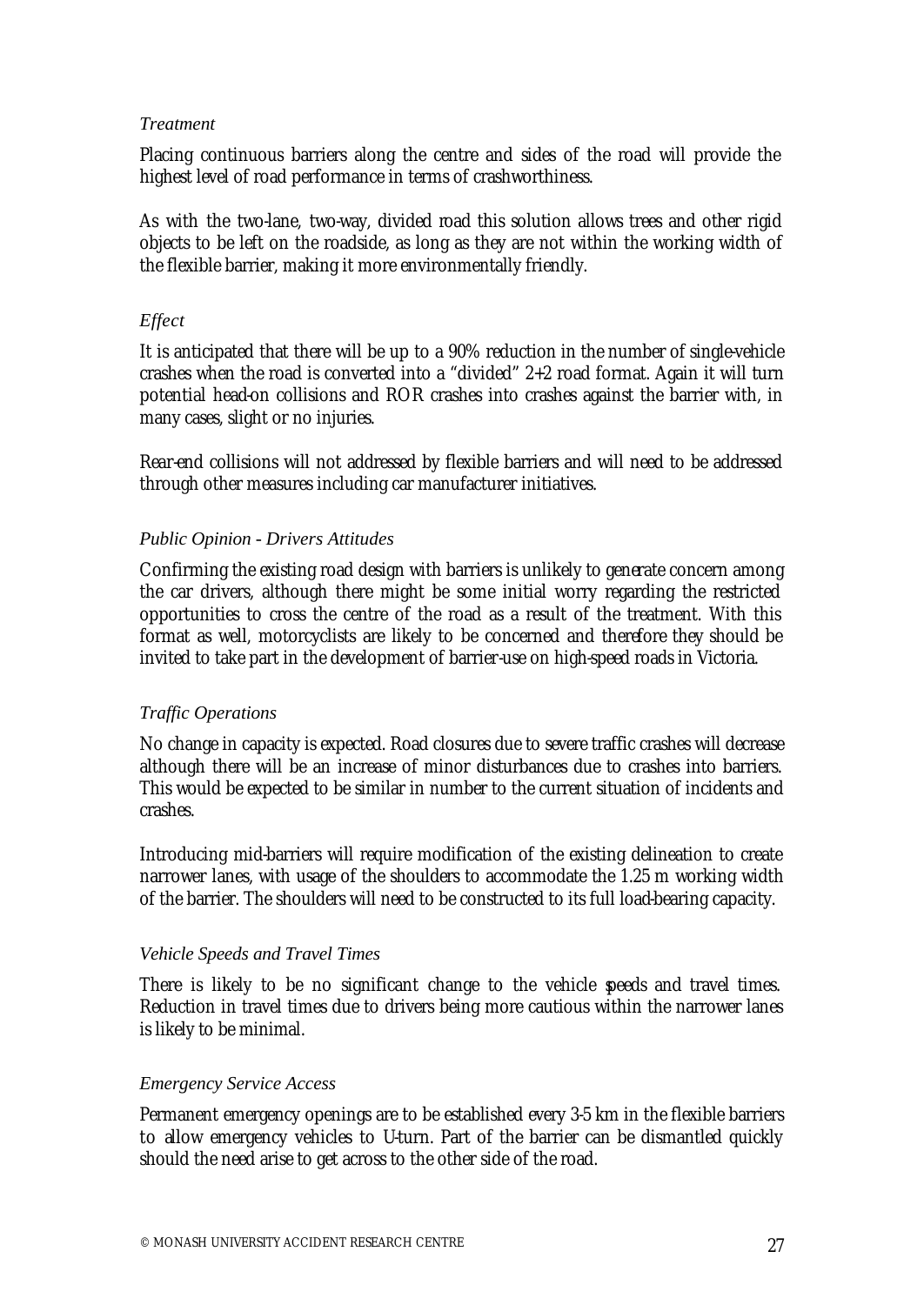#### *Road and Barrier Maintenance and Repairs*

Work zone area safety is a major concern. Repair work is to be conducted with a TMAclosing one lane with full traffic in the other lane.

#### *Access To and From Properties and Intersections*

The number of access roads should be minimised where possible.

# **5.1.3 1+1 undivided roads in Victoria**

*Typical Cross-sections and Examples of Roads*



*Typical Examples of Roads: Parts of the Midland Highway*

# *Treatment 2+1*

Placing continuous barriers along the centre of the road and roadsides will provide the highest level of road performance according to crashworthiness. Given the widths of these roads are generally around 10 m in width as opposed to Sweden's 13 m roads, the 2+1 barrier layout cannot be conveniently adopted on to Victorian undivided two-lane, two-way roads. It is therefore possibly more suitable and cost effective to place barriers along the centre and sides of the undivided two-lane, two-way roads and utilise the existing overtaking lanes rather than providing continuous overtaking lanes as with the Swedish layout. The shoulders will need to be strengthened to their full-bearing capacity to accommodate the 1.25 m width required for the central barrier.

1+1 designs could be used on long bridges, which are expensive to widen, and on sections of road with frequent access roads or pedestrians and bicyclists where separation is costly or impossible, the extra lane used to cater particularly for these road-users. 2+2 sections could also be needed to avoid one-lane sections on inclined road sections and to improve traffic performance on segments with low costs for widening.

As with the other two formats, trees and other rigid objects can remain within the roadside, as long as they are not within the working width of the flexible barrier, which is very positive for the environment and the landscape.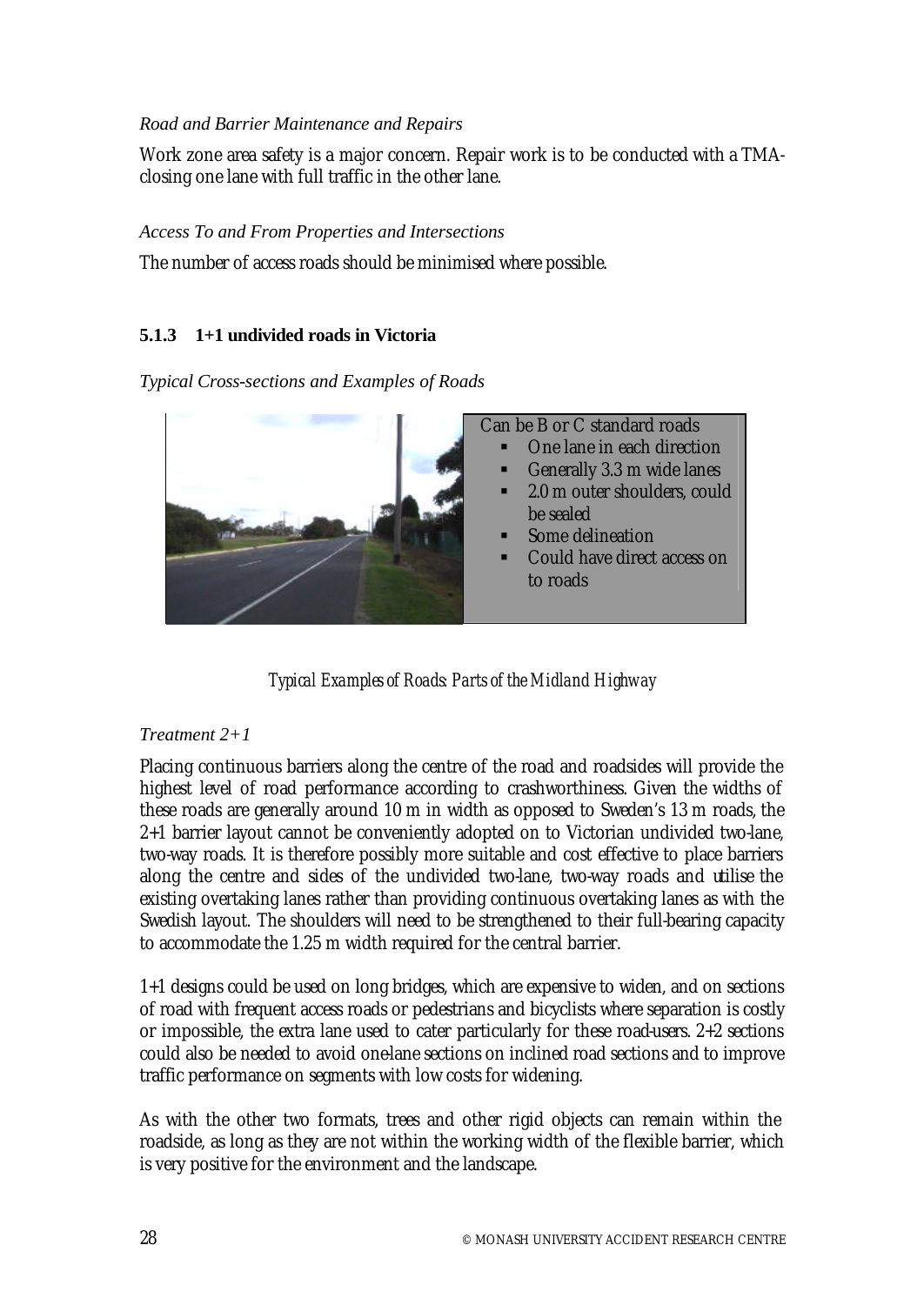## *Effect*

It is anticipated that the road toll (for targeted crash types), would decrease by up to 75% when the road is converted into a road divided and lined with barriers. Head-on collisions and ROR crashes will now be crashes against the median with slight or no injuries. Rear-end crashes will not be addressed by this treatment.

#### *Public Opinion - Drivers Attitudes*

Changing the existing road design to a road divided with barriers is likely to generate concern among road users. It is important therefore to launch an information campaign to inform the public of the benefits of the design concept. Motorcyclists are particularly likely to be concerned and therefore they should be invited to take part in the discussion and development of barrier use on high-speed roads in Victoria.

#### *Traffic Operations*

It is expected that there will be a slight decrease in road capacity - the capacity is estimated to be about 1550 veh/h (90 km/h) and 1500 veh/h (110 km/h) in one direction, some 400-450 veh/h less than for say, an ordinary 13 m road.

Road closure due to severe traffic crashes will decrease. An increase of minor disturbance due to crashes into the barrier will occur similar to the current situation of incidents and crashes.

#### *Vehicle Speeds and Travel Times*

Speed performance will remain virtually unchanged on these sections of road lined with flexible barrier.

#### *Emergency Service Access*

Permanent emergency openings are to be established every 3-5 km in the flexible barrier to allow rescue vehicles to turn. Part of the barrier can be dismantled quickly should the need arise to get across to the other side of the road. Broken down vehicles can be moved aside on to shoulders to allow the passing of other vehicles.

#### *Road and Barrier Maintenance and Repairs*

Work zone area safety is a major concern. Repair work is so far conducted from a TMA – closing the overtaking lane with full traffic along one lane in both directions. There is some concern with emergency blockages and emergency vehicle operation that can be solved in cooperation with rescue forces.

#### *Access to and from Properties and Intersections*

Access roads should be minimised and pedestrians and cyclists separated where possible.

In general, issues of major concern regarding the barriers along undivided, two-lane, twoway roads are the situation for access traffic, effect on vulnerable road users such as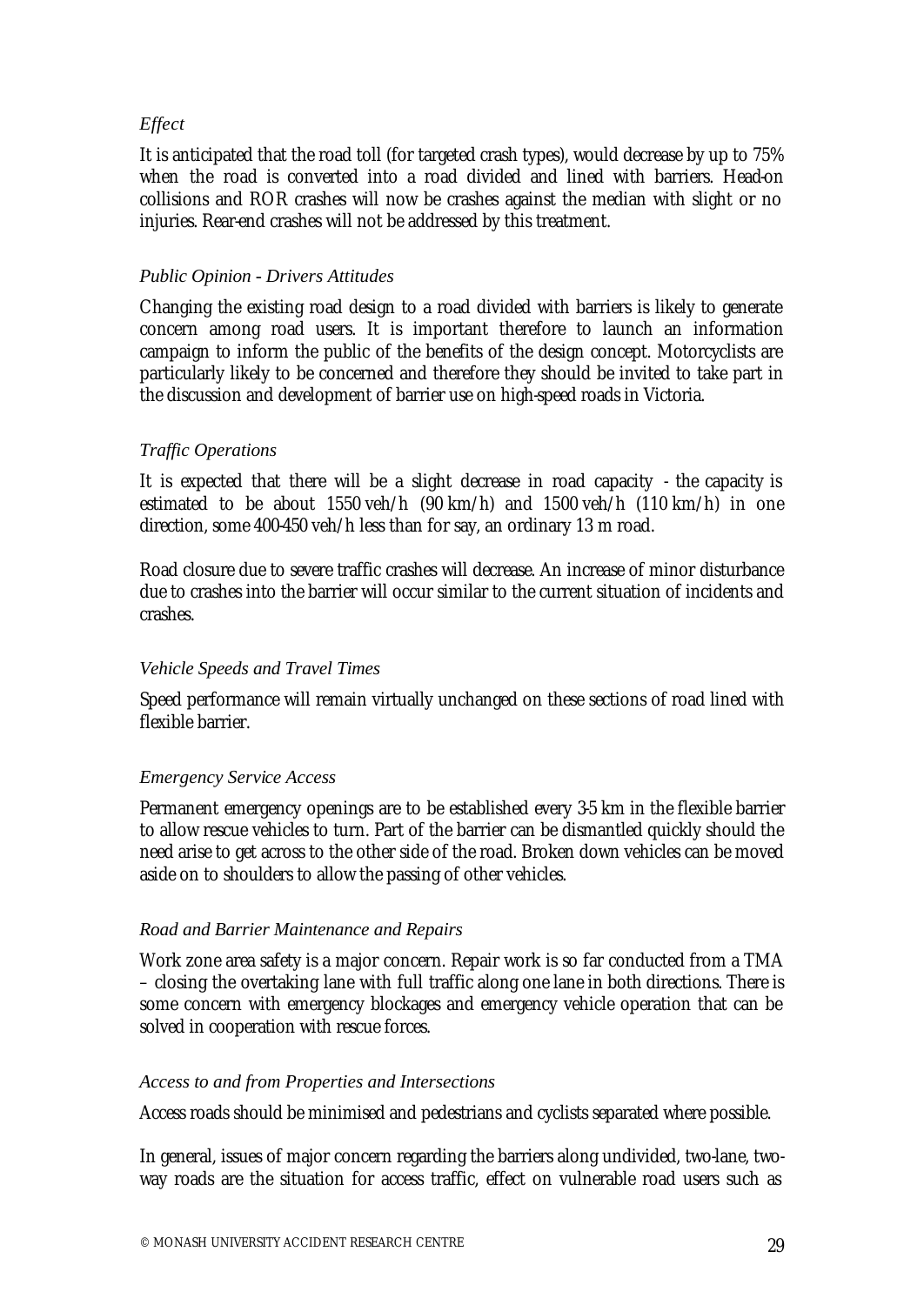motorcyclists, and the narrow one-lane sections. In Sweden, the case of narrow one-lane sections, some 5m, if the road is not widened, can create road blockages at emergency truck stops, and adversely affect emergency services and conditions for maintenance.

To address these issues, it is proposed that generous shoulder widths be provided and sealed to allow broken down vehicles to be removed from the direct flow of traffic. These shoulders will also somewhat protect repair workers. Regular breaks in the barriers will allow access for emergency vehicles as well as property access. It should be noted that as the barrier is installed in sections it can be easily and quickly dismantled if required. Working widths can be reduced by placing the cable posts closer together thereby reducing deflection and minimising any concerns regarding the narrow widths of lanes.

## *Environmental Sustainability*

The use of flexible barriers in general is a more "environmentally friendly" alternative to clear zones, as it saves a large number of trees from being removed in order to protect the occupants of errant vehicles. The 2+1 format and its adaptations in particular optimises existing road configurations therefore reducing the acquisition of land that would otherwise be required to provide a median.

# **5.2 IMPACTS OF FLEXIBLE BARRIERS ON MOTORCYCLISTS**

Concerns have been raised that flexible barriers can have a "cheese cutter" effect or that posts could snag motorcyclists impacting the barriers, some believing therefore, that these barriers should not be installed on roads until a superior design is developed.

Based on Swedish experience and the study by Duncan, Corben, Truedsson and Fitzharris (2001), this section will briefly discuss research on the inherent risk associated with flexible barriers for motorcyclists and provide a recommendation as to the appropriateness of the use of flexible barriers with respect to motorcyclists.

A human being is crashworthy up to the level that the body can tolerate external forces and impact with any kind of object. After impact, trajectory is common, leading to additional, often very severe injuries for motorcyclists. Therefore, almost regardless of the type of countermeasure used, serious injury to the motorcycle rider is quite likely in the event of a single-vehicle crash.

As mentioned previously, motorcyclists are around 30 times more likely to be involved in a serious or fatal crash. When it comes to motorcyclists it is fair to say that it is very difficult, if not impossible, to protect a "pedestrian with a helmet", travelling at more than 30 km/h in a crash situation.

With respect to the safety risks associated specifically with flexible barriers for motorcyclists, as no directly relevant research has been done in this area and there have been very few known crashes involving motorcyclists and flexible barriers, it is difficult to make a definitive assessment of the safety risk that this barrier type poses to motorcyclists. However, the concerns raised are generally centred on the potential for flexible barriers to induce injuries through the "cheese-cutter" effect and through impact with the exposed steel posts of the barriers. Both these features of flexible barriers present a safety risk to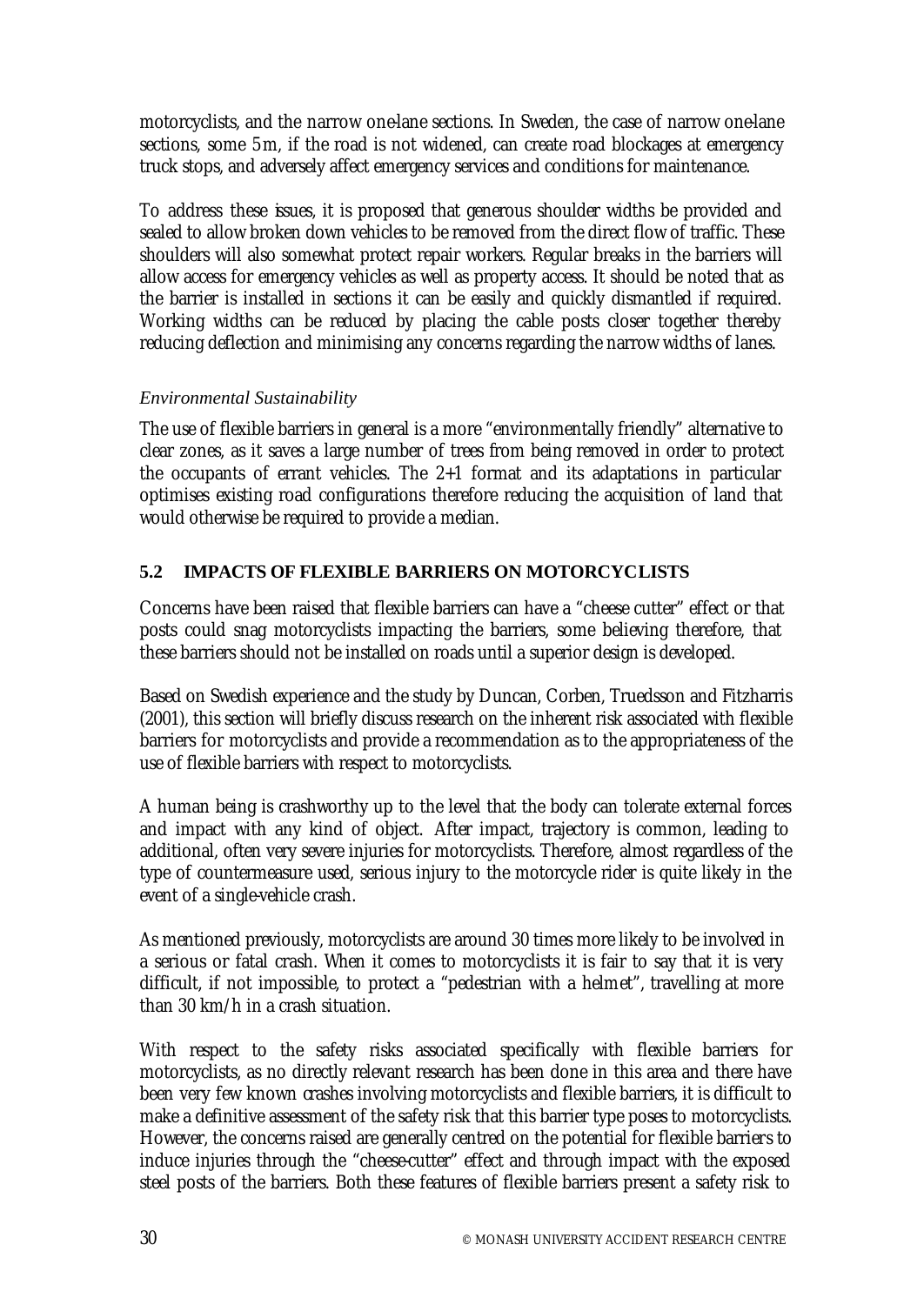fallen motorcyclists; however, the extent of these risks relative to other barrier types (or, indeed, the situation of no barrier) cannot be determined with the information available at the current time. In comparison, there are safety risks associated with other barrier types, namely W-beam and concrete, which may prove to be worse for motorcyclists than the potential problems with flexible barriers. For example, the posts of W-beam systems are also exposed and may even pose a greater risk to motorcyclists as they are usually made from wood or galvanised steel (compared to frangible steel posts used in flexible barrier systems). Having said that however, as noted in Duncan, et al., (2001), the posts of flexible barriers are frangible in terms of impacts with vehicles such as cars and larger vehicles; their frangible properties may be much less effective in the case of impacts with object of lesser mass and rigidity, such as a human body (or body part).

With respect to the fate of the motorcyclist if no barrier existed, given the proportion of ROR crashes that involve fixed roadside objects, it is very likely that an out-of-control motorcyclist will impact against a fixed object such as a tree or concrete light pole, or collide with on-coming vehicles and receive serious injury. Insufficient data are available to conclude whether the risk of serious injury is more or less compared with the serious injury risks associated with flexible barrier impacts.

However, Sweden, with over 600 km of flexible barriers on its roads does not have any records of motorcycles being "sliced" by the barriers. No other records indicate that flexible barriers are potential "cheese cutters" or that they are particularly hazardous to motorcyclists when compared with the alternatives. This experience is also consistent with the findings of Duncan et al. (2001).

Given the large crash reduction factors for passenger vehicles; the proportion of singlevehicle crashes involving motorcyclists being very small - 55 single-vehicle crashes on Eastern Freeway and 279 single-vehicle crashes on Geelong Road involved a total of only 6 motorcyclists; and there being no substantial evidence to indicate that flexible barriers are inherently more dangerous to motorcyclists than the available alternatives, it was recommended by Duncan et al. (2001) that flexible barriers continue to be used along roadways.

Concurrent research however needs to be undertaken to improve barrier designs for motorcyclists, collaboration with motorcyclist organisations to discuss both crash and especially pre-crash factors being a vital step in improving motorcycle safety. Questions such as the speed up to which the infrastructure should aim to protect a motorcyclist in a crash needs to be asked as there is great potential based on pre-crash findings for motorcyclists to avoid a crash. In 85% of the cases studied the onus was in the hands of the rider.

Alliance with motorcycle manufacturers is necessary to assist in addressing pre-crash factors such as speeding and driving under the influence of alcohol - "motorcycle rider fatalities with a blood alcohol concentration over (0.05) are more likely than those with lower blood alcohol concentrations to have been killed in single-vehicle crashes or accidents on curves" (Inquiry into Motorcycle Safety in Victoria, 1993).

Similarly, collaboration with barrier manufacturers is crucial for achieving the best possible result in developing the least harmful barrier for motorcyclists.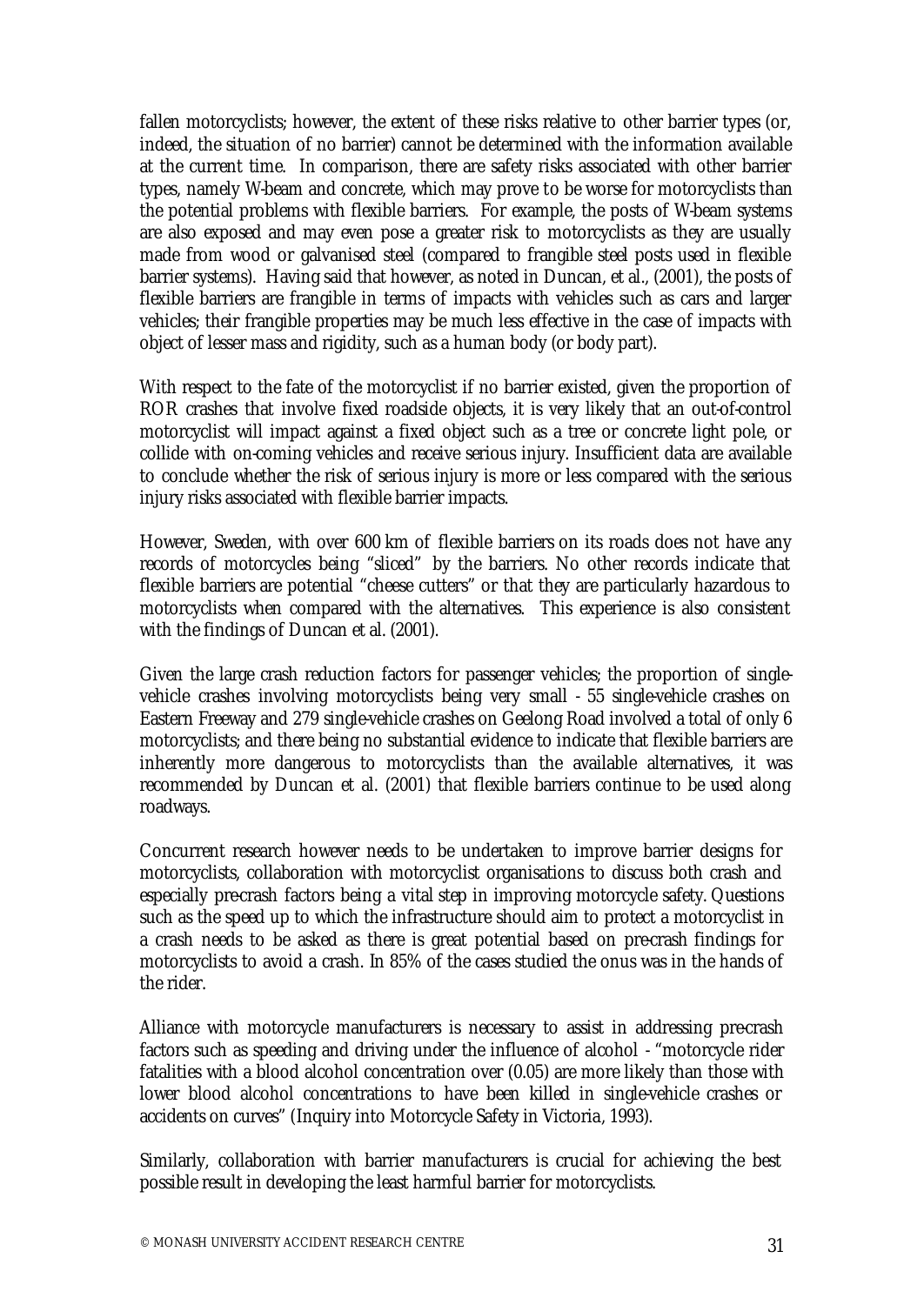Developments, such as seat belts for the motorcyclist, might increase the crashworthiness of the rider and motorcycle, in the event of a collision with roadside furniture.

The interaction between the driver, the vehicle and the road has to be developed rapidly.

When introducing new elements into road infrastructure, it is not only valuable to evaluate the crash performance for different road users; it is also of value, especially with motorcyclists, to be aware of the choice of driving speed in different situations based on the existence of road features such as stones, trees and barriers along the road. This could be done in a simulator with a test group of motorcyclists.

Similarly, constructing a test road that will provide only safe infrastructure for motorcyclists is a possible way of gaining more information on creating a safer environment overall, for all road users.

# **5.3 IMPACTS OF FLEXIBLE BARRIERS ON HEAVY VEHICLES**

As the wider-spread introduction of flexible barriers on Victorian roads is relatively recent, records of collisions with heavy vehicles are limited, thereby hindering the drawing of conclusions on the safety performance of flexible barriers in impacts with heavy vehicles. Corben et al. (2003) found that, "… although flexible barriers were not designed specifically to restrain heavy vehicles, they appear to have performed well in heavy vehicle impacts and tests around the world; (one particular barrier make) designed specifically to contain a tensile force of two tonnes, has contained heavy vehicles imposing tensile forces of over 11 tonnes on the wire ropes".

#### **5.4 COST-EFFECTIVENESS OF FLEXIBLE BARRIERS**

Costs associated with collisions with roadside objects account for 34% of total costs for all regional casualty crashes (Delaney et al., 2002). At present, as the use of extended lengths of flexible barrier treatments is relatively new in Victoria, the costs associated with preventing death and serious injury through their use is also proving quite significant, although this is likely to change as large programs are implemented.

Currently, there does not appear to be a substantial quantity of research into the costeffectiveness of flexible barriers. To ensure that this form of treatment is a cost-viable option, more research is required in this area. Sweden is currently evaluating the costeffectiveness of flexible barriers.

Although limited quantitative evaluation exists on the cost-effectiveness of in-situ barriers, some findings from a predictive study undertaken on the flexible barriers installed on the Eastern Freeway and Geelong Road are provided below (Duncan et al., 2001):

Flexible barriers are predicted to save over 30 of 35 median encroachments in a ten-year period along the Eastern Freeway. In the same time frame, three median encroachments involved motorcyclists.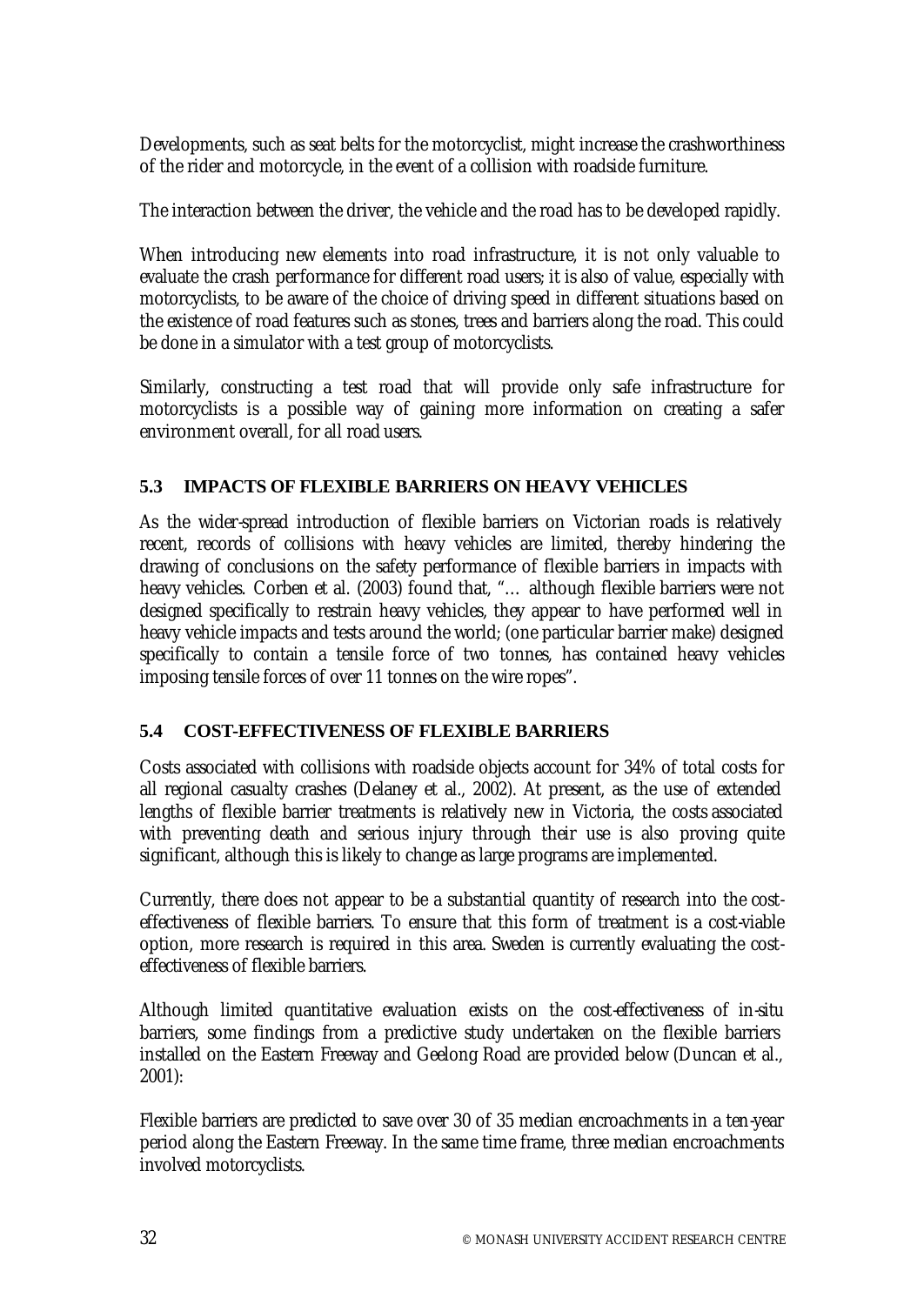More than 150 median encroachments not involving motorcyclists can be prevented through the use of flexible barrier along Geelong Road. In the case of motorcyclists losing control into the median, 13 such riders over a ten-year period would be exposed to possible injuries due to contact with WRSBs.

A projective estimate was also provided by Corben et al., (2001) for three routes in Victoria along which flexible barriers have been installed: Monash Freeway, Frankston/Mornington Peninsula Freeway and Western/Metropolitan Ring Road. Table 3 provides indicative costs and BCR (based on a 15-year life span, although life spans of 20 years or more is likely) to save one fatality through the use of flexible barriers.

|                              | <b>Estimated Cost to Save One Fatality (\$M)</b><br>(BCR) |                              |                 |  |  |  |
|------------------------------|-----------------------------------------------------------|------------------------------|-----------------|--|--|--|
|                              | \$50/m                                                    | <b>Barrier Cost Scenario</b> |                 |  |  |  |
| 1. Monash Freeway            | 2.36                                                      | \$100/m<br>4.72              | \$130/m<br>6.14 |  |  |  |
|                              | (7.8)                                                     | (3.9)                        | (3.0)           |  |  |  |
| 2. Frankston/Mornington      | 3.18                                                      | 6.36                         | 8.26            |  |  |  |
| <b>Peninsula Freeway</b>     | (3.2)                                                     | (1.6)                        | (1.2)           |  |  |  |
| 3. Western/Metropolitan Ring | 1.74                                                      | 3.48                         | 4.52            |  |  |  |
| Road                         | (7.9)                                                     | (4.0)                        | (3.1)           |  |  |  |

*Table 3: Costs and BCR of preventing a single fatality through the installation of median barriers*

Table 3 indicates that even using the \$130/m cost estimate, flexible barriers are a costeffective means of improving safety.

Comparatively, the cost of Wbeam steel barriers range from \$60/m to \$150/m and concrete barriers from \$120/m to \$500/m (Working Party Report, 2000). Although based on 1987 values, costs from Pak-Poy and Kneebone (1988) have also been quoted to provide further indication of costs per km for the countermeasure option for W-beam guardrail and concrete barriers: double-sided concrete barriers \$110-130,000 per km and double steel W-beam guardrail is estimated to cost between \$61-65,000 per km. Though comparable in terms of costing, concrete and guardrail barriers are not considered to have as large a crash severity reduction rate as flexible barriers and so are unlikely to be as cost-effective as flexible barriers.

Indicative maintenance costs for the three types of barriers are quoted as \$50/m for flexible barrier; \$80-\$100/m for guardrail and generally no maintenance takes place on concrete barriers, (Working Party Report, 2000).

These figures are presented to provide some indications of relative costs. A thorough costeffectiveness study is required, taking into account also factors such as damage to vehicles as a result of impact with barriers and the relative reduction of installation prices through large-scale implementation, before clear conclusions on comparative costeffectiveness of the different countermeasures can be made.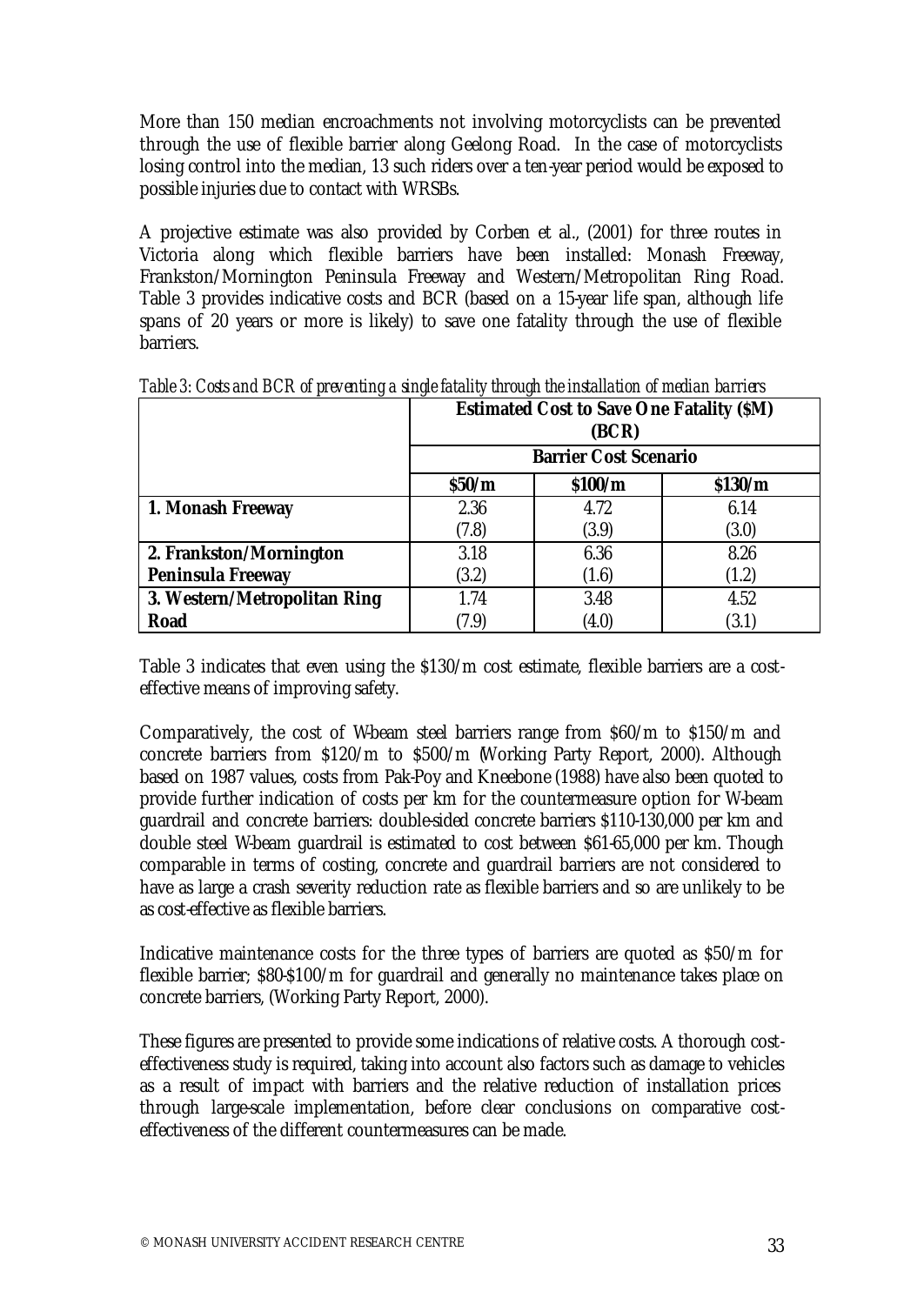## **5.5 LARGE-SCALE IMPLEMENTATION OF BARRIERS AND CONSTRUCTION VERSUS RETROFITTING COMPARISONS**

Inadequate data are currently available to provide quantitative comparisons in this study of the savings to be gained through the large-scale implementation of flexible barriers in Victoria. Similarly, there appears to be little documentation of the costs and benefits of installing barriers at the construction stage, as opposed to retrofitting the barriers. VicRoads' regional offices have only recently commenced keeping records of associated costs. Definitive information in this regard is more likely to be available perhaps, at the end of 2004.

However, it is reasonable to assume that implementation of flexible barriers on a largescale will reduce the per-kilometre manufacturing and erection costs. Victoria-wide programs to introduce these barriers systematically on to our roads will also provide some surety to manufacturing companies about on-going contracts, reducing insurance premiums and, ultimately, costs to the customer.

# **5.6 IMPROVING SAFETY ON VICTORIAN ROADS (FUTURE WORK)**

To provide safety for the vast majority of users of the road-transport-system on highspeed roads, the use of mid and side barriers should increase rapidly, and be a standard solution, starting with roads with the highest traffic volumes. Preferably, flexible barriers should be used along the centre and sides of all high-speed roads with high traffic volumes.

There are, however, areas where more research, with a highly practical focus, is required in order to maximise the safety improvements to be obtained through the use of flexible barriers:

- **EXECT** Determining the locations of greatest potential for barriers and how many lives and serious injuries can be prevented
- Selecting a "test" undivided, two-lane, two-way road to introduce central barriers without a median and analyse its impact on safety as well as traffic operations
- **EXECONDUCTING FURTHER FE** THER THE MOTE MOTE MOTHER THE CONDUCTION **CONDUCTS**
- Conducting more research into the impacts of heavy vehicles with flexible and other barrier types, including the conduct of a crash-based, before-and-after evaluation of road lengths where barriers have been installed
- ß Once adequate crash records become available, determining actual cost effectiveness of flexible barriers

Identifying key motorcycle crash causes through model section simulator drives as suggested below, will increase opportunities to design barriers with some of these crash factors in mind:

• Constructing, as a demonstration project, a model road that will incorporate safe features for motorcyclists to increase knowledge of hazards typical to motorcyclists

• Conducting simulation rides with motorcyclists to be more aware of approach speeds to different hazards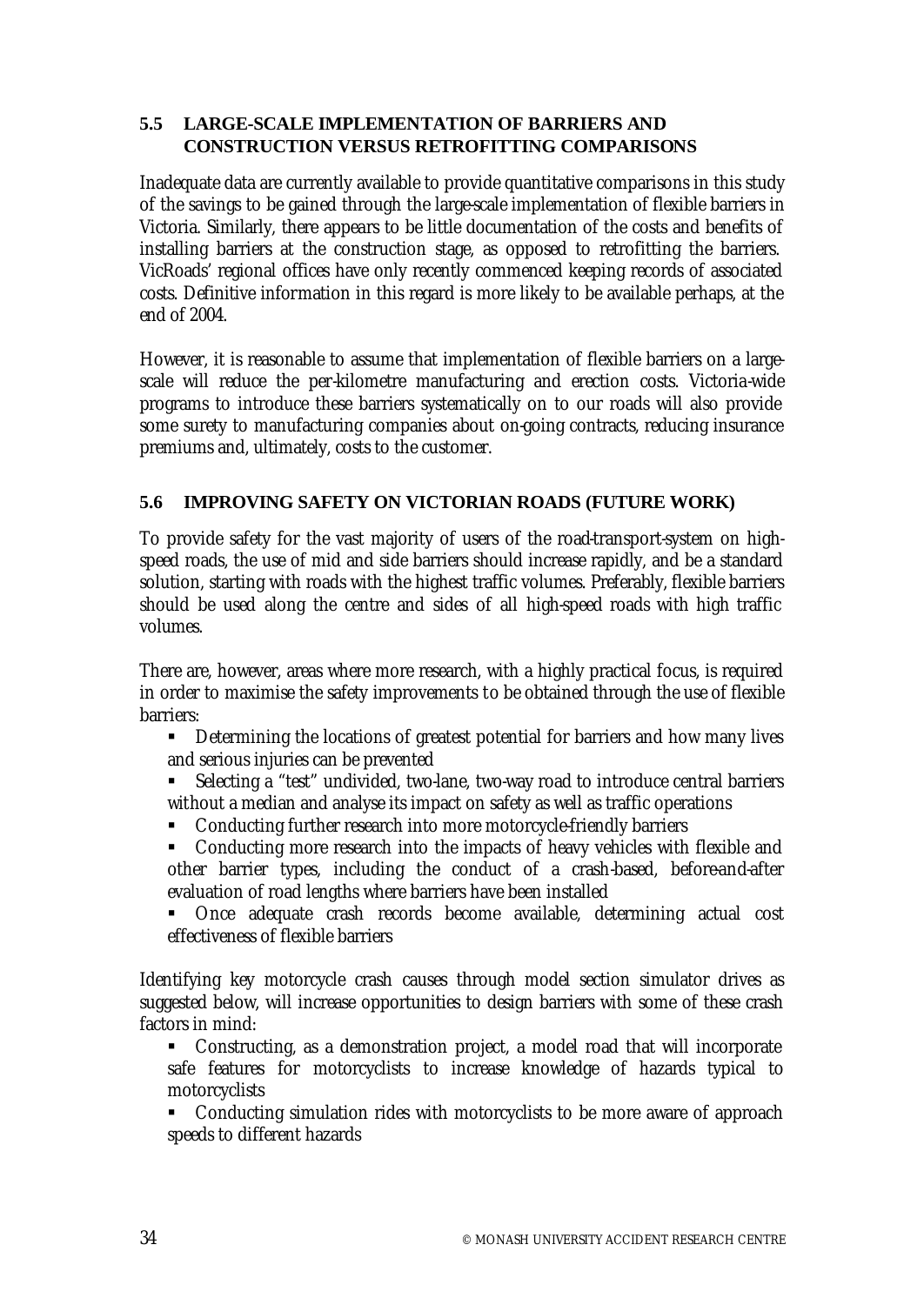## **5.7 IMPROVING SAFETY ON VICTORIAN ROADS (CONCLUSIONS)**

In order to address up to 40% of Victorian fatalities, namely run-off-road crashes, this paper explores the possibilities of introducing, on a large scale, flexible barriers based on Swedish practices. Swedish research and experience suggest up to a 90% crash reduction in targeted fatalities through the use of flexible barriers

Swedish results indicate that in over 600 km of flexible barrier, no death has occurred as a direct consequence of a barrier impact and severe injuries have significantly reduced.

Existing infrastructure allows the introduction of flexible barriers along the roadsides and centre with minimal modification, hence providing a significant cost advantage. Predictive studies have indicated the treatments would be cost-effective, though more research is required before these findings can be conclusive.

Although some concern has been expressed regarding the use of flexible barriers and its potential to cause injury to motorcyclists who impact with them, no evidence exists to indicate that riders who leave the roadway will be at greater risk of injury striking a flexible barrier than if there were either no barriers or barriers of a different type. As motorcyclists represent less than 1% of distance travelled on the roads, and given the large potential benefits for the remainder of the road users, it is considered appropriate to continue the use of these barriers in Victoria, while concurrently undertaking research, in collaboration with stakeholders, to improve the crashworthiness of barriers for all road users, including motorcyclists.

The predicted safety benefits of large-scale use of flexible barriers is overwhelming, and despite some issues relating to its use, the opportunity exists to utilise this treatment to reduce dramatically the incidence of single-vehicle fatalities in Victoria.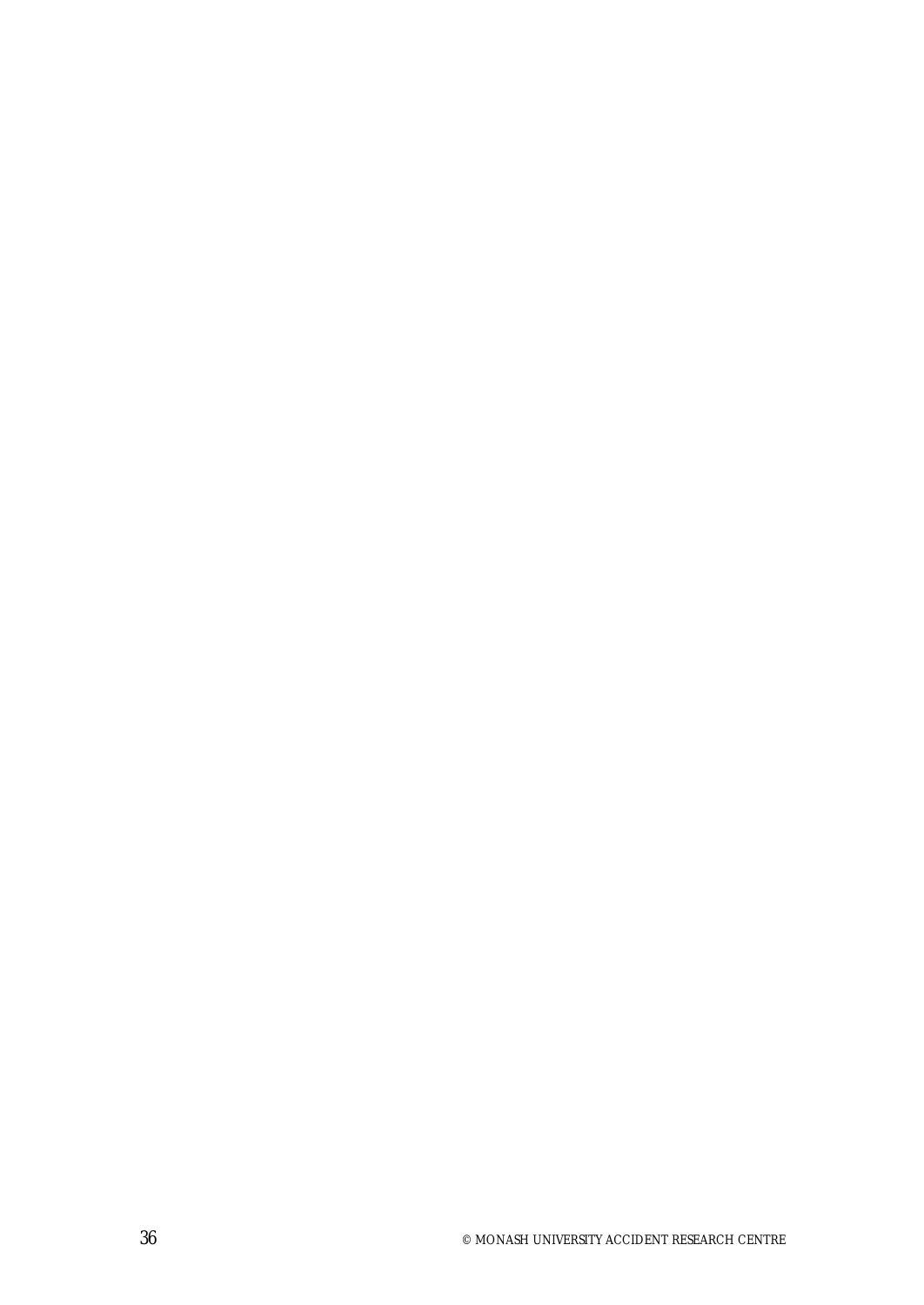# **APPENDICES**

- ß *Appendix A DCA Codes Included in the Various Studies*
- ß *Appendix B Crash Analysis*
- ß *Appendix C– Detailed Findings from Road Safety Study in Sweden*
- ß *Appendix D Performance Criteria Tables*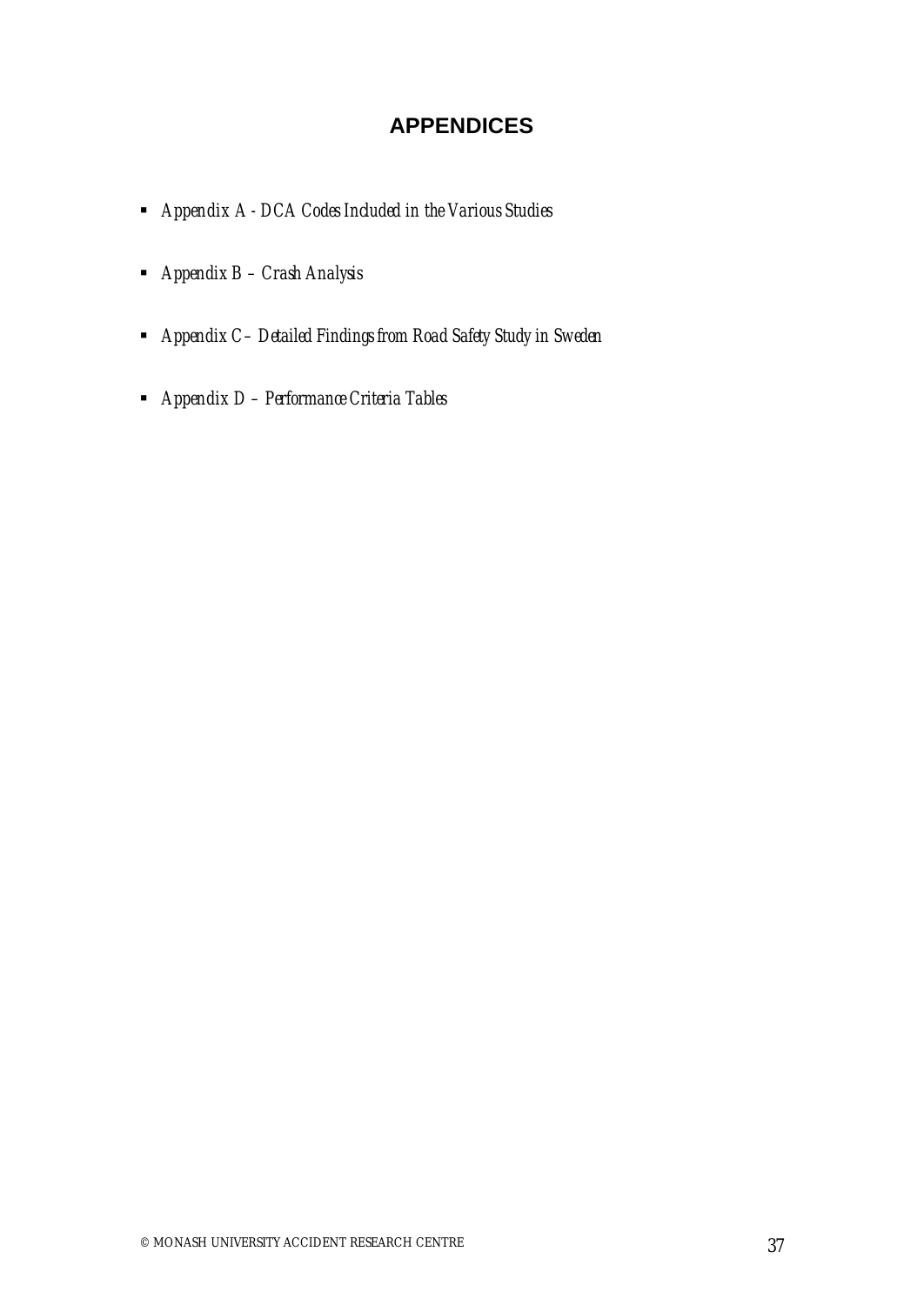| k roads                                                                         |                                                                      |                                                                            |                                                                                   |                                                            |                                           |                                              |                                                                             | <b>DEFINITIONS FOR CLASSIFYING ACCIDENTS</b>        |                                              |
|---------------------------------------------------------------------------------|----------------------------------------------------------------------|----------------------------------------------------------------------------|-----------------------------------------------------------------------------------|------------------------------------------------------------|-------------------------------------------|----------------------------------------------|-----------------------------------------------------------------------------|-----------------------------------------------------|----------------------------------------------|
| <b><i><u>MEDESTRIAN</u></i></b><br><b>ONFOOT</b><br>IN TOY PRAZE                | <b>VENICLES FROM:</b><br>ADJACENT DIRECTIONS<br>(INTERSECTIONS ONLY) | VEHICLES FROM<br>ORPOSING DIRECTION                                        | <b>VEHICLES FROM</b><br><b>SAUE DIRECTION</b>                                     | <b>MANDELIVRING</b>                                        | <b>OVERTAKING</b>                         | <b>CILIFATH</b>                              | OFF PATH<br>MAGNIT<br><b>ChuyA</b>                                          | OFF PATH<br><b>ON CURVE</b>                         | PASSENGER AND<br><b><i>INSCELLANEOUS</i></b> |
| $-1156$<br><b>NEAR SIDE</b><br>$100 -$                                          | CROSS TRAFFIC<br>110                                                 | -14<br>1 - WRONG SIDE<br>$2 -$ OTHER<br>HEAD ON<br>(not ovartaking)<br>136 | <b>FEMILIE IN SAME LINE</b><br>$\overline{\phantom{a}}$<br><b>HEAR END</b><br>130 | <b>TJ</b> TURN<br>140                                      | <b>HEAD ON</b><br>(not sidestates)<br>150 | PARKED<br>193                                |                                                                             | OFF CARRIAGEWAY<br><b>RIGHT BENS</b>                | LL HARRICAE HEIGHCLE                         |
|                                                                                 |                                                                      |                                                                            | <b>HEATLER REGARD LAND</b>                                                        | <b>1/ TLANG A/TCL</b><br>FUED OR NOT                       | $\tau_{\rm g}$                            |                                              |                                                                             |                                                     | OAD ON MISSLE                                |
| EMERICING<br>101<br><b>ANTI ARE</b>                                             | <b>RIGHT FAR</b><br>111                                              | <b>RIGHT THROUGH</b><br>121                                                | <b>LEFT REAR</b><br>131<br>VEHICLES BUSINESS LAND                                 | <b>SED VEHICLE</b><br>Log                                  | F CONTROL                                 | <b>OOUBLE PARKED</b><br>161<br>$\mathcal{L}$ | <b>STAGE</b><br><b>PAID</b><br>市営业业市百工                                      | 41                                                  | TRUCK VEHICLE 191<br>THEFT                   |
| <b>FAR SIDE</b><br>102                                                          | <b>LEFT FAR</b><br>112                                               | LEFT THROUGH<br>122                                                        | <b>RIGHT REAR</b><br>132<br><b>VEHICLES H PARALLEL LANGE</b>                      | LEAVING PARKING 142<br>400                                 | PULLING OUT<br>152                        | ACCREMIT OR MAINEN DOWN 1822                 | m.<br><b>GPT LA RELIGIONS TO RIGHT</b>                                      | <b>W# CARRIAGEWAY</b><br>LEFT BEND                  | STRUCK TRAIN<br>102                          |
| PLATRIS, WO'RENE, LYNA.<br>ETAARRAD ON CARRAGEMAY<br>103<br>Ξ<br>二四四十五          | <b><i>RIGHT NEAR</i></b><br>113                                      | RIGHTSEFT<br>123                                                           | LANE SIDE SWIPE 133<br>VENDLER IN FARMLEL LAMES                                   | ENTERING PARKING 143                                       | <b>CUTTING IN</b><br>153                  | VEHICLE DOOR                                 | a<br>etert den cannaigner wire<br><b>ARIT - RUMAN ITALS</b><br>Ξ            | OTH SENT REAL WAS<br><b>GENERAL VENIDELE</b>        | STUCK RAILWAY<br>HOBBING FURNITURE 193       |
| E<br>Ξ<br>$1 - 11 - 11 + 1$<br>⋍<br>MALKING WITH TRAFPIC 1G4                    | 114<br>TWO TURNING AVENT                                             | <b><i>ПОДАТЛЯВОЛАТ</i></b><br>124                                          | <b>LANE CHANCE MOFT</b><br>134<br><b><i><u>Smid announcement</u></i></b>          | ŻOŹ<br>FARIOUS VEHICLES ONLY 144                           | POLLING OUT - REAR END 154                | ********<br>PERMISSION CRETINISTER           | ELLIAN<br>522111<br>ΞB<br>OUT OF CONTROL<br><b>CHE CLAIREACHIMAN</b><br>174 | 5000<br><b>OUT OF CONTROL</b><br>ON CARRIAGEWAY 184 | <b>PARKED CAR</b><br><b>RUN AWAY</b>         |
| II I Dép-B-E<br>$-3-30 = 2$<br>Ξ<br><b>FACING TRASFIC</b><br>105                | <b>RIGHT/LEFT FAR</b><br>115                                         | LEFT/LEFT<br>125                                                           | WOMEN AND HE RAINHALL FO, LANGING<br>LANE CHANGE LEFT 138                         | <b>REVERSING</b><br>148                                    |                                           | <b>SEP EXPOSURE MONEWORKS 193</b>            | m<br>OFF END OF ROAD<br>T INTERSECTION                                      |                                                     |                                              |
| . 3                                                                             |                                                                      |                                                                            | VEHICLES IN PARKLES, LANGE<br>$\vec{v}$<br><b><i>HIGHT TURN</i></b>               |                                                            |                                           | STRUCK OBJECT                                |                                                                             |                                                     |                                              |
| ON TRANFOOTPATH<br>œ<br>Ξ<br>Ξ<br>Ξ<br>Ī.<br>⋍<br>Ξ                             | <b>LEFT NEAR</b><br>116                                              |                                                                            | SIDE SWIPE<br>138<br>VEHICLES IN FARALLEL LAHOE                                   | $\frac{1}{2}$                                              |                                           | ON CARRIACEWAY 106                           |                                                                             |                                                     |                                              |
| <b>CHIVEWAY</b><br>107                                                          | LEFT/ROGHT FAR<br>117                                                |                                                                            | LEFT TURN<br>SIDE SWIPE<br>137                                                    | EMERGING FROM<br>DRIVEWAY - LANE<br>147<br>CHI II          |                                           | <b>ANIMAL</b><br>(not ridden)<br><b>Tars</b> |                                                                             |                                                     | OTHER                                        |
| <b>ETRUCK WHILE BOARDING</b><br>OR ALASHYAND VEHICLE 108<br>OTHER<br>PEDESTRIAN | TWO LEFT TURN<br>118<br><b>OTHER</b><br><b>ADJACENT</b>              | OTHER<br><b>OPPOSING</b>                                                   | <b>OTHER</b><br>SAME DIRECTION                                                    | <b>FROM FOOTWAY</b><br>1.48<br>OTHER<br><b>MANOEUVRING</b> | OTHER<br><b>OVERTAKING</b>                | OTHER<br><b>ON PATH</b>                      | OTHER<br><b>STRAIGHT</b>                                                    | OTHER<br><b>CURVE</b>                               | っ                                            |
| 109                                                                             | 119                                                                  | 129                                                                        | 139                                                                               | 149                                                        | 159                                       |                                              |                                                                             | 189                                                 | <b>UNICHOWN</b><br>199                       |

# **Appendix A - DCA Codes Included in the Various Studies**

**D** -Urban Arterial Clear Zone Guidelines



-Crash Analysis for the Review of Guidelines for Median Barriers

A Study of Run-Off the Road Left Crashes

Road Environment Safety included collisions with fixed roadside objects based on DCA codes and police crash report descriptions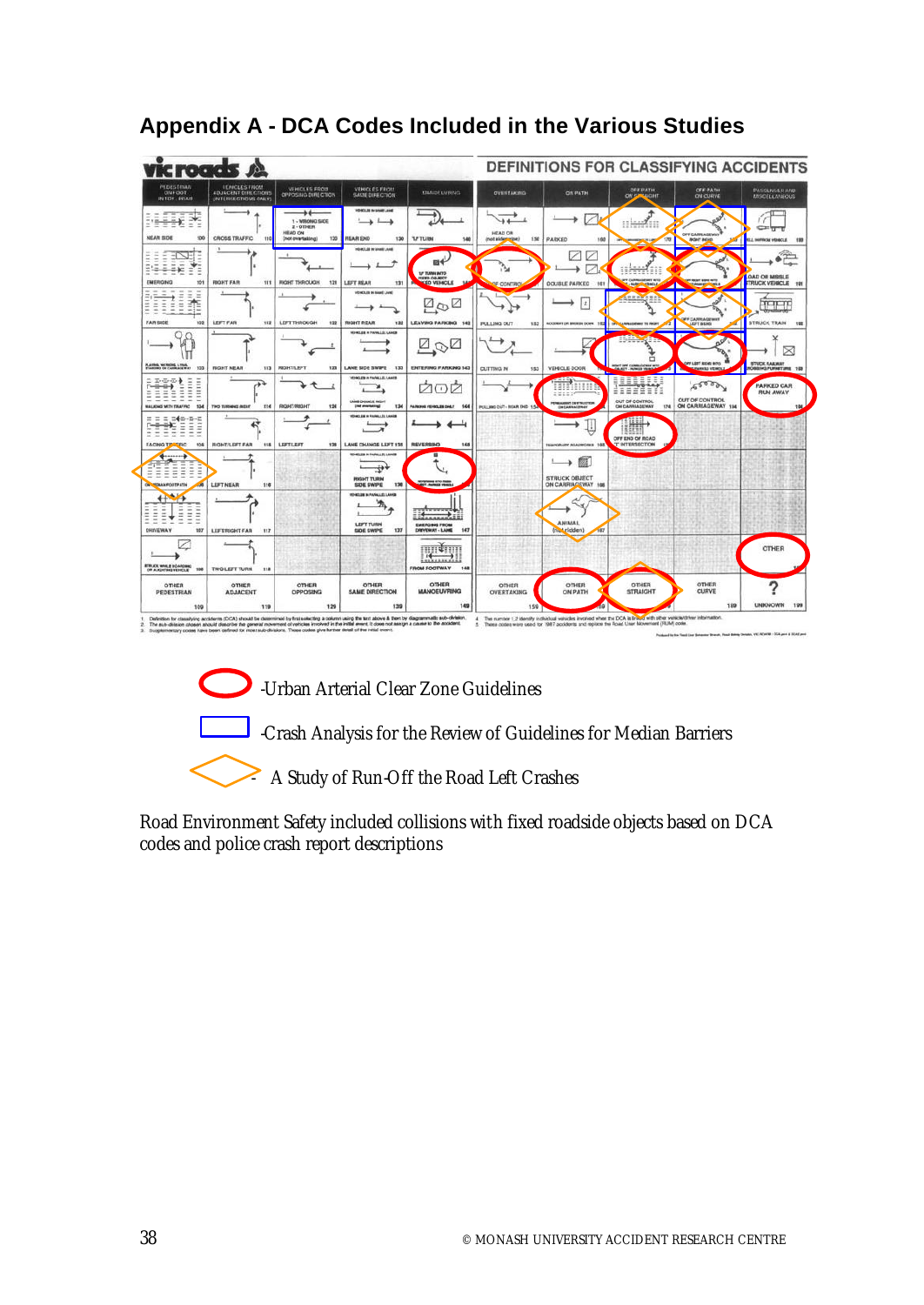# **Appendix B – Crash Analysis**

# **B.1 EXTENT OF PROBLEM**

Vehicles losing control and running off the road is a significant problem in Victoria. Victoria-wide crash data for the five-year period of 1993-1997 indicate that a total of 12,632 casualty crashes involved vehicles leaving the roadway and hitting an object on the median or within the roadside (Wilson, Corben & Narayan, 1999). Higher figures were found for the five-year period of 1996-2000, where 15,556 collisions with fixed roadside objects were recorded Victoria wide, accounting for 16-19% of total casualty crashes (Delaney, Langford, Corben Newstead, & Jacques, 2002).

Despite current treatment measures, the number of collisions with roadside objects has been increasing over the last decade, as Figure B1 demonstrates. Current crash data (July 1997 – June 2002) though not yet complete, confirm this general trend.



*Figure B1 – Number of reported casualty collisions in Victoria that have involved fixed roadside objects*

Another study found that between the years 1991 and 2000, 3,603 casualty crashes Victoria-wide involved vehicles that encroached the median, (Corben, Tingvall, Fitzharris, Newstead, Les & Johnston, 2001) while over 23,000 run-off-the-road-left casualty crashes occurred in the same ten-year period, some six times greater than median encroachment crashes, (Delaney, Jacques, Corben and Newstead, 2002).

# **B.2 SPATIAL DISTRIBUTION**

Studies have found that metropolitan Melbourne has slightly more occurrences of ROR crashes than has rural Victoria. Figures for collisions with fixed roadside objects between 1993-1997 indicate that 6,708 of 12,632 crashes in to fixed roadside objects (53%) were in metropolitan Melbourne (Wilson et al., 1999) while 1996-2000 data have 60% of collisions with fixed roadside objects occurring in metropolitan Melbourne (Delaney et al., 2002). Present figures confirm that a greater percentage of collisions with roadside objects occur in metropolitan Melbourne.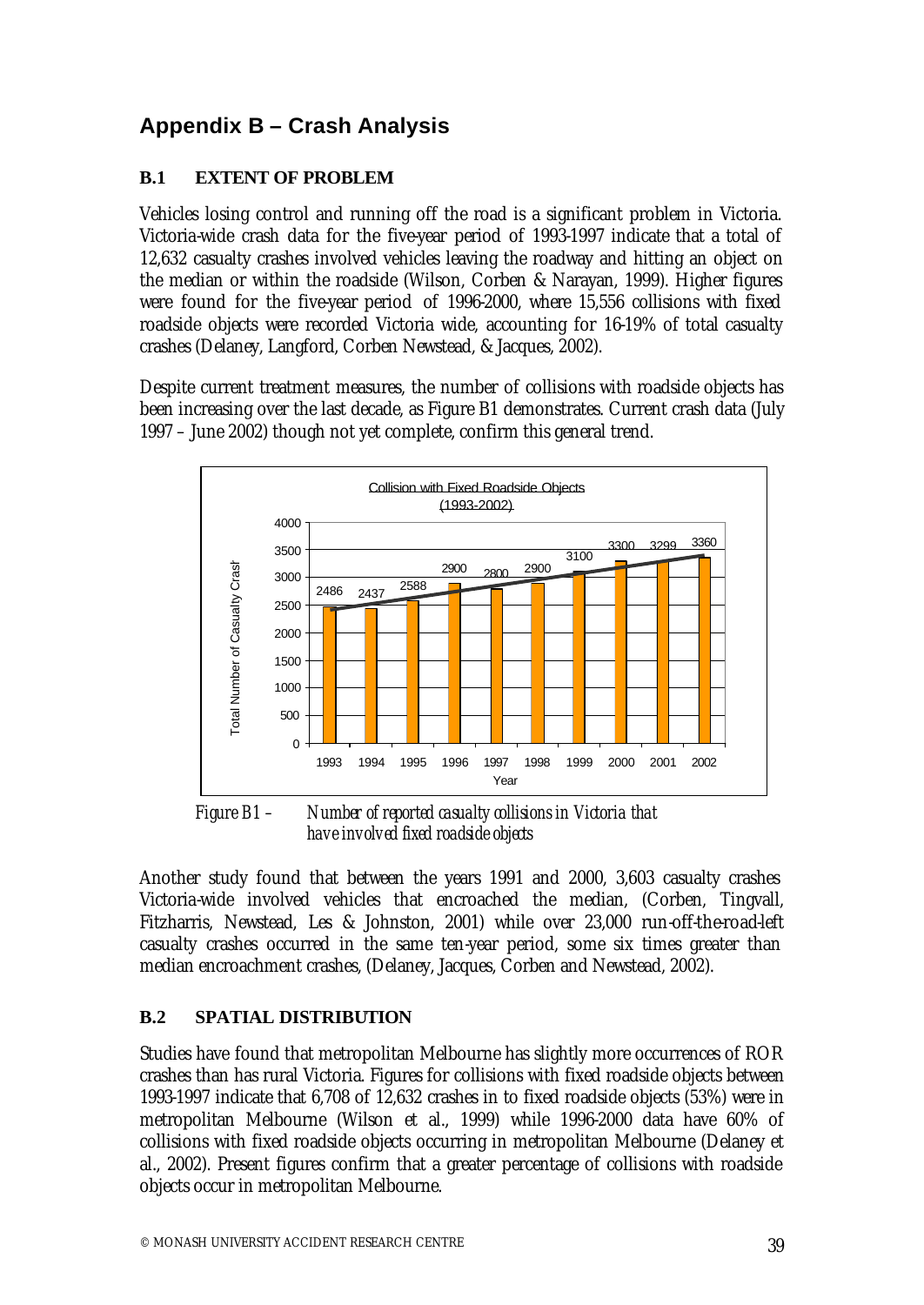Similarly for median encroachments, a greater proportion of crashes occurred in metropolitan Melbourne, figures for the ten-year period of 1991-2000 indicating that almost 80% of vehicles encroaching into the median occurred in urban surroundings (Corben et al., 2001). Corben et al. (2001) also found that median encroachments tend to be highly concentrated along high-speed, high-volume, divided roads, conservatively estimating that at least 40% of median encroachments occur on Victorian freeways and State highways.

Delaney et al. (2002), found that the problem of run-off road-left crashes however, was quite evenly distributed between metropolitan Melbourne and rural Victoria, the concentration of crashes depending more on volumes than location, roads with high volumes having the greatest concentration of crashes. Figure B21 indicates the spatial distribution throughout Victoria of two categories of ROR crashes (run-off-road left and median encroachment crashes) for the ten-year period 1991-2000, showing that the issue of out-of-control vehicles is a significant one and all major routes are involved.



*Figure B2 - Location of run-off road left and median encroachment crashes in Victoria from 1991-2000*

Although figures indicate that there is a greater number of ROR crashes in the metropolitan Melbourne, the proportion of ROR crashes to total casualty crashes is higher in rural areas. Of the average annual number of casualty crashes occurring between 1996-2000 (17710), 26% occurred in rural Victoria (4518). Of these, 28% were roadside collisions. In contrast, of the 74% of crashes occurring in the metropolitan Melbourne, only 14% involved roadside casualty crashes (Delaney et al, 2002), suggesting the problem of ROR crashes in rural areas is, in proportional terms, double that of metropolitan areas.

# **B.3 PREDOMINANT CRASH TYPES**

In rural Victoria, very definite trends exist in terms of vehicles that run off the road. Of the total number of crashes involving vehicles striking fixed roadside objects between the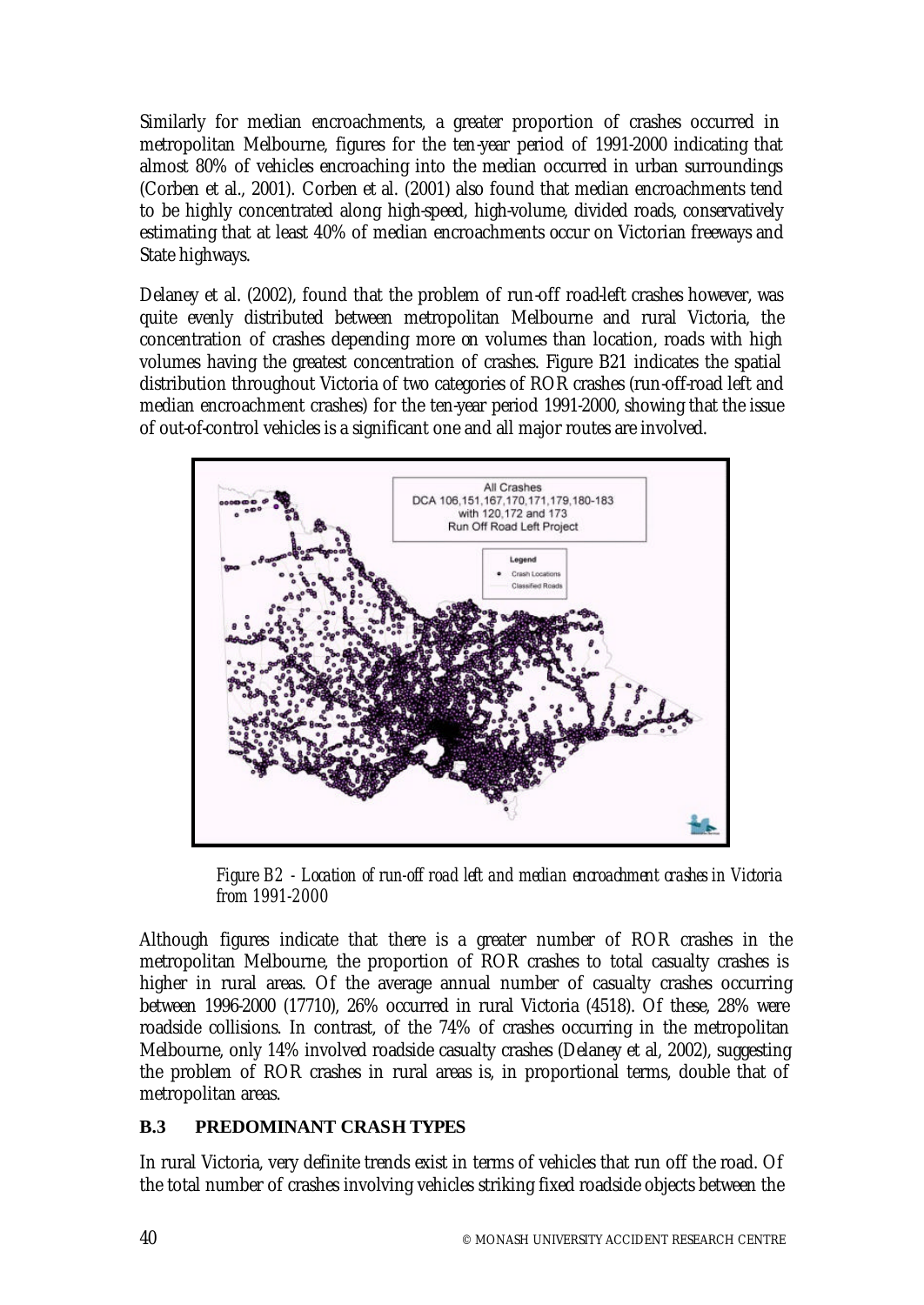years of 1993 and 1997, 96% resulted in vehicles travelling off the carriageway to the left or right into a fixed object – that is, DCA codes 171, 173, 181 and 183 were the predominant crash types (see FigureB 3, cited in Wilson et al., 1999). "arrive alive!" Strategy 2002-2007 indicates also that 91% of fatal ROR crashes involved a fixed roadside object.

DCA 173 similarly, was found to be involved in median encroachments crashes between 1991 and 2000, 80% of these crashes involving DCA codes 173 and 120 - right off carriageway into an object on a straight path and head-on collisions (Corben et al., 2001). Within the same time period, DCA 171 was reported to be the most frequent runoff-road-left crash type in rural Victoria, followed by 181 and 183 – off a bend in the road and hitting a roadside object (Delaney et al., 2002). Current statistics also indicate that DCA codes 171 and173 are highly represented in ROR crash statistics.



*Figure B3 - Predominant Crash Types, (Wilson et al, 1999)*

# **B.4 SEVERITY**

Injuries resulting from ROR crashes are likely to be more serious in nature than from the average crash. Although crashes into fixed roadside objects represent 16-19% of all casualty crashes Victoria-wide, 32% of all fatalities between 1996-2000 resulted from this type of crash (Delaney et al., October 2002). Current data indicate similar percentages.

Of all run-off-road-left crashes in rural surroundings with speed limit of 100+ km/h, 43% resulted in serious or fatal injuries (Delaney et al., 2002); almost half of all median encroachment crashes resulted in death or serious injury (Corben et al., 2001); and 46% of crashes into fixed objects resulted in death or serious injury (Wilson et al., 1999). These figures are considerably higher than death and serious injury proportions when total casualty crashes are considered. Based on figures in Delaney et al., (October 2002), 30% of all casualty crashes result in serious and fatal injuries, compared to 41% of all roadside crashes resulting in serious and fatal injuries.

The proportion of fatalities resulting from collisions with fixed roadside objects on 110 km/h, 100 km/h and 60 km/h speed zones in rural Victoria were 7.2%, 5.8% and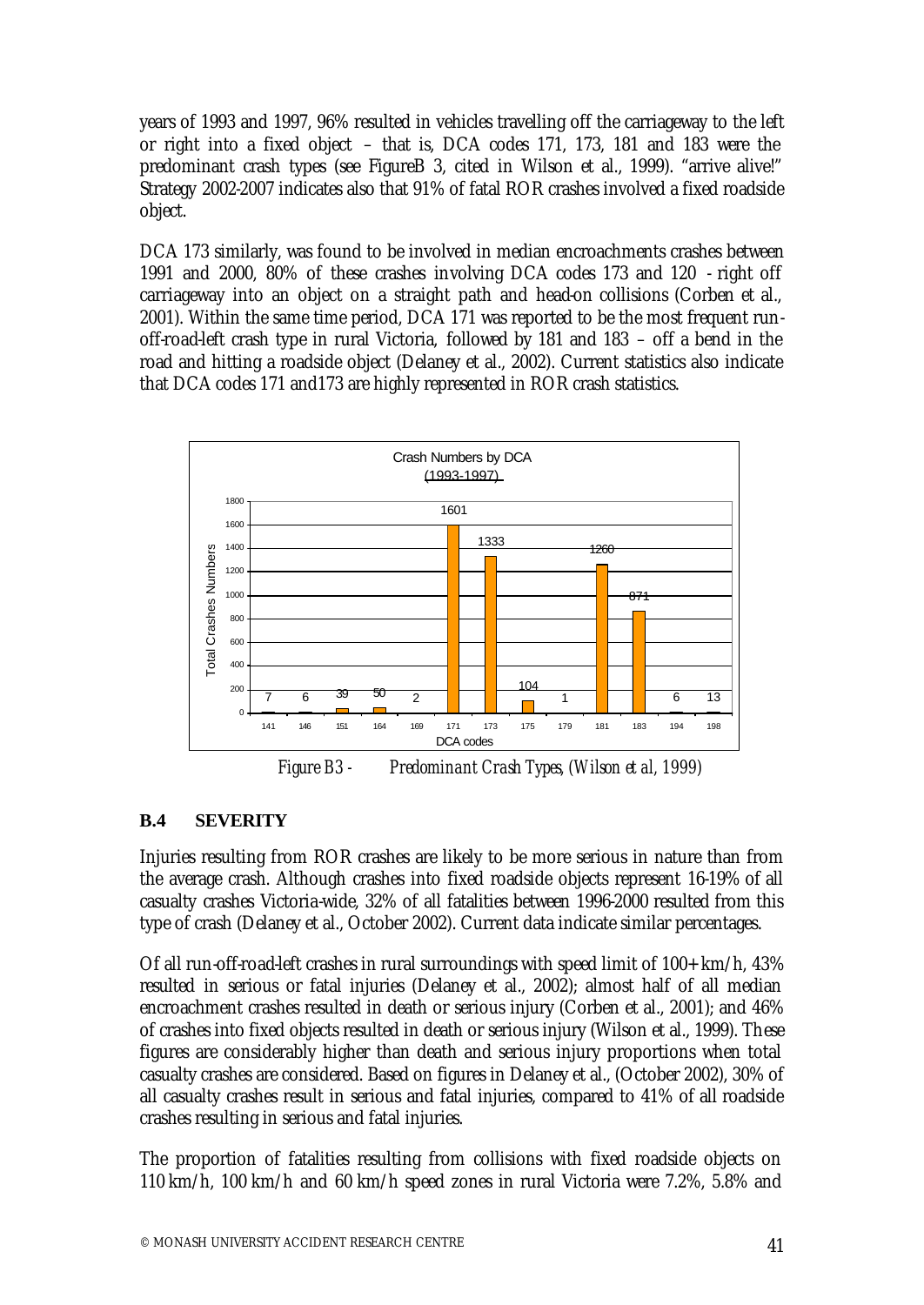2.1% respectively (Delaney et al., October 2002), clearly indicating that travel, and hence impact speed, influence injury severity.

# **B.5 SPEED**

It appears that the problem of ROR crashes is the most significant on roads of 100 km/h followed by 60 km/h. In rural Victoria, 77% of run-off-road-left crashes occurred in 100 km/h zones (Delaney et al., September 2002). Of collisions involving fixed roadside objects in rural Victoria, 67% occurred on roads with speed limits of 100 km/h, followed by roads of 60 km/h (Delaney et al., 2002). Corben et al., (2001) found that within all of Victoria, 38% and 30% of median encroachments respectively were on roads with speed limits of 60 km/h and greater than 100 km/h.

# **B.6 PREDOMINANT VEHICLE INVOLVEMENT**

Given that cars and car derivatives are the most common types of vehicles on the road network, it is not surprising that these are the most likely to be involved in median encroachment crashes, with 86% being passenger vehicles, 9% heavy vehicles and 3% involving motorcyclists (Corben et al., 200l). Delaney et al. (October 2002), also found that cars are the most likely to hit fixed roadside objects in rural Victoria but with station wagons, utilities and motorcycles also contributing to overall numbers.

On roads of greater than 100 km/h, 82% of run-off-road-left crashes involved passenger vehicles, 11% motorcycles and 6% heavy vehicles.

To assist with understanding the effects of flexible barriers on motorcyclists, a section of this appendix is devoted to their crash characteristics.

# **B.6.1 Motorcycle Involvement in Run-Off-Road Crashes**

Motorcycle crashes contribute significantly to the overall road toll in Victoria. According to the Transport Accident Commission (TAC), although motorcyclists represent less than 1% of travel on the road, they accounted for 14% of the road toll in 2001.

Of total casualty motorcycle crashes, around one third are single-vehicle crashes (Haworth, Smith, Brumen and Pronk, 1997 cited in Duncan, et al., 2001). Delaney et al., (September 2002) also found motorcyclists to feature prominently in ROR crashes, contributing to 3% of median encroachment crashes and 11% of run-off-road-left crashes.

Moreover, the consequences of crashes are a lot more severe for motorcyclists. In Victoria during the period from 1991 to 2000, motorcycle crashes accounted for 12% of fatalities although they are involved in only 6% of casualty crashes (Delaney et al., September 2002). According to the Motorcycle Council of NSW, although motorcycles are no more likely to be involved in a crash than are passenger cars (crash rate for motorcycles and cars being 272.1 and 272.9 respectively), 90% of reported motorcycle crashes involve injury compared to only 40% of car crashes.

The Australian Transport Safety Bureau (ATSB), Monograph 12 – Motorcycle Safety, found that motorcyclists are around 29 times more likely to be fatally injured than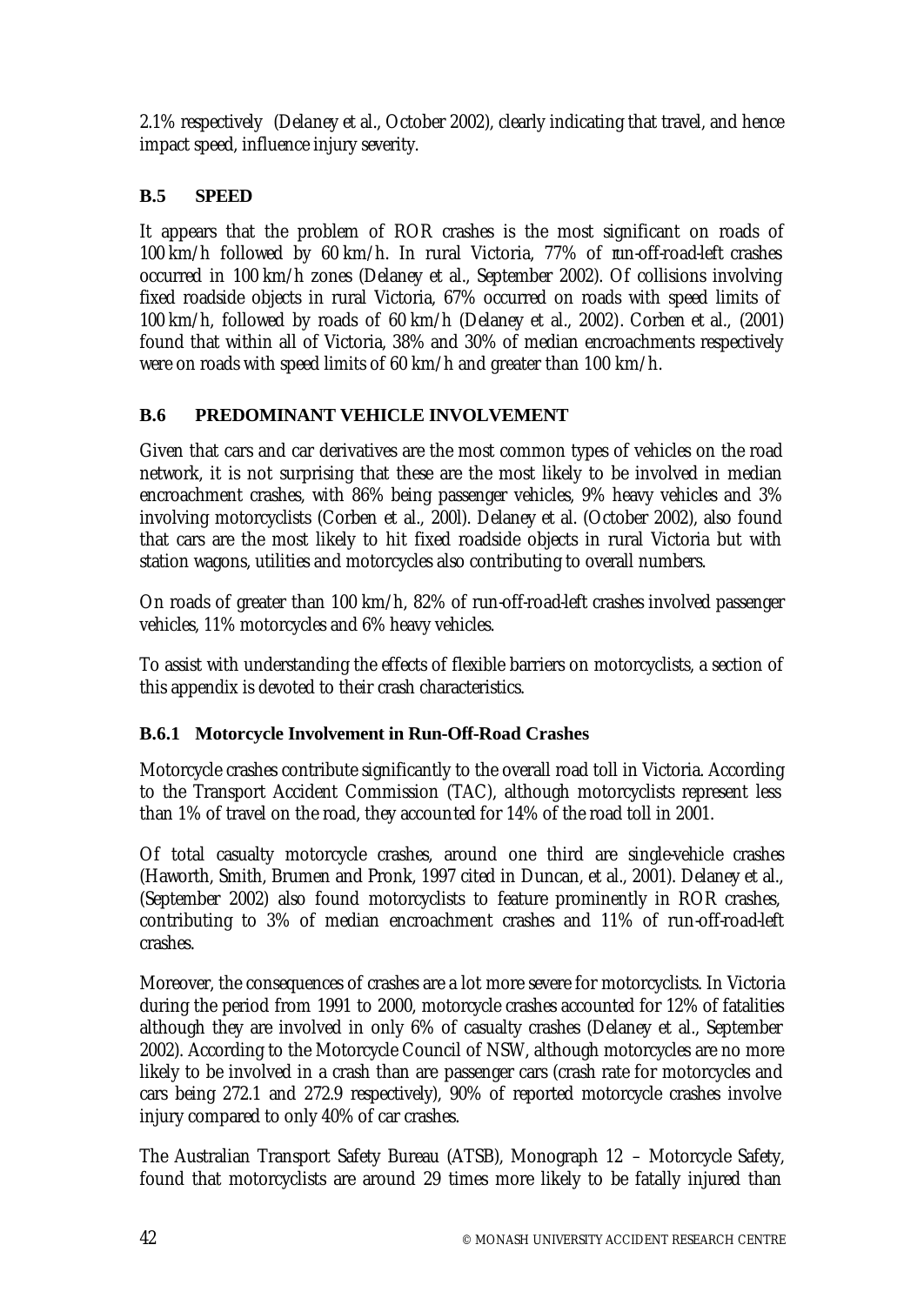operators of other vehicles travelling the same distance. In another study, Diamantopoulou, Skalova and Cameron, 1996 (cited in Duncan, et al., 2001) found that in Victorian rural towns, motorcyclists are 30 and 34 times more likely to be involved in a serious and fatal crash, respectively, than car drivers although on rural highways, risks of serious and fatal crashes for motorcyclists are only slightly higher than for car drivers, 1.4 and 1.3 times, respectively.

The ATSB, Monograph 12 - Motorcycle Safety also found that the popularity of motorcycling appears to be increasing significantly among the 40 years and over age group, resulting in an increase in fatalities among this age group of motorcyclists from 14% in 1991 to 27% in 2001. Despite the significant increase in older rider fatalities however, the risk of fatal injury to motorcycle riders per distance travelled is still significantly higher among younger riders.

The National Highway Traffic Safety Administration in the US found 46% of motorcyclist fatalities involved single-vehicle crashes and that speed contributed to 39% of all motorcyclist fatalities.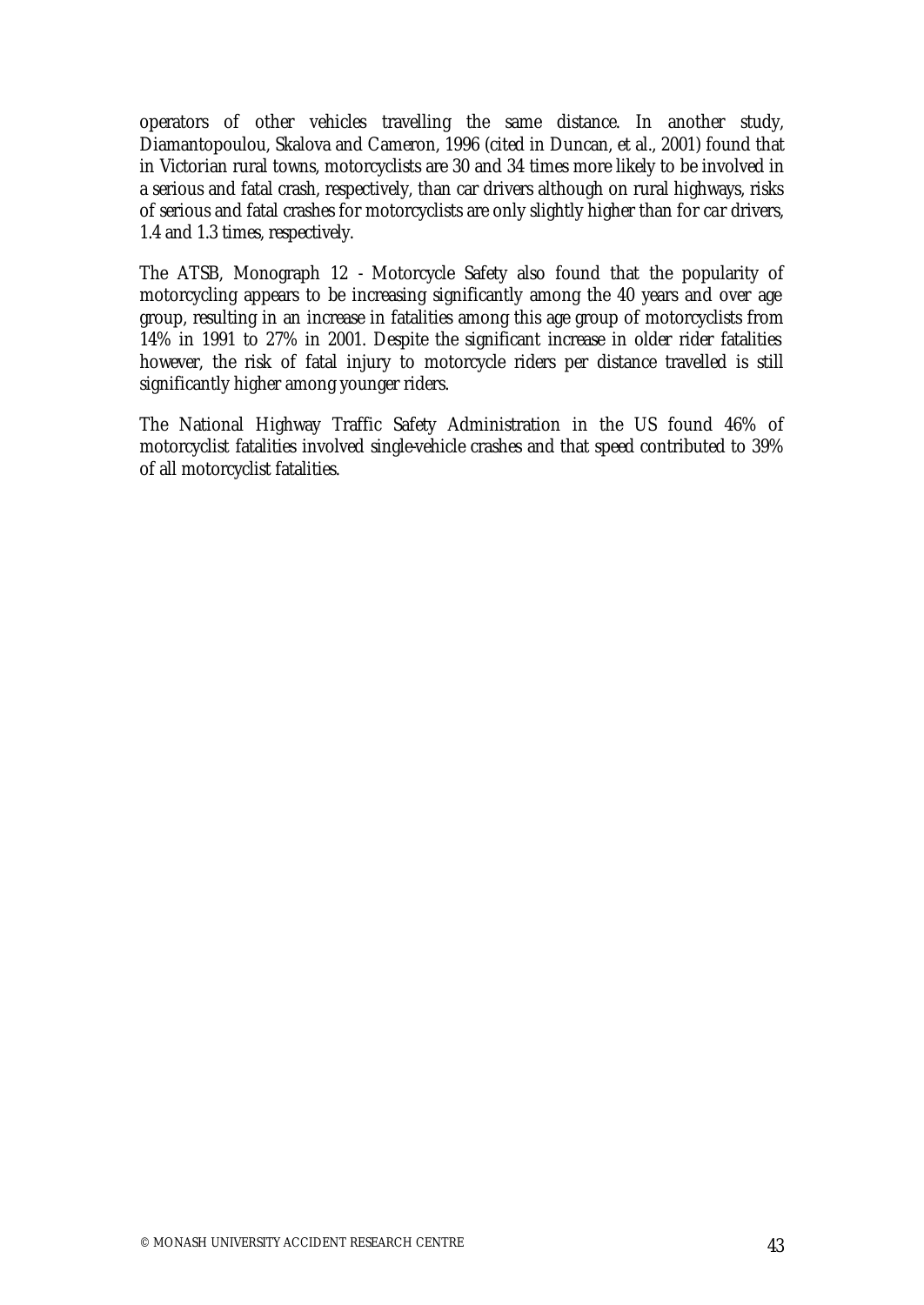# **Appendix C– Detailed Findings from Road Safety Study in Sweden**

*Roads with speed limits of 90 and 110 km/h constitute 29% of the total road length but account for no less than 49% of the fatal crashes.* When undertaking remedial road works, priority should thus be given to stretches where the speed limit is 90 or 110 km/h.

*More than half of the 290 crashes occurred on outer curves, a little more than a third on straight stretches and a few on inner curves.* The percentage of vehicles that ran off the road in outer curves was greater on low traffic volume roads, which often are narrow and winding. *On roads with an AADT of 4000-5999, 65% of the crashes occurred on straight stretches.*

When examining the accident material, the side of the road that vehicles ran off was also noted*.* Vehicles ran off the road almost as frequently to the left as to the right*: 41% to the left and 49% to the right. Only 10% of the crashes involved a vehicle that exited and re-entered the road more than once before coming to a final stop*.

*70% of the crashes involved collisions with various kinds of fixed objects, with trees accounting for a little more than half. Other fixed objects included light/sign posts, rock faces or boulders.* These fixed objects were standing an average of 4.7 m away from the road, with half of them either in or immediately after an outer curve. This would indicate that measures should primarily be aimed at outer curves and the length of road immediately after the curve*. In 25 crashes it was collision with a post that produced the greatest force.* Eight of these columns were on roads where the AADT was 2000-3999. It was found that rigid columns could penetrate deeply into the occupant compartment, especially those of a lattice design. The more modern, "collapsible" or frangible posts would probably have saved lives in 10 of the 25 crashes.

*Using a seat belt would not have been able to save the lives of the vehicle occupants in 116 of the 171 crashes (motorcycles excluded) involving collision with a fixed object as the occupant compartment had been crushed too badly by trees, columns, rock, etc.* 

In 188 crashes, the vehicle came to a halt at the far edge of the verge or even further away. The median (range) for the estimated width of the verge in these crashes was four metres (0.5-16 m). The median (range) for the distance between the edge of the road to the place where the vehicle came to a standstill was six metres (0.5-36 m) and 43 m (1- 218 m) for the distance beyond the carriageway to where the vehicle landed. *In other words, in a total of 70% of the crashes, the verge was so narrow that the vehicle did not stop until it reached the far edge of it or even beyond.* This clearly shows that the verges on today's roads are altogether too narrow in relation to the speeds driven.

The "flat" verges currently referred to at the SNRA (in Road Design Specifications '94) entail a slope of 1:4 or better, and a width of eight to ten metres. Further, all fixed objects must be cleared away. *All in all, "flat" verges were only found in four instances of the 290 crashes included in the study.* This is probably more due to the fact that there are not especially many kilometres of road with flat verges rather than that few fatal crashes occur where verges are flat.

The study also shows how poorly cars are designed in relation to travel speeds and the physical road environments through which they drive. *In 104 of the 234 crashes involving a*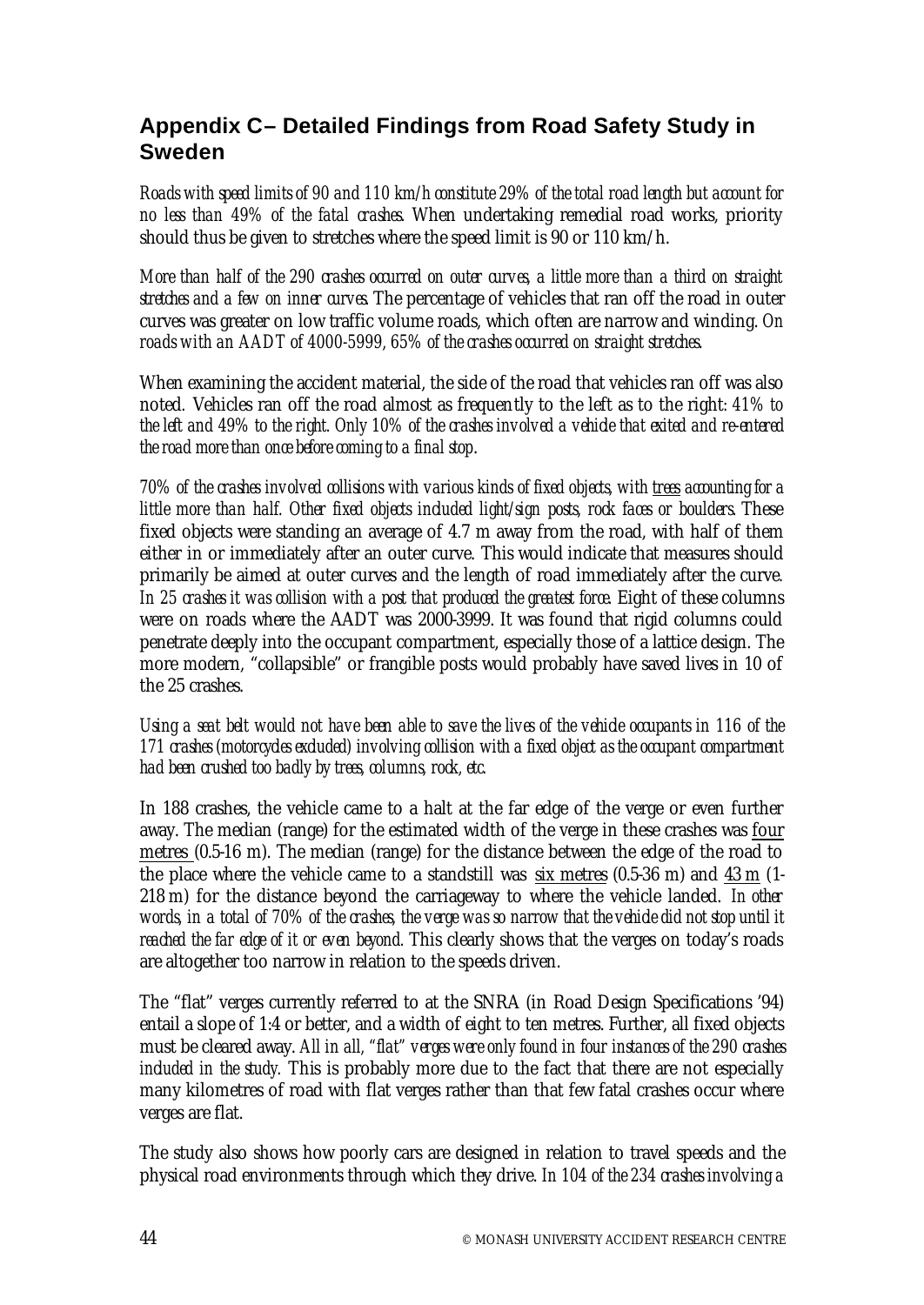*car, the vehicle was so badly crushed that a seat belt would not have saved the life of the occupant.* This applied to both new and old cars. Particularly serious was roof or side impact by a narrow object. At speeds as low as 70 km/h the collision force is enough for a column to penetrate right through the side of a car as far as the gear shift. Hence, it is important that there are no trees or lighting columns close to the edge of the carriageway even where the speed limit is as low as 50 km/h. Another alternative could be to replace old columns with modern collapsible ones.

*Two hundred and seventy two people travelled under conditions in which a seat belt was available. Of these, 83 were using it, which corresponds to 31%. Despite this, all of these 83 people died because of the violence of the crash.* If seat belt usage had been 100% in the crashes examined, 49% of those killed would probably have survived. This figure would be 70% for those who were not using their seat belt. The simplest and most obvious way to substantially reduce the number of road traffic fatalities is therefore to increase seat belt usage. This would require some type of effective seat belt reminder system.

*Sixty-eight of the 84 people, who were killed when their vehicle rolled over in the ditch without hitting a fixed object, were not wearing their seat belt. It was estimated that a seat belt would have saved the lives of 66 of these 68 people.* This means that almost 80% would have survived if there had been 100% seat belt usage in vehicles that rolled over in the ditch without hitting a fixed object. Where these kinds of accident were fatal despite seat belt usage, it was usually because the roof of the vehicle had been crushed in. The foregoing shows that as long as the vehicle does not hit any fixed object and that the seat belt is being used, there is quite a good chance of surviving a rollover accident with the ditch design we have today. In certain cases, however, a rollover in the ditch forces in the roof to the extent that the seat belt does not help.

A flexible barrier alone would probably have saved lives in no less than 72% of the crashes. Since more than half the crashes occurred at an outer curve, priority should be given to setting up barriers on outer curves and immediately after them. In practice, this means that the barrier should be extended in both directions since almost as many cars run off the road to the left as to the right at outer curves.

*In 145 of the 290 cases studied, it was found that the driver was under the influence (DUI) of alcohol or drugs (19 were on drugs).* This means that alcohol/drugs had been detected in 50% of the single-vehicle crashes on the rural road network that ended in death*. In the crashes occurring on roads with an AADT of 1000-1999 this was as high as 63%.* In general, it seems that there are more DUI drivers on low traffic volume roads than on busy roads. *The introduction of alcohol ignition interlocks would probably have a considerable effect on reducing the number of people killed in single-vehicle crashes.*

*It was estimated that four of ten had kept within the posted speed limit, two of ten had driven fast enough to be fined and almost four of ten had driven at a speed that would have cost them their driving licence.* The number of those who drive between 11 and 30 km/h over the speed limit (interval entailing a fine) decreases with an increase in traffic volume, while those who drive faster than 30 km/h above the speed limit (grounds for driving licence revocation) tends to increase on higher traffic volume roads.

*On summing up, conclusion appears to be that a combination of 100% seat belt usage, and flexible barriers or wide, cleared, flat verges would reduce the number of people killed in single-vehicle crashes by up to about 100%.* There are, however, cases where the speed and angle are such that a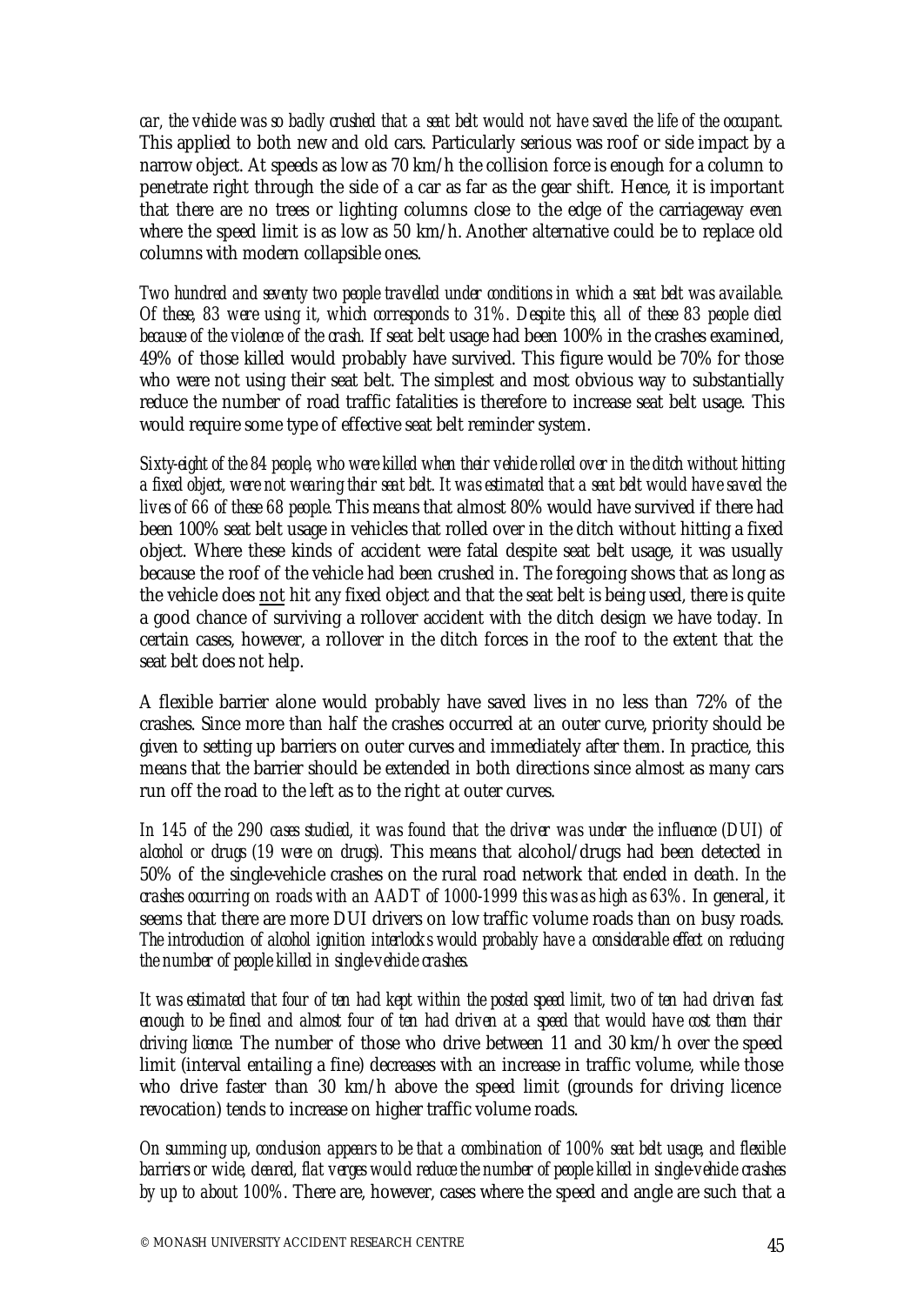guardrail would not help or where the vehicle would continue beyond the safety zone even at wide verges. *Therefore*, *if the speed limit were respected, if everyone used a seat belt and if there were a flexible barrier or wide, cleared, flat verges, a fatal outcome could probably be avoided in almost all single-vehicle crashes*.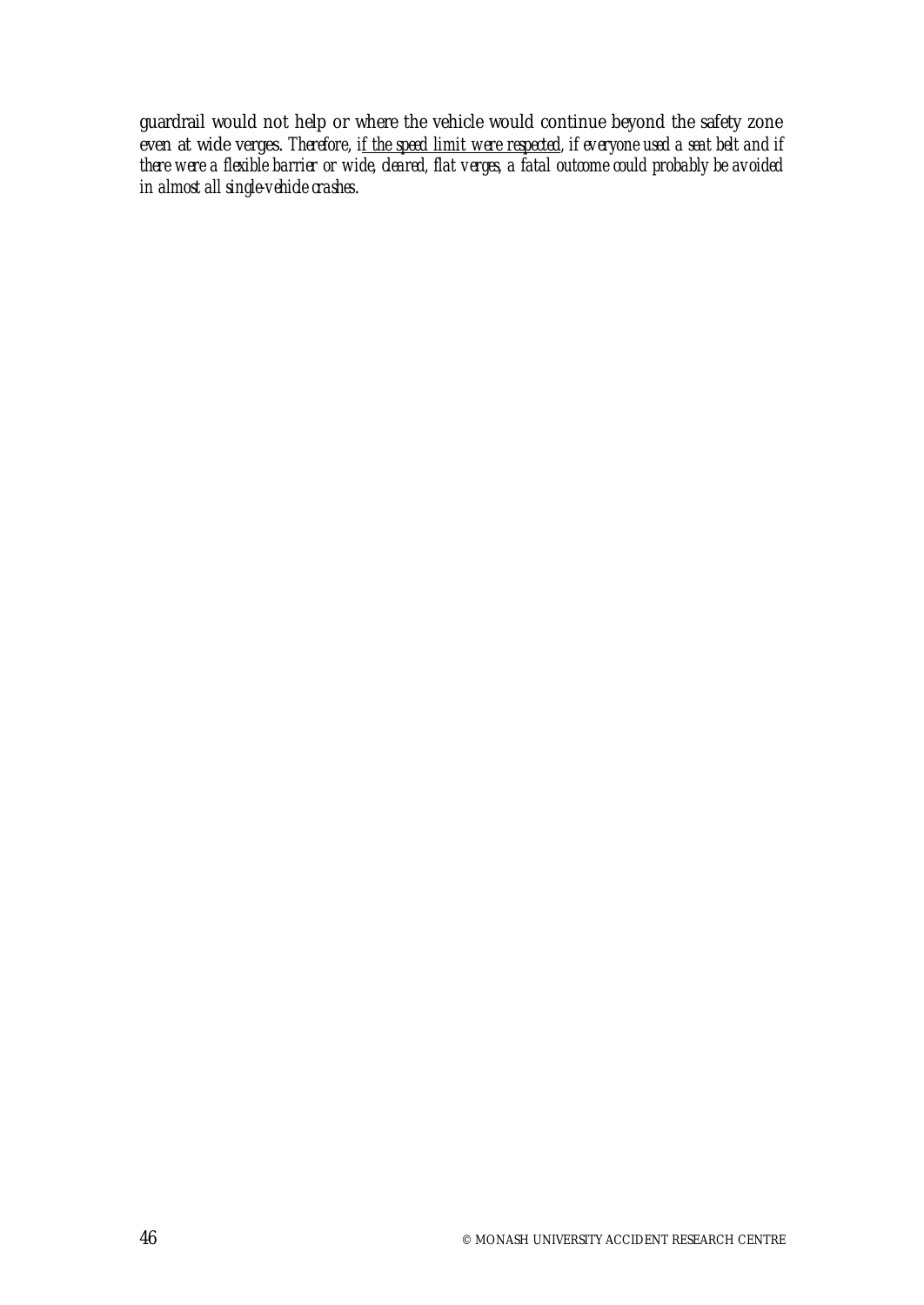# **Appendix D – Performance Criteria Tables**

The table below presents the criteria for each crash test level along with the working width. Working width is defined as the deformation of the barrier upon impact. That is, the distance between the edge of the barrier facing the traffic prior to impact and the maximum lateral deflection of the barrier or vehicle. The W1, W2 in the working width table do not correlate with the T1, T2 categories but simply define the deformation levels.

| <b>Containment</b> | <b>Test</b>  | <b>Speed</b>                                   | Weight | Angle |
|--------------------|--------------|------------------------------------------------|--------|-------|
| level              |              | $\overline{(\mathbf{k}\mathbf{m}/\mathbf{h})}$ | (kg)   | (deg) |
| T1                 | <b>TB 21</b> | 80                                             | 1 300  | 8     |
| T <sub>2</sub>     | TB 22        | 80                                             | 1 300  | 15    |
| T <sub>3</sub>     | <b>TB 21</b> | 80                                             | 1 300  | 8     |
|                    | TB 41        | 70                                             | 10 000 | 8     |
| N <sub>1</sub>     | <b>TB31</b>  | 80                                             | 1500   | 20    |
| N <sub>2</sub>     | <b>TB 11</b> | 100                                            | 900    | 20    |
|                    | TB 32        | 110                                            | 1500   | 20    |
| H1                 | <b>TB 11</b> | 100                                            | 900    | 20    |
|                    | <b>TB42</b>  | 70                                             | 10 000 | 15    |
| H <sub>2</sub>     | <b>TB 11</b> | 100                                            | 900    | 20    |
|                    | TB 51        | 70                                             | 13 000 | 20    |
| H <sub>3</sub>     | <b>TB 11</b> | 100                                            | 900    | 20    |
|                    | TB 61        | 80                                             | 16 000 | 20    |
| H <sub>4</sub> a   | <b>TB 11</b> | 100                                            | 900    | 20    |
|                    | <b>TB 71</b> | 65                                             | 30 000 | 20    |
| H <sub>4</sub> b   | <b>TB 11</b> | 100                                            | 900    | 20    |
|                    | <b>TB 81</b> | 65                                             | 38 000 | 20    |

| <b>Working width</b> |                    |  |  |
|----------------------|--------------------|--|--|
| W <sub>1</sub>       | $\leq$ 0.6 m       |  |  |
| W2                   | $\leq$ 0.8 m       |  |  |
| W3                   | $\leq$ 1.0 m       |  |  |
| W4                   | $\leq$ 1.3 m       |  |  |
| W5                   | $\leq$ 1.7 m       |  |  |
| W6                   | $\epsilon = 2.1$ m |  |  |
| W7                   | $\epsilon = 2.5$ m |  |  |
| W8                   | $\le$ = 3.5 m      |  |  |

| <b>Impact severity level</b> |           |  |
|------------------------------|-----------|--|
| д                            | Very good |  |
|                              | Good      |  |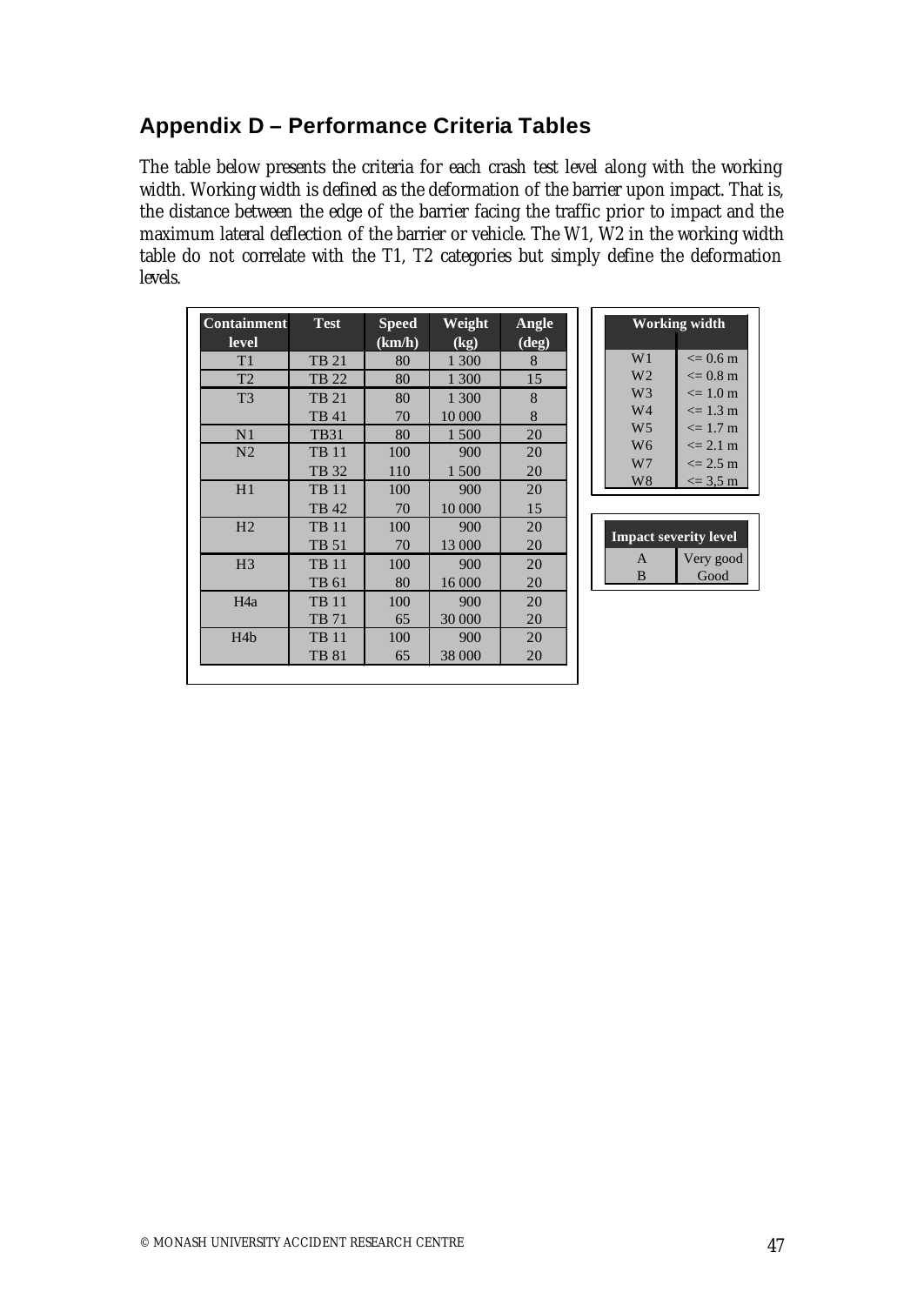# **REFERENCES**

Brannolte, U. et al (1993) Sicherheitsbewertung von Querschnitten ausserörtlicher Strassen. BAST Verkehrstechnik Heft V5

Bergh, T. (1997) 13 m roads – alternative traffic safety counter measures (in Swedish). SNRA memo (unpublished)

Berge, T (1998) 2+1 roads with cable barrier for improved traffic safety. Proceedings of the third international symposium on highway capacity volume 2. Copenhagen 1998

Berge, T (1999a) Traffic safety counter measures on rural roads (in Swedish). VTI Proceedings Transportforum 1999

Berge, T et al (1999b) 2+1 roads with cable barriers – a new safety measure. 2nd European Road Research Conference Proceedings. Brussels June 1999

Berge, T et al (1999c) 2+1 roads with cable barriers – a new safety measure.  $10^{th}$ International Conference of Traffic Safety on two Continents. Malmö September 1999

Berge, T and Carlsson, A (2000) 2+1 roads with and without cable barriers-speed performance. Proceedings of the fourth international symposium on highway capacity Maui, Hawaii 2000

Brude, U. and Larsson, J. (1996) Wide lanes - safety effects (in Swedish). VTI Meddelande 807

Brude, U. and Larsson, J. (1997) Summary - effects of 2+1-design (in Swedish). VTI memo (unpublished)

Brude, U. and Carlsson, A. (1997) Alternative performance of 13 m roads and semi motorways – Overall effects (in Swedish), VTI memo

Carlsson, A et al (2000). Evaluation of alternative 13 m roads- Half year report 2000:1 (in Swedish). VTI Notat 67-2000

Carlsson, A et al (2001) Evaluation of alternative 13 m roads- Half year report 2000:2 (in Swedish). VTI Notat 23-2001

Corben, B., Tingvall, T., Fitzharris, M., Newstead, S., Les, M., and Johnston, I. (2001) Crash Analysis for the Review of Guidelines for Median Barriers. Monash University Accident Research Centre, Prepared for VicRoads

Corben, B., Tingvall, C., and Wilson, N. (1999) Urban Clear Zone Study, Identification of Potential Roadside Barrier Types for Urban Tree Crashes. Monash University Accident Research Centre

Delaney, A., Langford, J. Newstead, S., and Jacques, N. (2002) Roadside Environment Safety, Monash University Accident Research Centre, Report to RACV